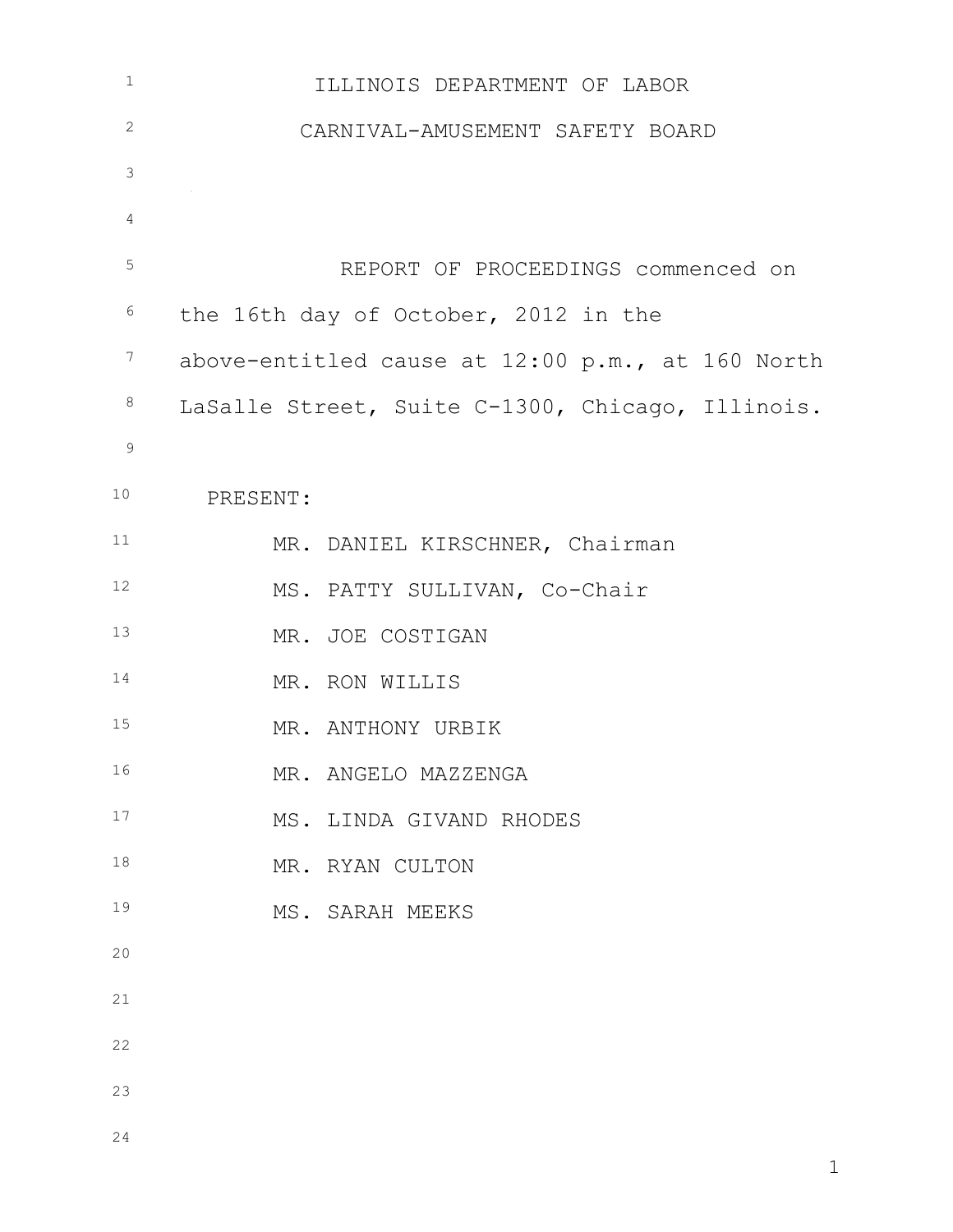| BOARD MEETING AGENDA                     |      |
|------------------------------------------|------|
|                                          | PAGE |
|                                          |      |
| APPROVAL OF AGENDA 3                     |      |
| BOARD DISCUSSION/OTHER BUSINESS          |      |
| Section 6000.350 of the Administrative 3 |      |
| Rules - Zip-Line Operations              |      |
|                                          |      |
| Vote on sending rules as written to      | 34   |
| the Joint Committee for Administrative   |      |
| Review (JCAR)                            |      |
|                                          |      |
| Wowballs                                 | 37   |
|                                          |      |
| ASTM International Convention            | 39   |
|                                          |      |
| ADJOURN                                  | 48   |
|                                          |      |
|                                          |      |
|                                          |      |
|                                          |      |
|                                          |      |
|                                          |      |
|                                          |      |
|                                          |      |
|                                          |      |
|                                          |      |
|                                          |      |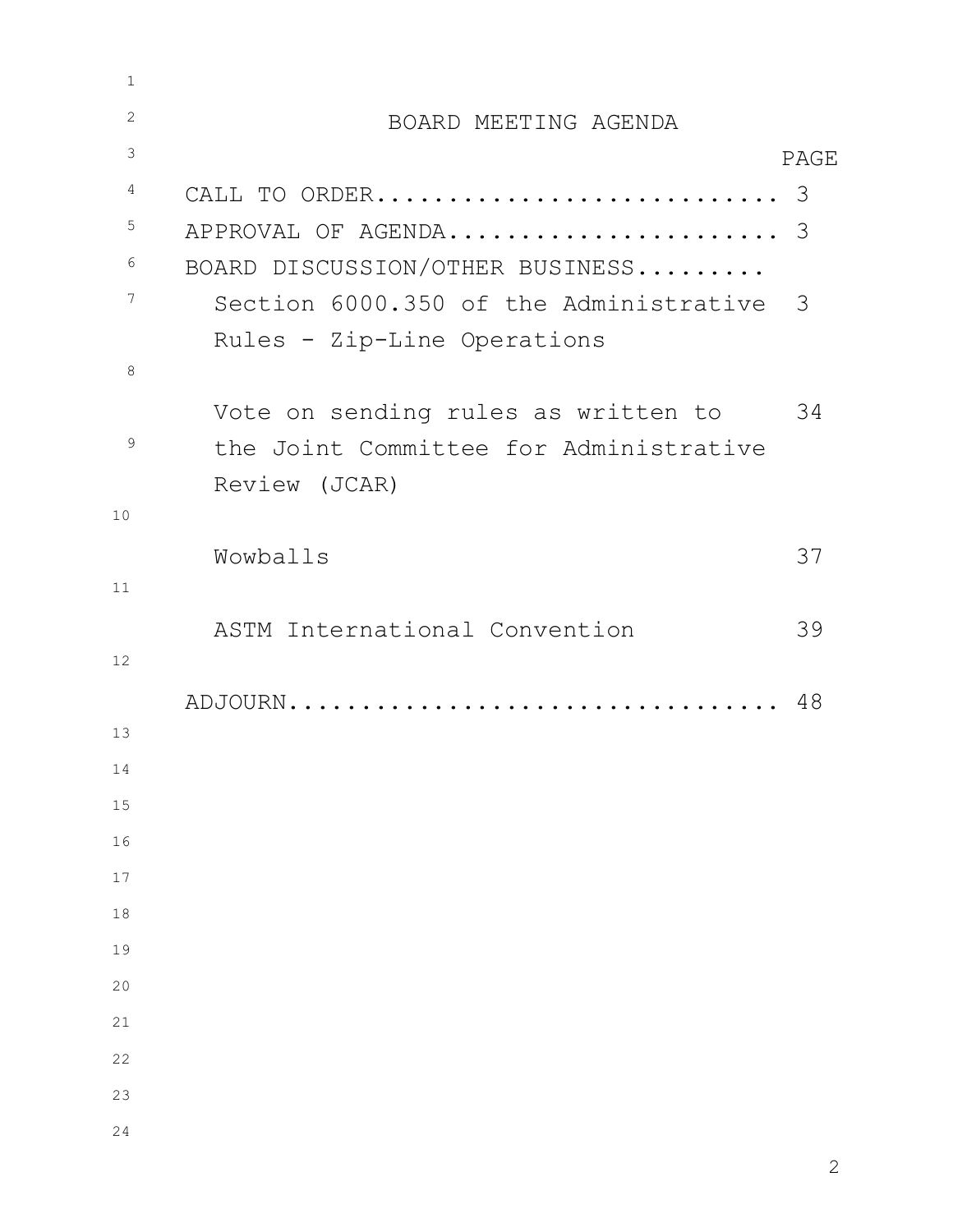<sup>1</sup> CHAIRMAN KIRSCHNER: All right. Let's call <sup>2</sup> this meeting to order. Thank you for joining us <sup>3</sup> today. Has everyone had a chance to read the <sup>4</sup> agenda? <sup>5</sup> (No response.) <sup>6</sup> MR. URBIK: I make a motion to approve, <sup>7</sup> whenever you are ready then. 8 CO-CHAIR SULLIVAN: Second. <sup>9</sup> CHAIRMAN KIRSCHNER: All in favor? <sup>10</sup> (Chorus of ayes.) <sup>11</sup> CHAIRMAN KIRSCHNER: Any opposition? <sup>12</sup> (No response.) <sup>13</sup> CHAIRMAN KIRSCHNER: Hearing none, the agenda <sup>14</sup> is approved. 15 Thank you. Moving on to new business, 16 which is also sort of our old business here, zip 17 line. We went back and did some re-tweaking. <sup>18</sup> Would you tell us about the new zip <sup>19</sup> line provision? <sup>20</sup> MR. CULTON: Yeah. So as we left our last <sup>21</sup> meeting, the direction was to take our amended <sup>22</sup> zip line rules back to the subcommittee, and so <sup>23</sup> Angelo and Patty and I had a chance to review <sup>24</sup> them, and we went through our amended zip line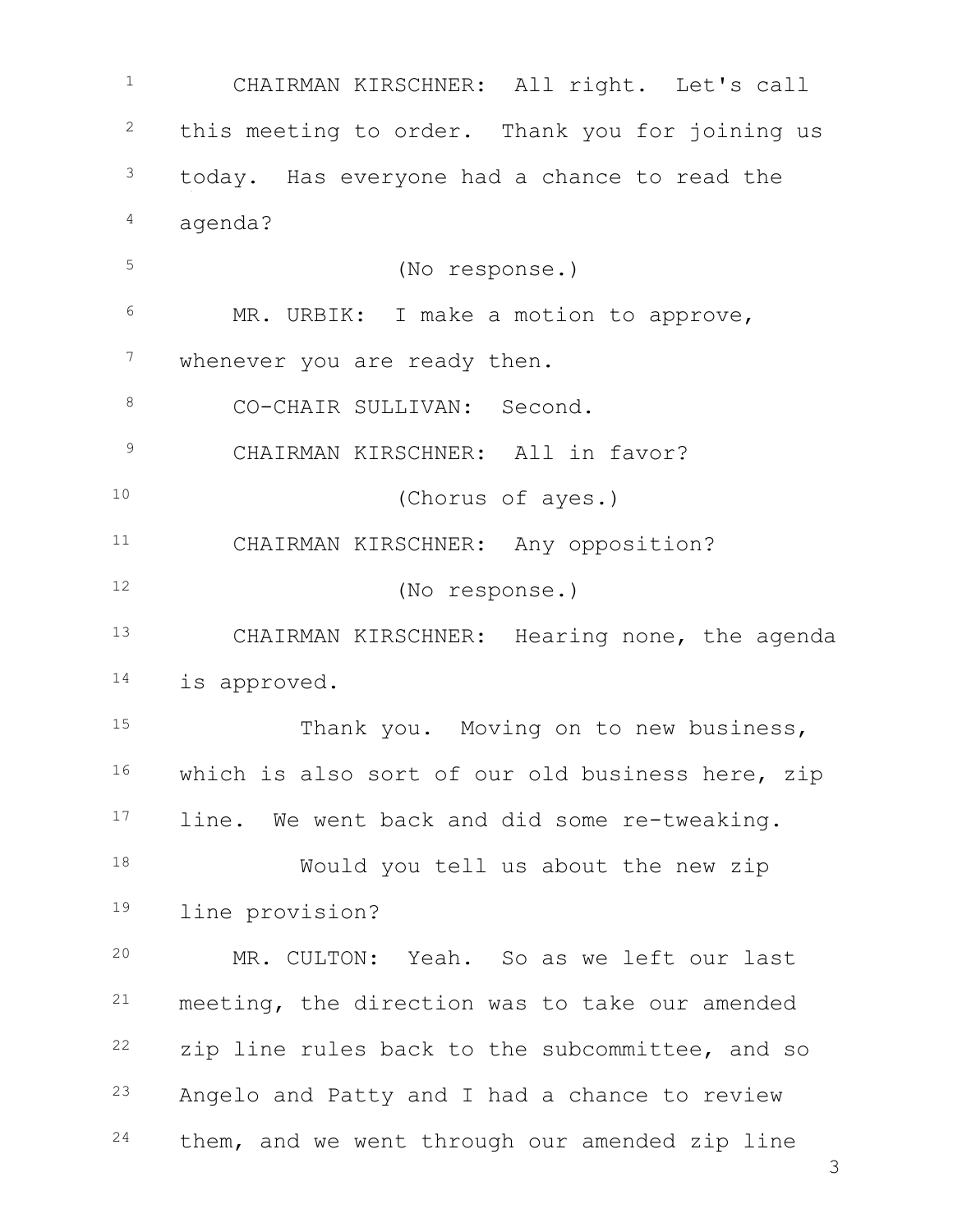<sup>1</sup> rules, and there was kind of two main focuses. One was define what a mobile zip line was, <sup>3</sup> define what a fixed zip line was, and we added those definitions on. <sup>5</sup> MR. WILLIS: Page number? MR. CULTON: Page 9. CO-CHAIR SULLIVAN: Go ahead. I have got

this.

 MR. CULTON: And then so that was kind of the first charge, and then Angelo had the good idea of  $-$  rather than if we went too far into this, we would almost have two separate rule documents 13 if we started to word it too differently. So we 14 went through, and where it needed to be specifically named a mobile zip line, we called 16 it a mobile zip line. If it was specific to a 17 fixed zip line, we said specifically fixed zip 18 line. If it applied to both, we said zip line 19 or we said mobile and fixed zip line.

 MR. URBIK: Is the trigger -- is the definition based on a location, or is it based on the device itself?

CO-CHAIR SULLIVAN: Bless you, Sarah.

MS. MEEKS: Sorry about that.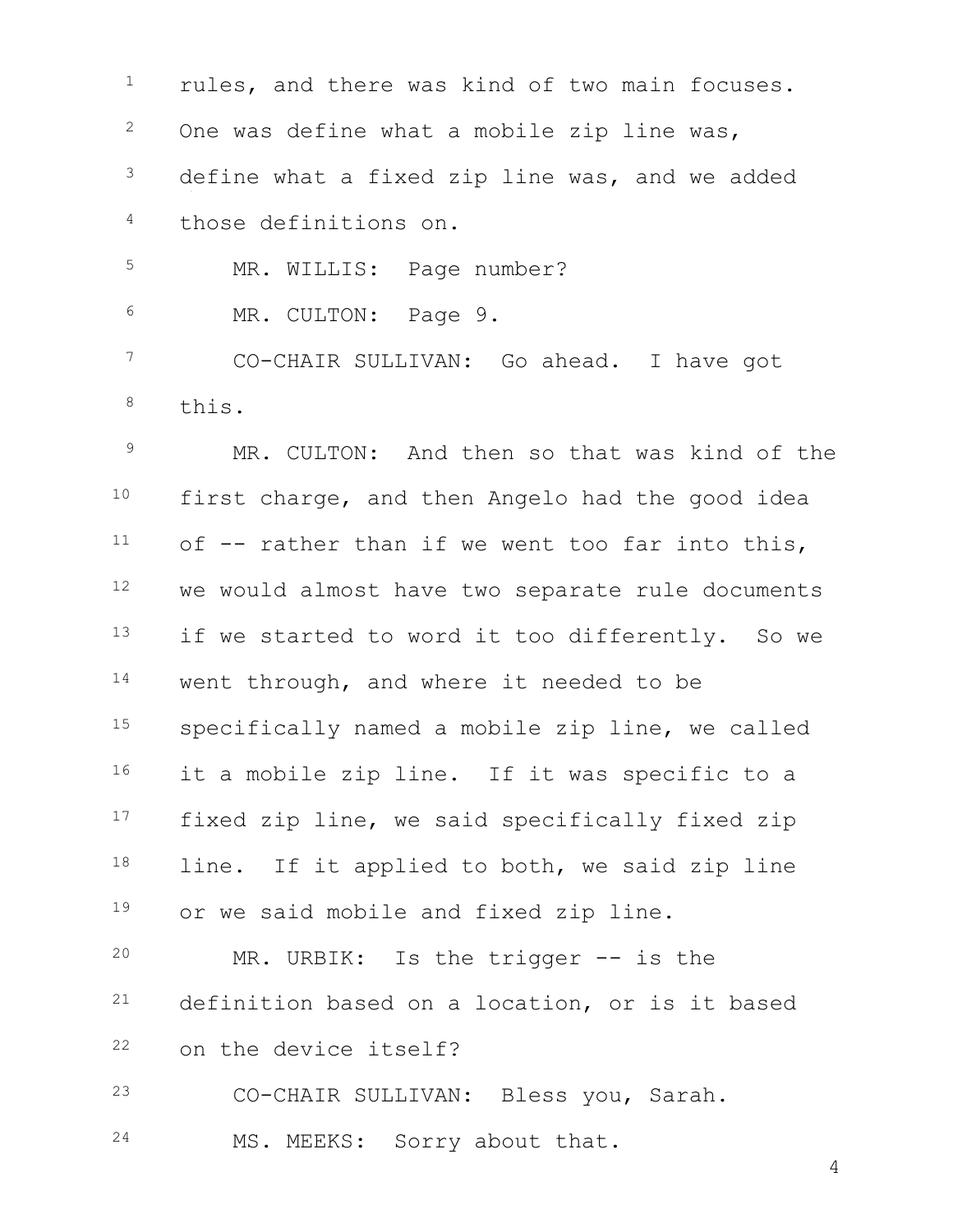5 <sup>1</sup> MR. URBIK: For example, if I have a zip line  $2$  that can be mobile, but I have it at a fixed <sup>3</sup> location all the time, is that a mobile? Do the <sup>4</sup> mobile rules apply or the fixed rules apply? <sup>5</sup> MR. CULTON: There, I think both would apply.  $6$  I wouldn't  $-$  I don't know of an instance where <sup>7</sup> a mobile and fixed would be the same. 8 MR. URBIK: If a carnival guy goes out of <sup>9</sup> business and I buy his mobile zip line operation 10 for my park, so it is a mobile thing at a fixed 11 location, I just don't know how we could treat <sup>12</sup> that. <sup>13</sup> MS. RHODES: They are designed differently, <sup>14</sup> correct? I would think if it's a mobile, it's a <sup>15</sup> mobile, even if you are using it as a fixed. 16 MR. CULTON: I quess without a specific <sup>17</sup> example, I don't know. Do you guys have a 18 thought on that? <sup>19</sup> CO-CHAIR SULLIVAN: Well, I am guessing that <sup>20</sup> you would actually change it to a fixed in that <sup>21</sup> typically a mobile is attached at least on one  $22$  end to a vehicle, and who wants to have a  $23$  vehicle sitting  $--$  I mean, because this would be  $24$  an expensive vehicle, a heavy, you know, truck,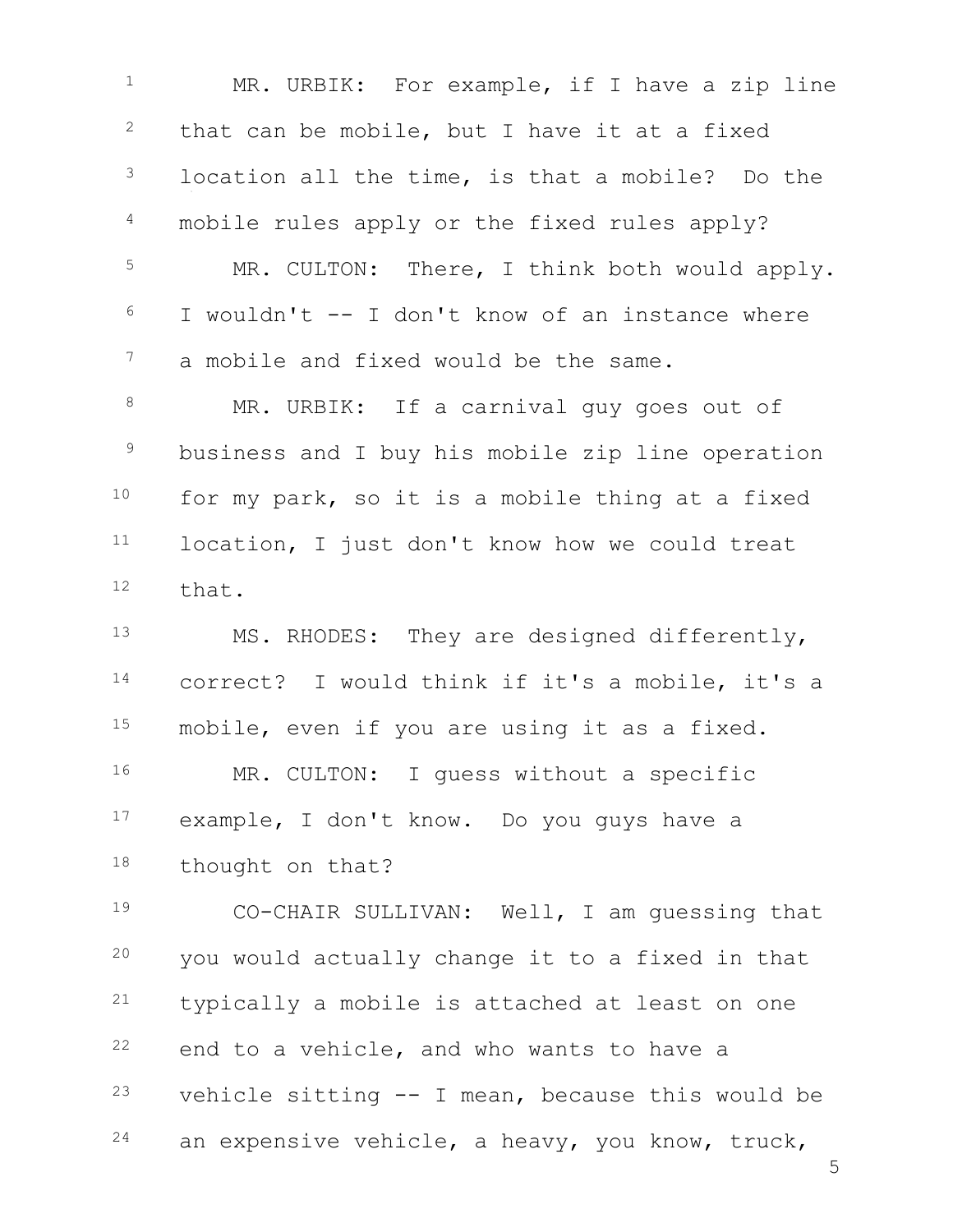<sup>1</sup> and so I am quessing that you would rarely see that happen for any great length of time, because, you know, they would rather just build a little something rather than have a whole truck tied up with it. MR. WILLIS: With the practical effect in the <sup>7</sup> way the regs are written with respect to the <sup>8</sup> inspections or whatever you need, whether you classify something as mobile -- MR. URBIK: I think it's just anchoring requirements. CO-CHAIR SULLIVAN: It's basically anchoring. MR. WILLIS: Well, I was saying as defined in here. MR. CULTON: If they do -- if they do a major modification and they change it from mobile to a <sup>17</sup> fixed, that would require reinspection by the 18 Department, or if they do any major modification that would require some kind of change in the design, they would have to hire an engineer and have the engineer sign off on any modification, and they would have to notify the Department that they changed that. So we would  $-$ CO-CHAIR SULLIVAN: And have a third-party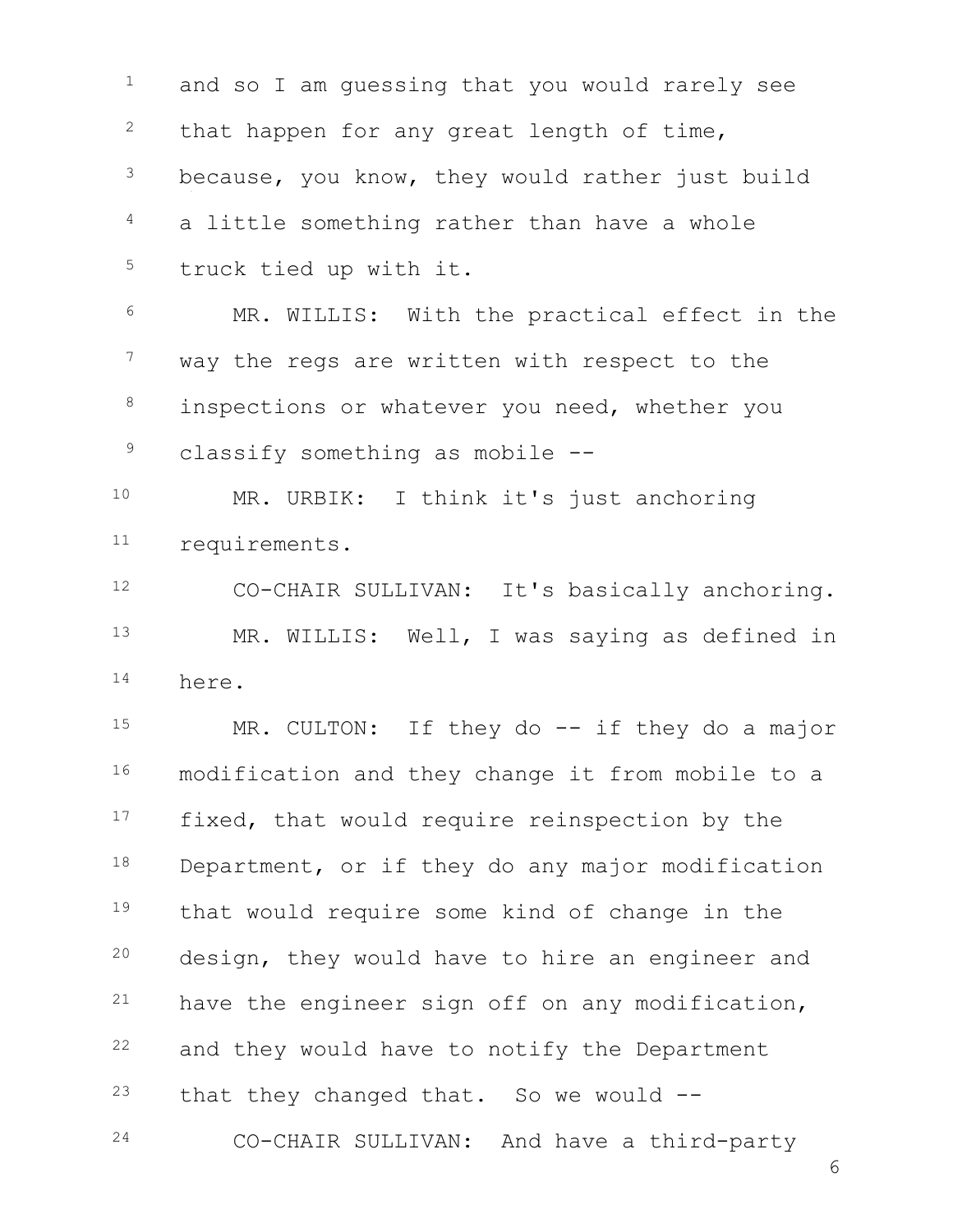<sup>1</sup> inspector.

| $\overline{2}$  | MR. CULTON: And have a third-party               |
|-----------------|--------------------------------------------------|
| $\mathcal{S}$   | inspector. So we would know that they have       |
| $\overline{4}$  | changed its purpose.                             |
| 5               | MR. URBIK: I didn't mean to get us off           |
| $6\,$           | track.                                           |
| $7\phantom{.0}$ | MR. CULTON: No, no. That's okay.                 |
| $8\,$           | MR. WILLIS: I guess the question would be if     |
| $\overline{9}$  | you just put up a -- take a mobile, just left it |
| 10              | as a mobile and kept it there, and did           |
| 11              | everything you did as a mobile, wouldn't it be   |
| 12              | still inspected as a mobile zip line?            |
| 13              | MR. CULTON: As long as it was being used in      |
| 14              | the intent that it was --                        |
| 15 <sub>1</sub> | MR. MAZZENGA: I would agree.                     |
| 16              | CHAIRMAN KIRSCHNER: It's just a question of      |
| 17 <sub>2</sub> | whether it's readily movable. You don't have to  |
| 18              | move it.                                         |
| 19              | MS. RHODES: Or it's designed to be mobile.       |
| 20              | And then I have a question about the definition  |
| 21              | for fixed, and it's just a small question, and   |
| 22              | I'm maybe reading it wrong. Is a word missing?   |
| 23              | It says, "that is designed to at"                |
| 24              | CO-CHAIR SULLIVAN: That's one of the things      |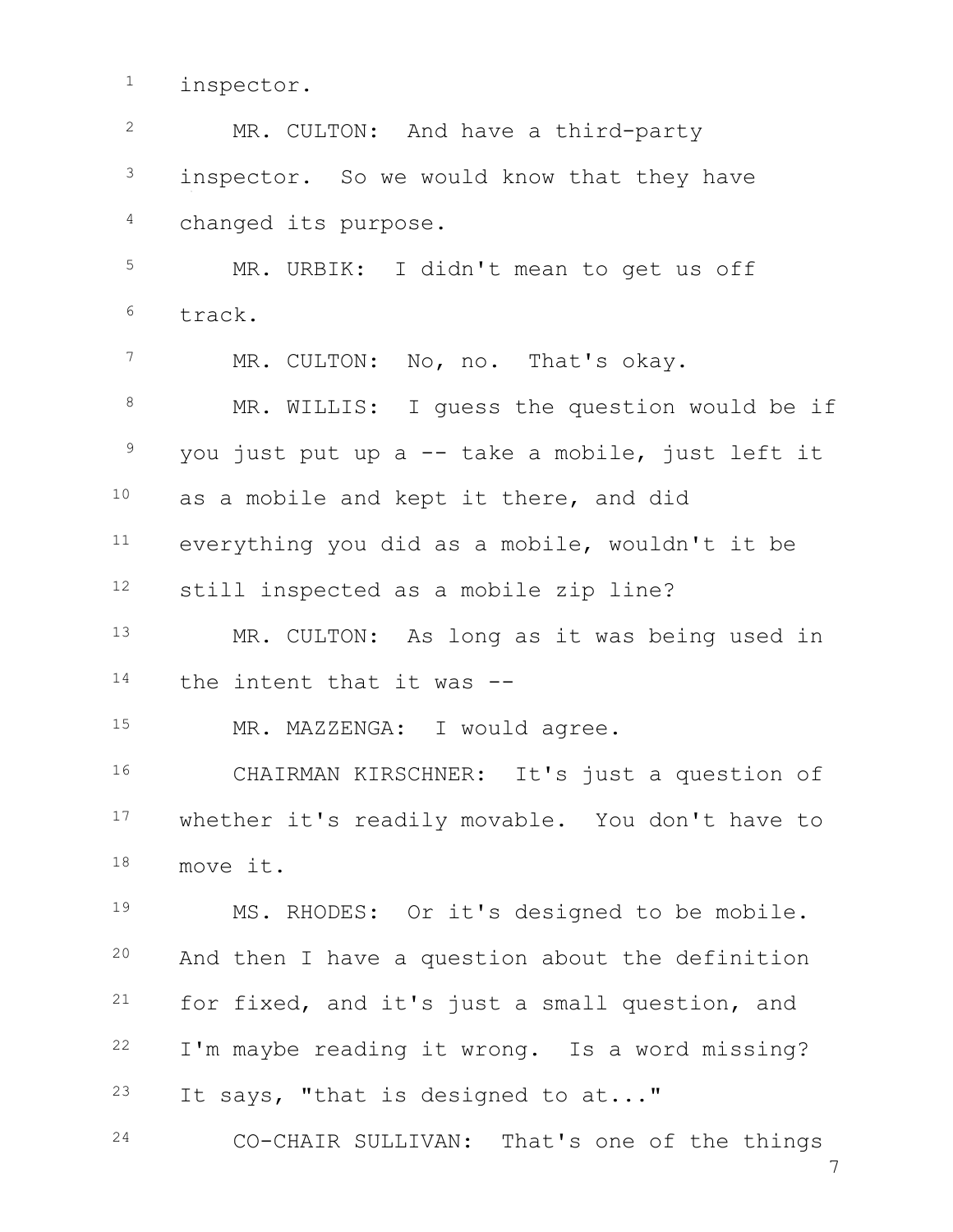that I found, and we have got about four or five <sup>2</sup> just editing typos, things.

MS. RHODES: Just words missing.

 CO-CHAIR SULLIVAN: And, yes, I think it's, "to be used." So you can just write that in, because we have got it.

<sup>7</sup> MR. CULTON: Linda, this is what happens when you have two engineers writing something. It is <sup>9</sup> not grammatically correct.

 MR. WILLIS: I think you should go through this. That's more than a typo. That's words, and I think you've got to go through it, and if there  $-$  if this is the document you are going 14 to be using, then I think you've just got to get <sup>15</sup> it all on the record that the definition should 16 read, "to be used at." It's not like changing a  $-$  catching an "a", which is written as a "z." 18 So if you have got your other ones, Patty, you 19 might as well point them out.

 MR. CULTON: So to get them in the minutes, Ron?

 MR. WILLIS: We are just correcting typographical errors in the document that's before you.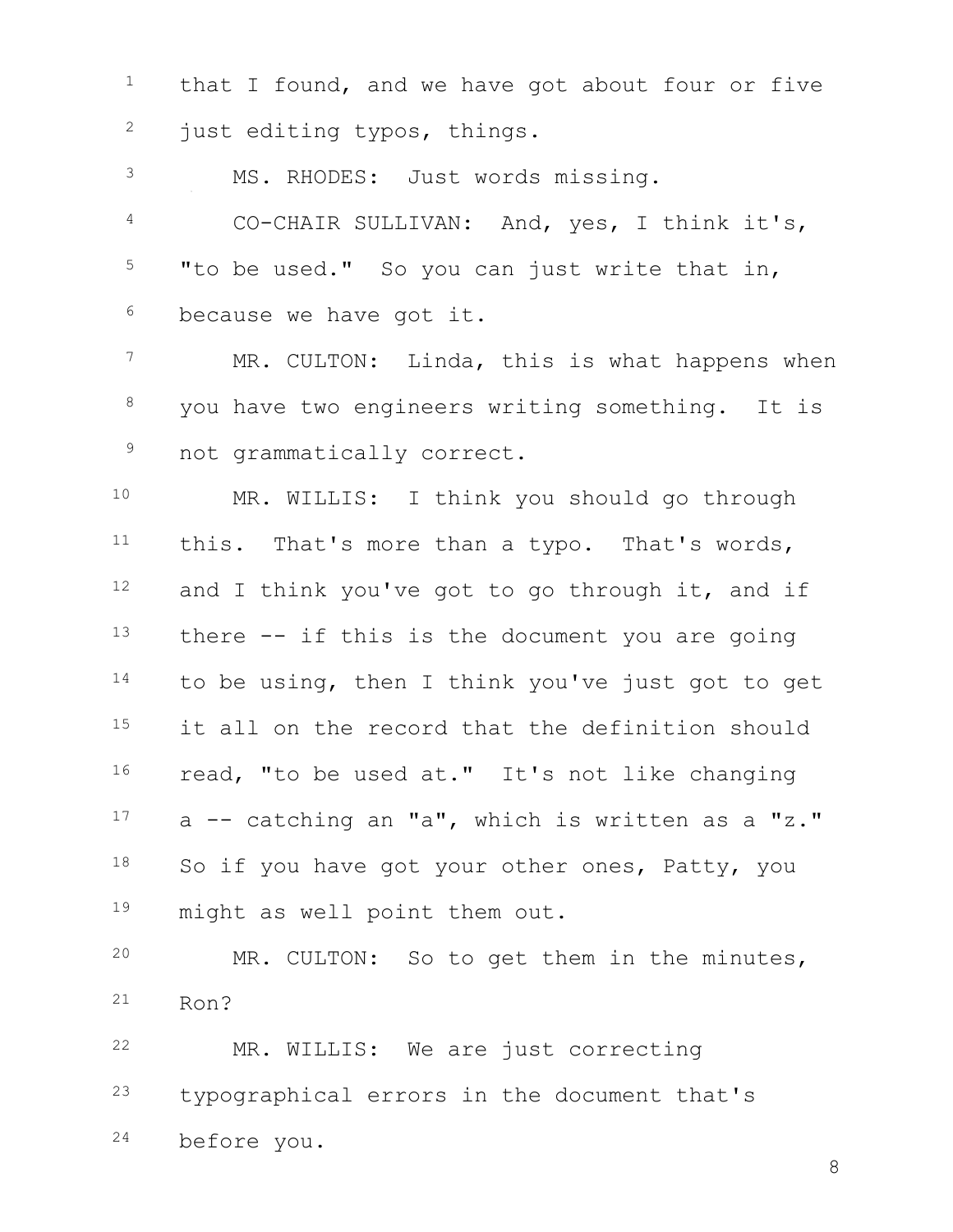CO-CHAIR SULLIVAN: Okay. Then, the next one <sup>2</sup> would be Page 11 under  $D(1)$  (A) about one, two, three, four, five, six -- five lines down where it says, "of the report," and "the" has been  $-$ 5 has a strikethrough. It should not have a strikethrough. The "the" should be in the sentence. 8 MR. URBIK: Where are you at? 9 CO-CHAIR SULLIVAN: On Page 11 under A, one, two, three, four, five lines down and about two-thirds of the way over there is a strikethrough through "the," "the report," excuse me. And it needs to -- we need to remove 14 the strikethrough. MR. MAZZENGA: Okay. I don't have it in mine. CHAIRMAN KIRSCHNER: It's on the sixth line down. MR. WILLIS: Do you see "design" highlighted, and you go over? MR. CULTON: It's on the sixth line. CO-CHAIR SULLIVAN: I'm sorry. I was looking off of the one that I --MR. CULTON: And, Joe, I passed out a revised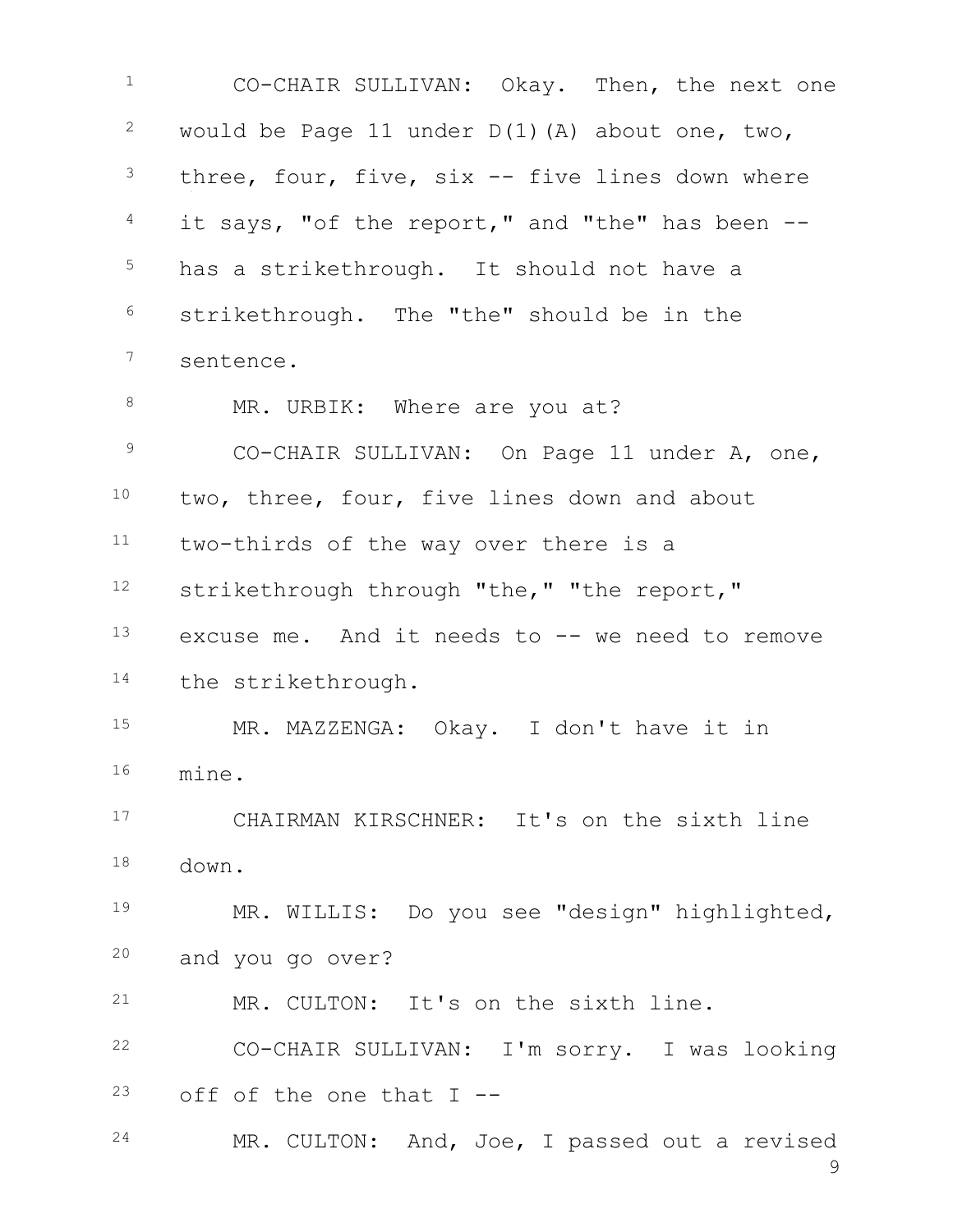one. So it should be right under there. Yeah, that's it. MS. RHODES: That's what we should be looking at right now. MR. CULTON: Yeah. It's really the same document as the one that was in your packet, <sup>7</sup> only I have three spots where we highlighted 8 something that I wanted to point out. We will <sup>9</sup> get to that. CO-CHAIR SULLIVAN: Then on Page 13 under (F) lanyards, the second, I believe, line down, it's 12 just to spell correctly "the" product. And then on Page 14(D) add the word "of." 14 MR. CULTON: The use of a tree. 15 MR. MAZZENGA: It's the use of a tree, right? CO-CHAIR SULLIVAN: Yes, use of a tree. Yeah. I had red -- used red when I typed it 18 out. I used a printer that didn't have color. MR. WILLIS: "Approved by a certified arborist to ensure good health and stability of the trees. All trees on fixed installations shall receive this assessment no less than annually."

CO-CHAIR SULLIVAN: Yeah.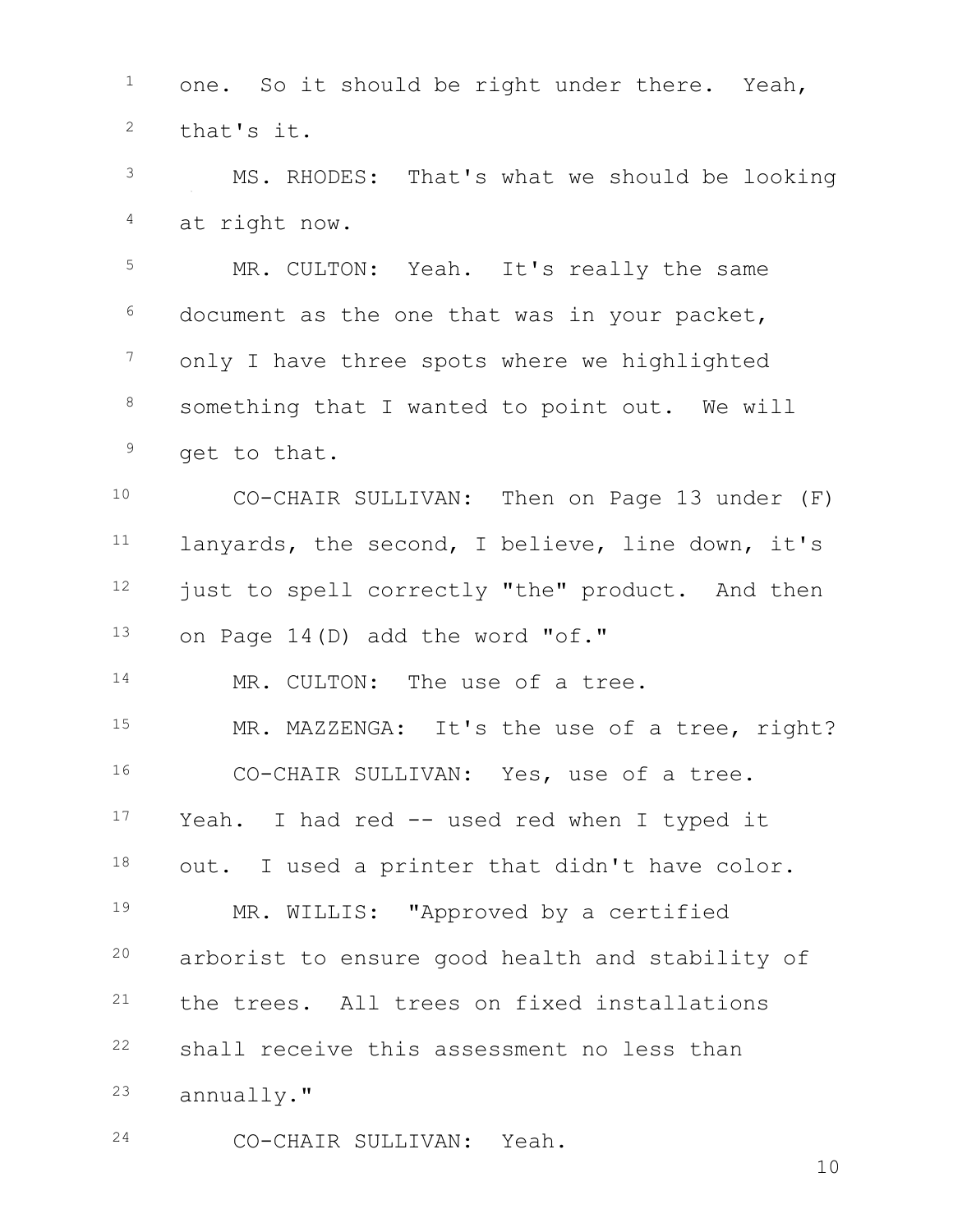1 MR. WILLIS: Did I miss something? MS. RHODES: It's the third word in the beginning of that segment. The use of a tree, correct? CO-CHAIR SULLIVAN: Ah-huh. DIRECTOR COSTIGAN: You are inserting the word "of" between "use" and "a." 8 MS. RHODES: The use of a tree at the <sup>9</sup> beginning of that sentence. CO-CHAIR SULLIVAN: And, see, I couldn't see it, because it all looks the same, and I think 12 those are all that I had found. So that's not bad for  $-$  CHAIRMAN KIRSCHNER: Back on Page 11, (D)(1)(A), two things. Eight lines down, "the report shall," it should be "shall be 17 submitted." And then in the first line, "all zip line operating systems designs," so I think 19 the "s" should come out of systems. CO-CHAIR SULLIVAN: Well -- you know, and I saw that, but there are multiple systems, and especially for a canopy type zip line, there are multiple systems. MS. RHODES: But the designs is plural.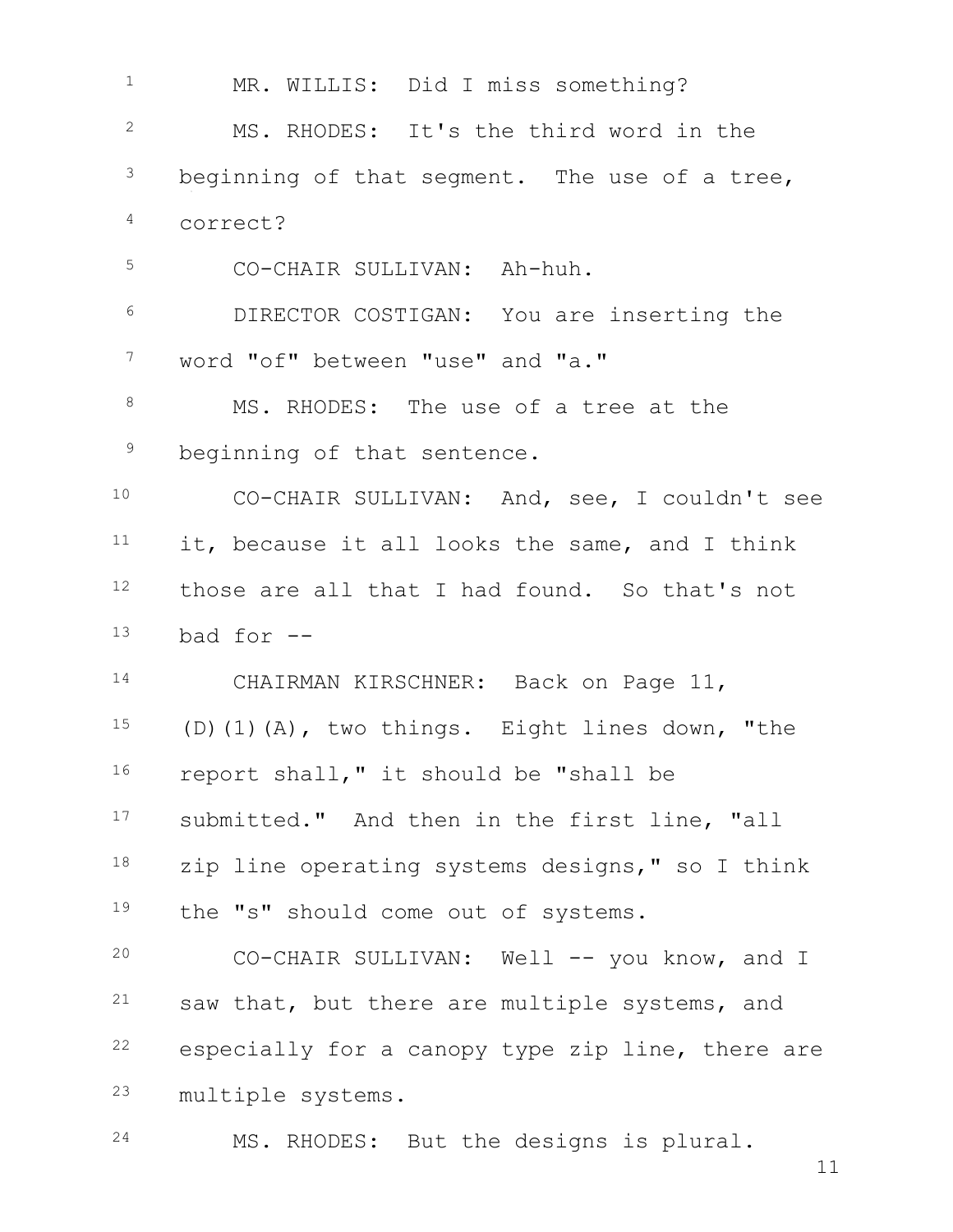CHAIRMAN KIRSCHNER: But designs is plural. CO-CHAIR SULLIVAN: But the systems is plural <sup>3</sup> as well. I mean, there are multiple systems. MR. WILLIS: "S" apostrophe or apostrophe "s," not to be technical about it, but  $-$  CO-CHAIR SULLIVAN: Well, we might want to put "s" apostrophe, systems' designs, because in any given  $-$  you know, there is more than one system in the design  $--$  in a design. So systems' designs I think overall -- MR. WILLIS: But the operating -- the systems' modifies designs. I guess that's my question. 14 MR. CULTON: Angelo, what are your thoughts? 15 I think you rewrote that, I believe. MR. MAZZENGA: Yeah. We kind of did some 17 patchwork on this paragraph, and that's how we 18 ended up in this quandary. MR. WILLIS: Why don't you put (s)? MR. MAZZENGA: Yeah. I think that would be fine. CHAIRMAN KIRSCHNER: That looks weird. CO-CHAIR SULLIVAN: System(s), yes. I think that would be good.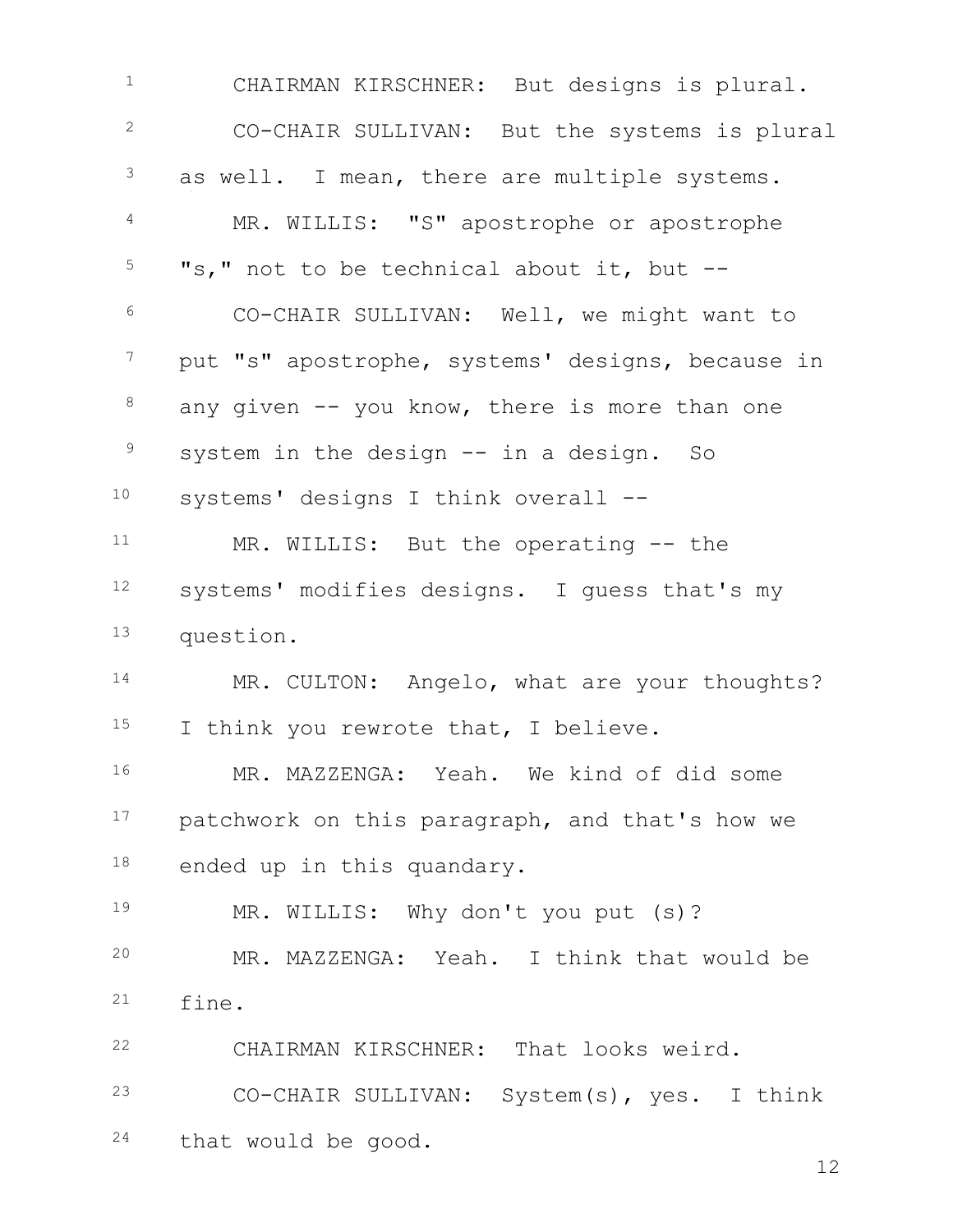1 DIRECTOR COSTIGAN: It covers it both ways. <sup>2</sup> CHAIRMAN KIRSCHNER: Systems is in there now. <sup>3</sup> MR. WILLIS: Operating system(s) designs. <sup>4</sup> CO-CHAIR SULLIVAN: So if you just <sup>5</sup> parenthesis the "s" then that accomplishes -- <sup>6</sup> MR. WILLIS: Or you can say it out. <sup>7</sup> DIRECTOR COSTIGAN: Let's just say it out. 8 All zip line operating system or systems' <sup>9</sup> designs. <sup>10</sup> MS. RHODES: I guess I'm just not clear on <sup>11</sup> why designs being plural doesn't cover the <sup>12</sup> multiple systems. <sup>13</sup> CHAIRMAN KIRSCHNER: Especially since you 14 have all in there. All implies more than one. 15 MR. MAZZENGA: Well, it's another approach to 16 just strike out operating systems. <sup>17</sup> MS. RHODES: All zip line designs? 18 MR. MAZZENGA: Strike it out entirely. 19 MR. WILLIS: But we define operating systems. <sup>20</sup> Go back. Operating system is a term of art,  $21$  which is  $-$ <sup>22</sup> CO-CHAIR SULLIVAN: Yeah. <sup>23</sup> MR. CULTON: I think it is. 24 MR. WILLIS: Yeah. It's back there. If you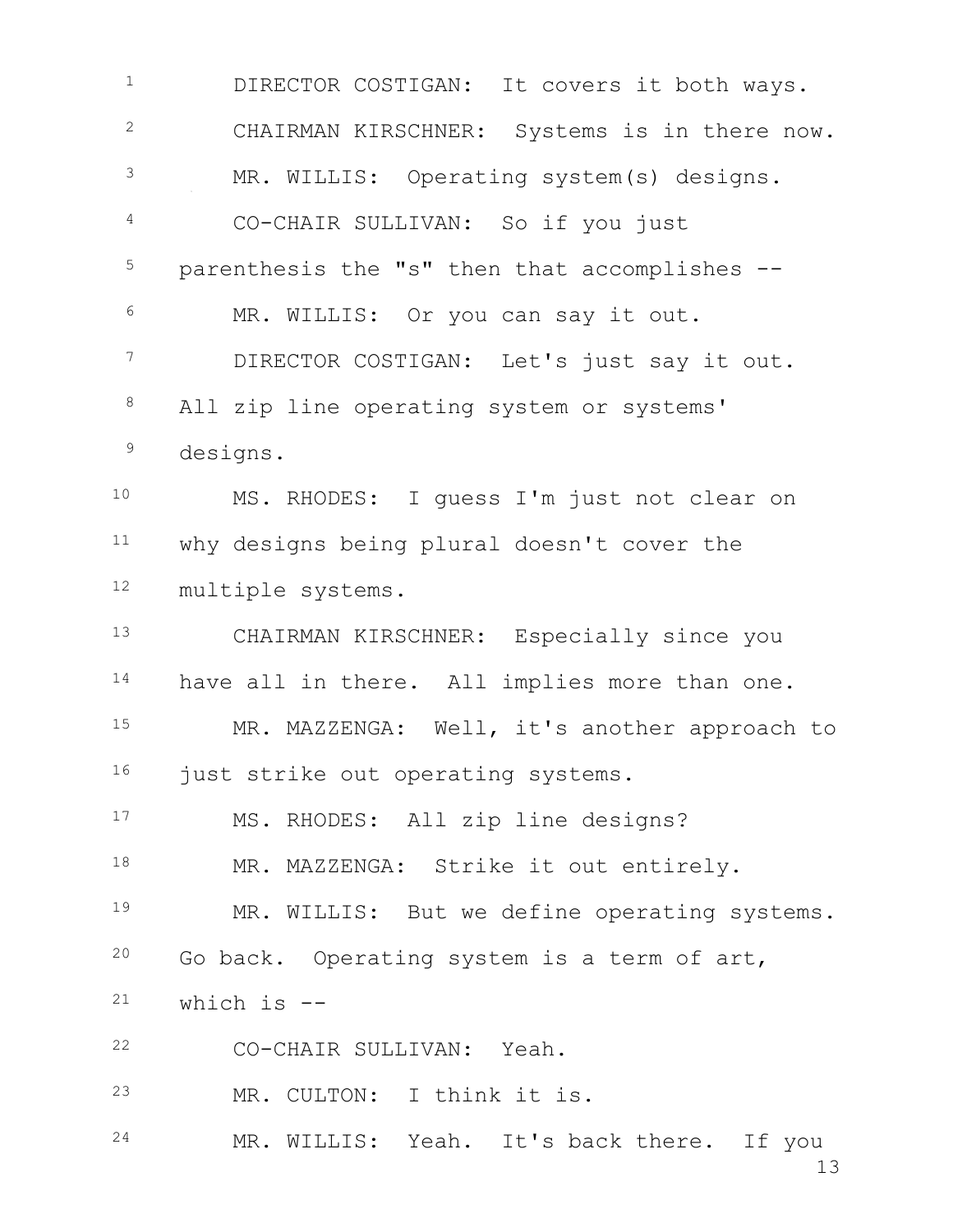| $\mathbf 1$     | look at it, it means, "the system of            |
|-----------------|-------------------------------------------------|
| $\mathbf{2}$    | processing" and then if we made that a          |
| $\mathfrak{Z}$  | plural, that would take care of it.             |
| $\overline{4}$  | MR. CULTON: That's true.                        |
| 5               | MR. WILLIS: We are using the word operating     |
| 6               | system as a term of art in that second          |
| $7\phantom{.0}$ | paragraph -- in the paragraph on Page 11. So it |
| $8\,$           | shouldn't be plural. The definition should be   |
| $\mathcal{G}$   | taken into account that it could be plural.     |
| 10              | CO-CHAIR SULLIVAN: Okay. That's fine.           |
| 11              | MR. CULTON: So on Page 7 it changes to          |
| 12              | operating systems?                              |
| 13              | MR. WILLIS: No. Operating system means the      |
| 14              | system or systems. I would suggest you add or   |
| 15              | systems, plural, of processing.                 |
| 16              | MR. MAZZENGA: That sounds fine, really.         |
| 17              | CHAIRMAN KIRSCHNER: So we are adding that on    |
| 18              | Page 7, and we are taking out the "s" on Page   |
| 19              | 11?                                             |
| 20              | MR. WILLIS: Yes.                                |
| 21              | CO-CHAIR SULLIVAN: A few of the ones we have    |
| 22              | put through have not really changed much, so -- |
| 23              | MR. CULTON: Okay. Is that all of our            |
| 24              | typographical errors?<br>14                     |
|                 |                                                 |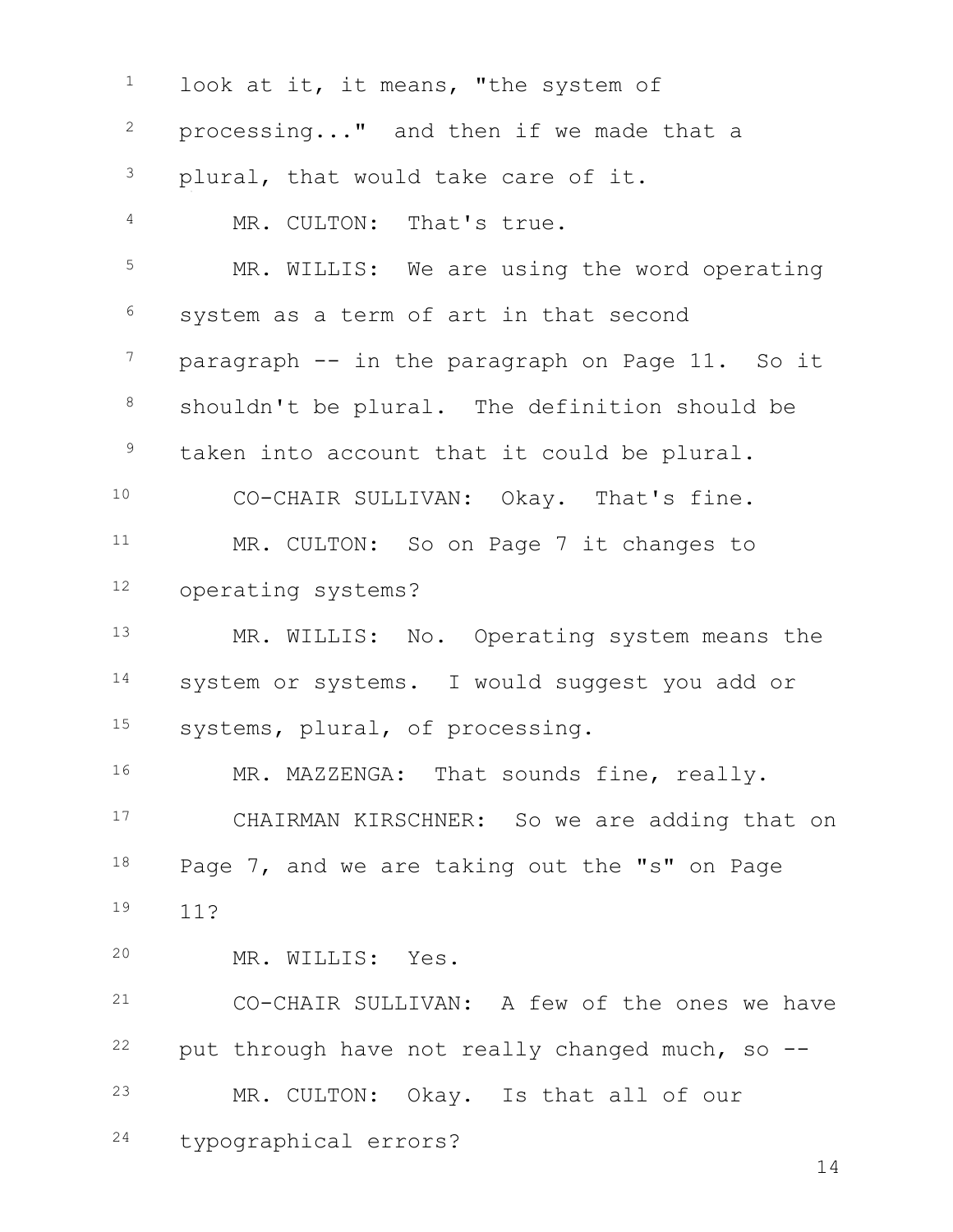CO-CHAIR SULLIVAN: That's all that I had found. MR. CULTON: Okay. CO-CHAIR SULLIVAN: Of course, we have got an attorney over here, who might find more. CHAIRMAN KIRSCHNER: The only other thing <sup>7</sup> that I was thinking about on Page 12, Paragraph E, the last sentence. "Commissioning and <sup>9</sup> testing shall be conducted by a competent person." I think rather than saying competent person -- or competent, and then put in the <sup>12</sup> specialty, engineer or inspector. MR. MAZZENGA: There is a definition. CO-CHAIR SULLIVAN: I think we have defined a competent person. CHAIRMAN KIRSCHNER: Where is competent person? 18 MR. CULTON: Competent person is on -- CHAIRMAN KIRSCHNER: It think it's under definitions on Page 5. MR. WILLIS: I don't see it. CO-CHAIR SULLIVAN: I don't either. MR. CULTON: It's not there. CO-CHAIR SULLIVAN: Where did we put it?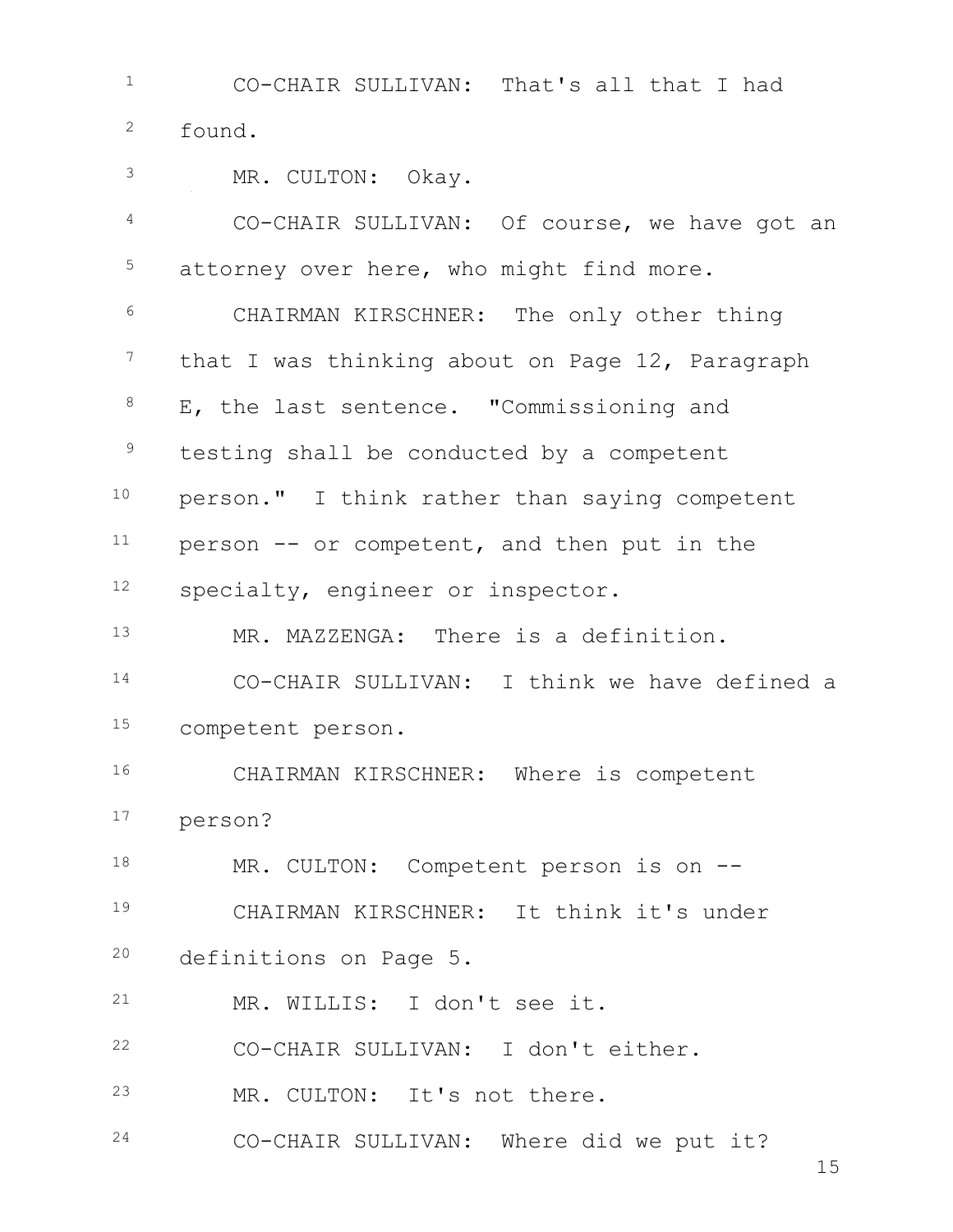MR. WILLIS: Unless it's not in alphabetical order. CO-CHAIR SULLIVAN: Well, actually if it can be defined by  $-$  CHAIRMAN KIRSCHNER: I see, on Page 10 you have it. 7 MR. CULTON: A competent person is on Page  $8 \t 10.$ <sup>9</sup> Sorry. Yeah, just to clarify that, we have some definitions that are in the actual 6000.350 section that are entirely pertinent to that specific section, and then we have 13 definitions that are at the very front that cover all of our definitions, so -- 15 CHAIRMAN KIRSCHNER: I withdraw my comment. 16 MR. WILLIS: Why did you divide them out? 17 Why do you have two sets of definitions? 18 MR. CULTON: Well, some of the definitions <sup>19</sup> are specific just to zip lines, and some of the definitions are covered throughout all of the  $-$ - all the rules. And in some of the rules that have previously been enacted, they  $-$  MR. WILLIS: You have just taken those definitions, and you put them in? Those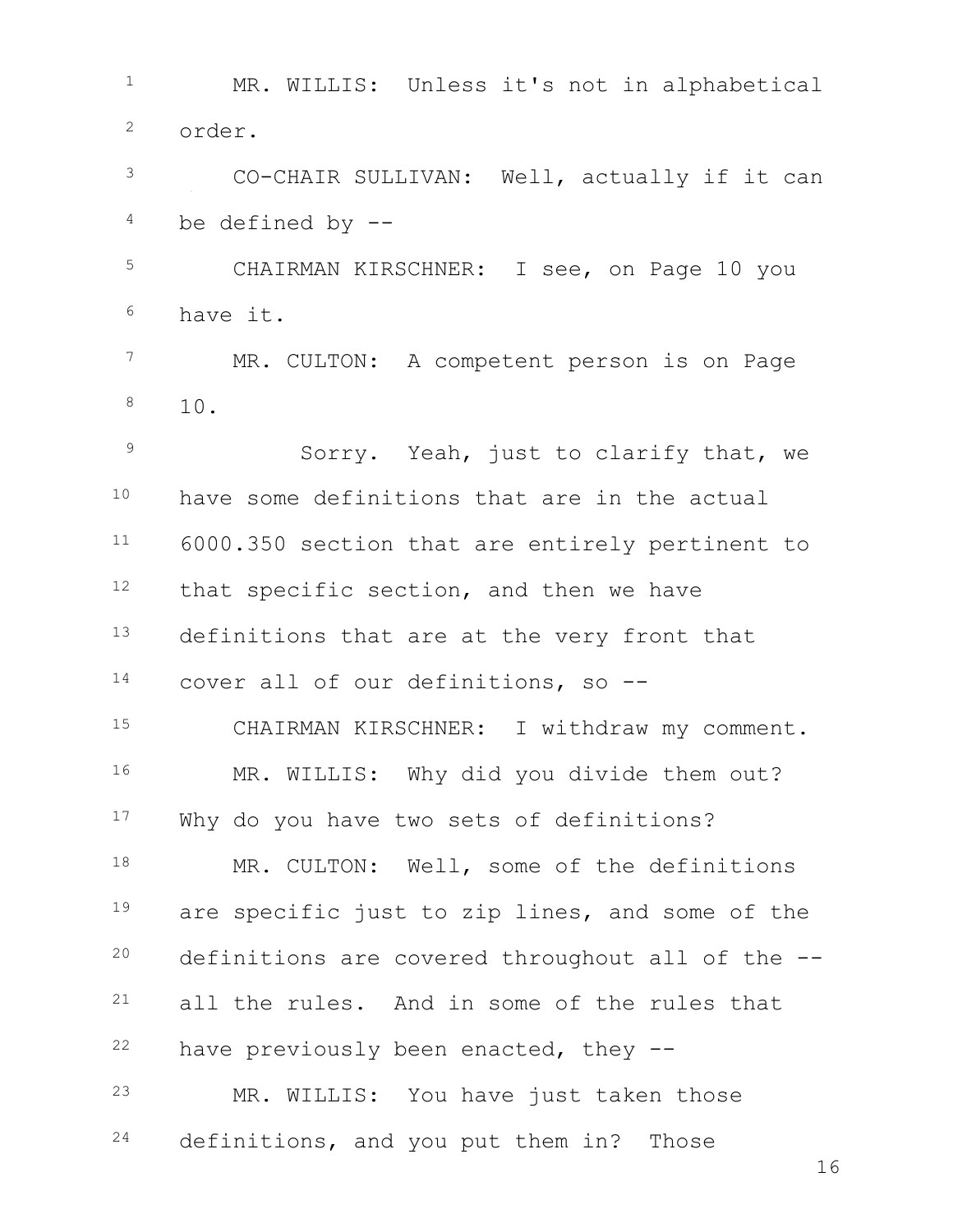<sup>1</sup> definitions that come from other acts just parallel all those other acts? MR. CULTON: No. We haven't cut and paste anything, if that's what you mean. MR. WILLIS: I mean, I guess if I'm reading a statute I'm saying, why are there two sets of <sup>7</sup> definitions, because the definitions are general for all purposes. <sup>9</sup> MS. MEEKS: I think maybe the reason we have two sets is because some of these definitions in zip lines maybe used in other parts; like, in the go-karts area, and we didn't want them to apply to those. MS. RHODES: I see. So those other rules <sup>15</sup> refer to these definitions? If we changed them, 16 we might have to go back and change those? 17 MR. CULTON: There is a possibility of that. 18 I know that another example -- an example would 19 be the term "sag." Sag in a zip line means something, and sag in, like, say, bungee jumping means something different. MR. WILLIS: Yeah. I understand that, but I <sup>23</sup> am saying there is nothing that says the definitions in 6000.350 are any different for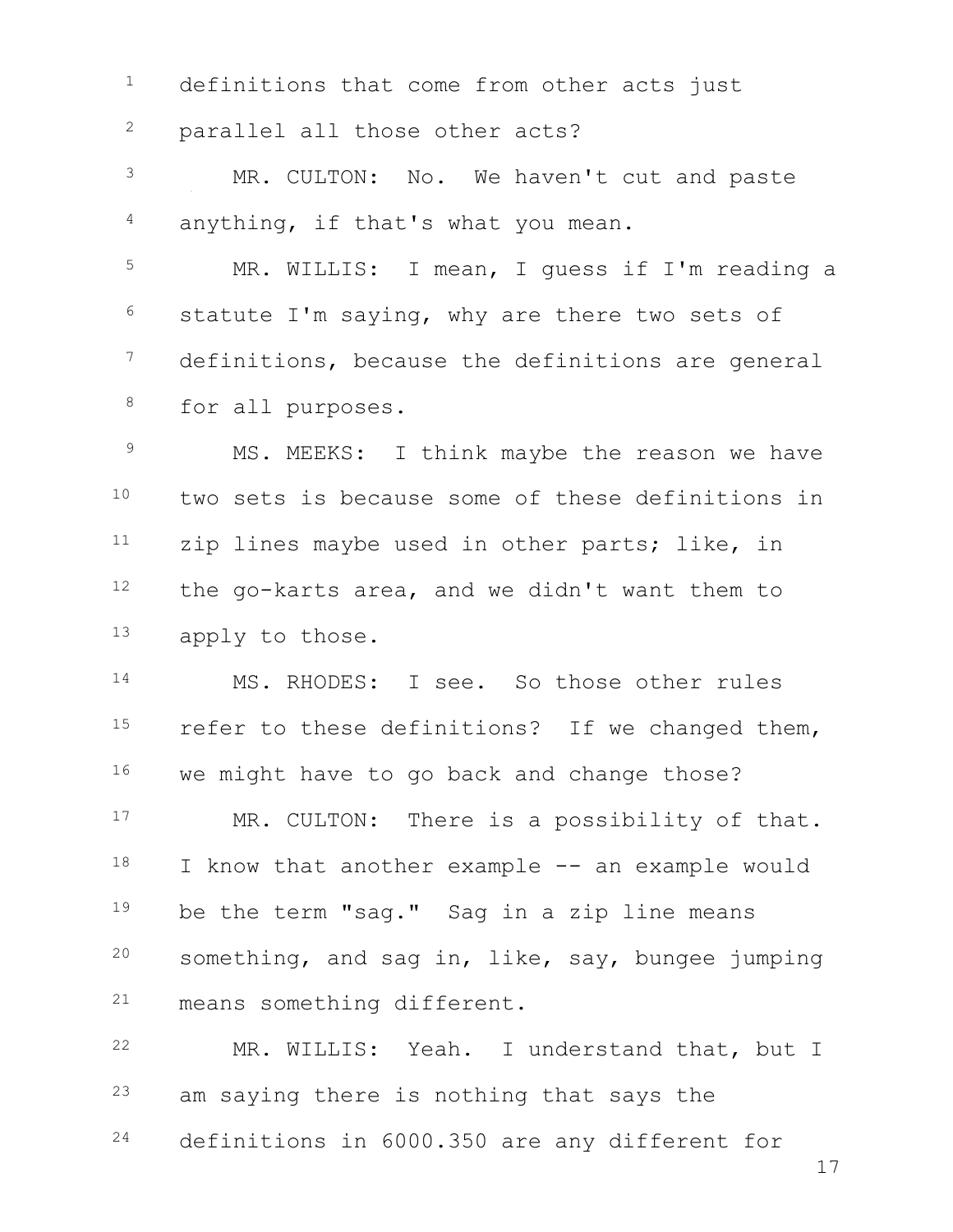<sup>1</sup> use in this part than the definitions in 6000.10 <sup>2</sup> other than we have created two sets of <sup>3</sup> definitions, which when you create two sets of <sup>4</sup> definitions implies they have different  $5$  meanings, because you have now  $-$ - or have <sup>6</sup> different uses as rather than applicable to the <sup>7</sup> whole act, because there would be no reason to 8 separate them as a matter of law. <sup>9</sup> I mean, again, once you do something  $10$  like  $-$  you know, I don't see any difference.  $11$  You are just  $--$  it says, The following 12 definition shall apply for the purposes of this 13 Act, and then it says, In addition, the <sup>14</sup> following shall apply for the purposes of this <sup>15</sup> act. 16 MR. CULTON: Sarah, will that cause anything <sup>17</sup> else with JCAR?

18 MR. WILLIS: I would assume JCAR is going to 19 look at it and say, why do you have two sets of  $20$  different  $--$  why do you have definitions in two <sup>21</sup> parts of your regs when they have the same <sup>22</sup> purpose?

<sup>23</sup> MR. CULTON: No. I think this came up in the <sup>24</sup> emergency zip line section; did it not, Sarah?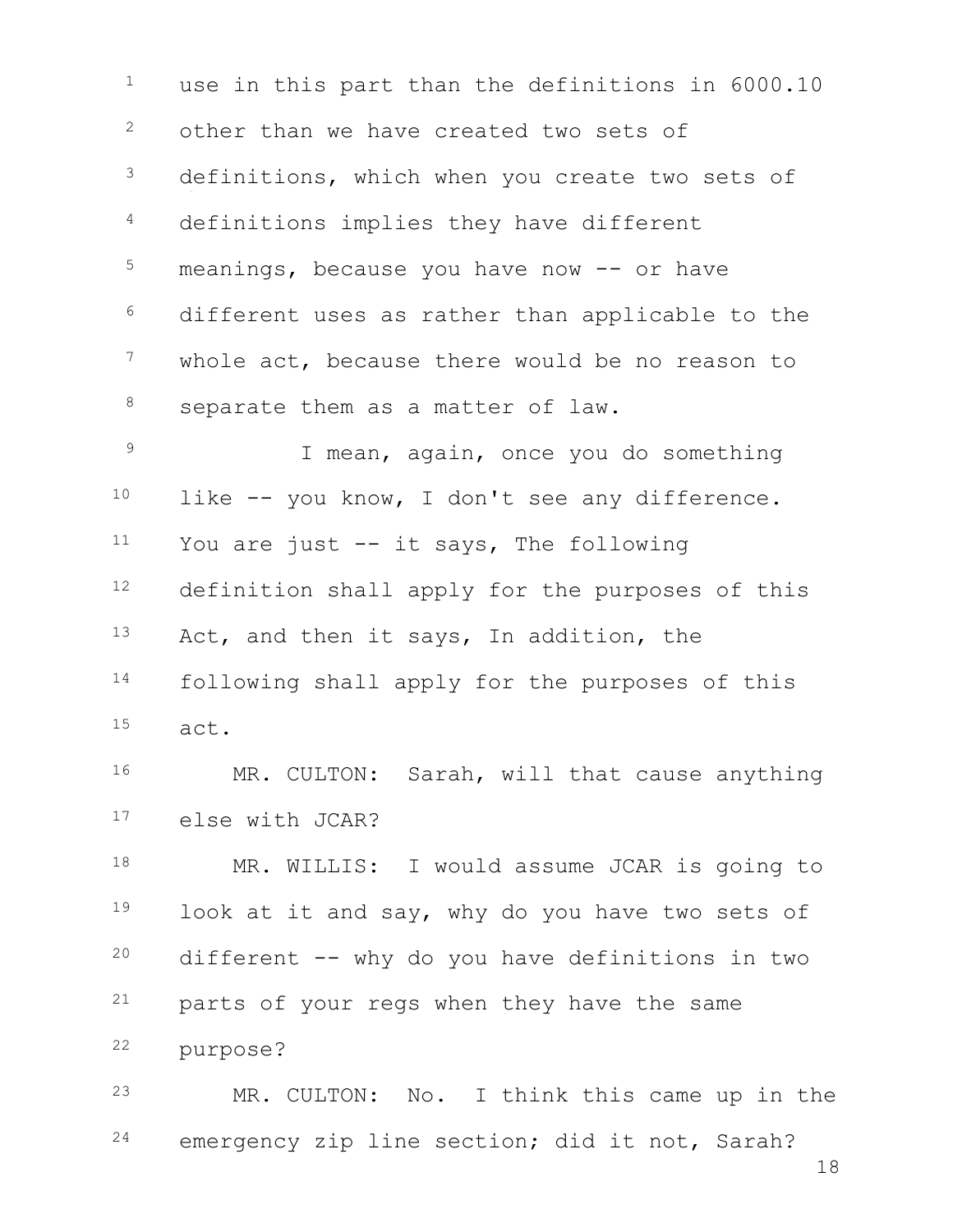<sup>1</sup> MS. MEEKS: You know, I don't remember -- I <sup>2</sup> remember there being some sort of issue, but I <sup>3</sup> don't remember specifically. I thought that we <sup>4</sup> did this because we weren't sure if it would  $5$  impact any other part of the rule, and we  $6$  already have two sets of different definitions, <sup>7</sup> because we have some for go-karts. So I guess 8 this would make it three sets.

9 MR. WILLIS: This is only saying that these 10 definitions apply for this Act as I read these <sup>11</sup> sections, for this part. It says that they only 12 apply for this part in the first one. And the 13 second one says, in addition to the definitions, 14 and those are the very ones specifically to 15 this. The second set of definitions are very 16 specific to this part. So why wouldn't they 17 just only apply to this part as well?

18 MS. MEEKS: Okay. So in rulemaking it means this whole 6000 carnival rule. So I guess we would want to say, in the addition to the definitions in Section 10, the following shall apply to Section 350 only.

<sup>23</sup> CO-CHAIR SULLIVAN: And that's the way it is <sup>24</sup> in ASTM standards. There is a terminology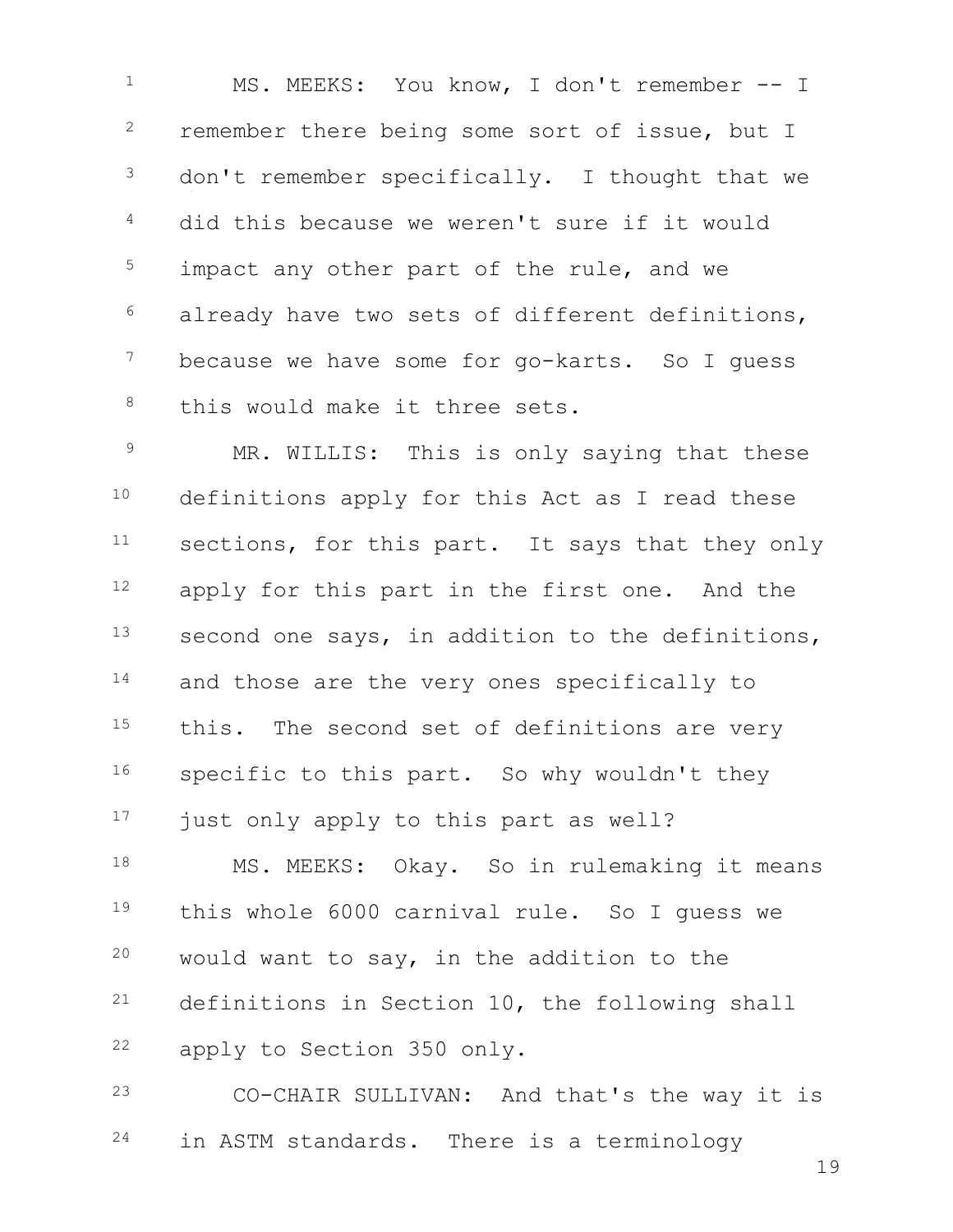$1$  section, a whole terminology standard for things  $2$  that apply across the board in every  $-$  in every <sup>3</sup> single standard under the F24 designation. And  $4$  then if there are terms that apply just to one 5 standard under that umbrella, then they are in  $6$  that specific standard and basically  $-$ - so this <sup>7</sup> would be the zip line standard for us or the zip <sup>8</sup> line section of requlations. So it could be <sup>9</sup> that it's also following the way the standards <sup>10</sup> are written.

<sup>11</sup> MS. MEEKS: Yeah. I just checked, and it's 12 actually bungee jumping that the other set of 13 definitions is in, and this, "In addition to the <sup>14</sup> definitions in Section 6000.10, the following <sup>15</sup> shall apply" language is identical to what's in 16 bungee jumping's. We probably just copied it 17 over, but if we needed to clarify further, we 18 could, you know, state something to the effect 19 that these definitions only apply to Section <sup>20</sup> 350, if that helps.

<sup>21</sup> MR. CULTON: Yeah.

<sup>22</sup> MR. WILLIS: I would.

<sup>23</sup> CHAIRMAN KIRSCHNER: And I think Ron's <sup>24</sup> concern is if there is a potential conflict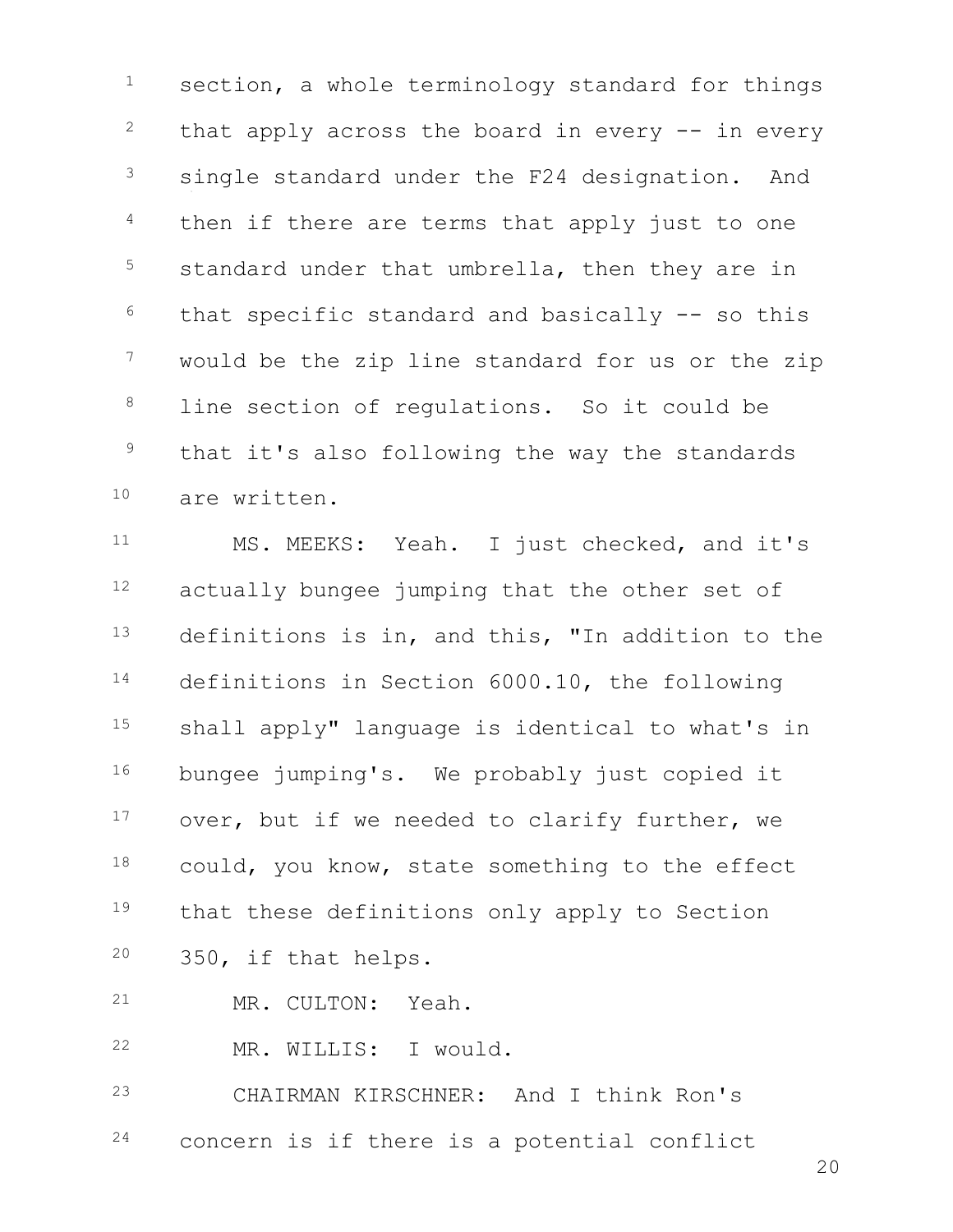21 <sup>1</sup> between the definitions, then I think we need to  $2$  point out, that not only  $-$  it's not these <sup>3</sup> definitions in addition to the other ones, but <sup>4</sup> these definitions control in the event there is <sup>5</sup> any conflict between the definitions. <sup>6</sup> CO-CHAIR SULLIVAN: Shall apply to Section <sup>7</sup> 6000.350. 8 MR. WILLIS: Do you think that should say, <sup>9</sup> shall apply and govern, 350? <sup>10</sup> CHAIRMAN KIRSCHNER: Something continuing <sup>11</sup> after that sentence. You know, shall apply for 12 purposes of this part or shall apply and control 13 in the event of any conflict between these <sup>14</sup> definitions and -- 15 MR. COSTIGAN: Govern. <sup>16</sup> CHAIRMAN KIRSCHNER: Govern, control. <sup>17</sup> MS. RHODES: So just so I am clear, we are 18 trying to add language to make sure if there is 19 a conflicting definition with the other section  $20$  this takes precedence, the one that's <sup>21</sup> specifically written for the zip line part? <sup>22</sup> CO-CHAIR SULLIVAN: For 350. <sup>23</sup> MR. WILLIS: And I guess that brings my last <sup>24</sup> question. Why would you move mobile zip line --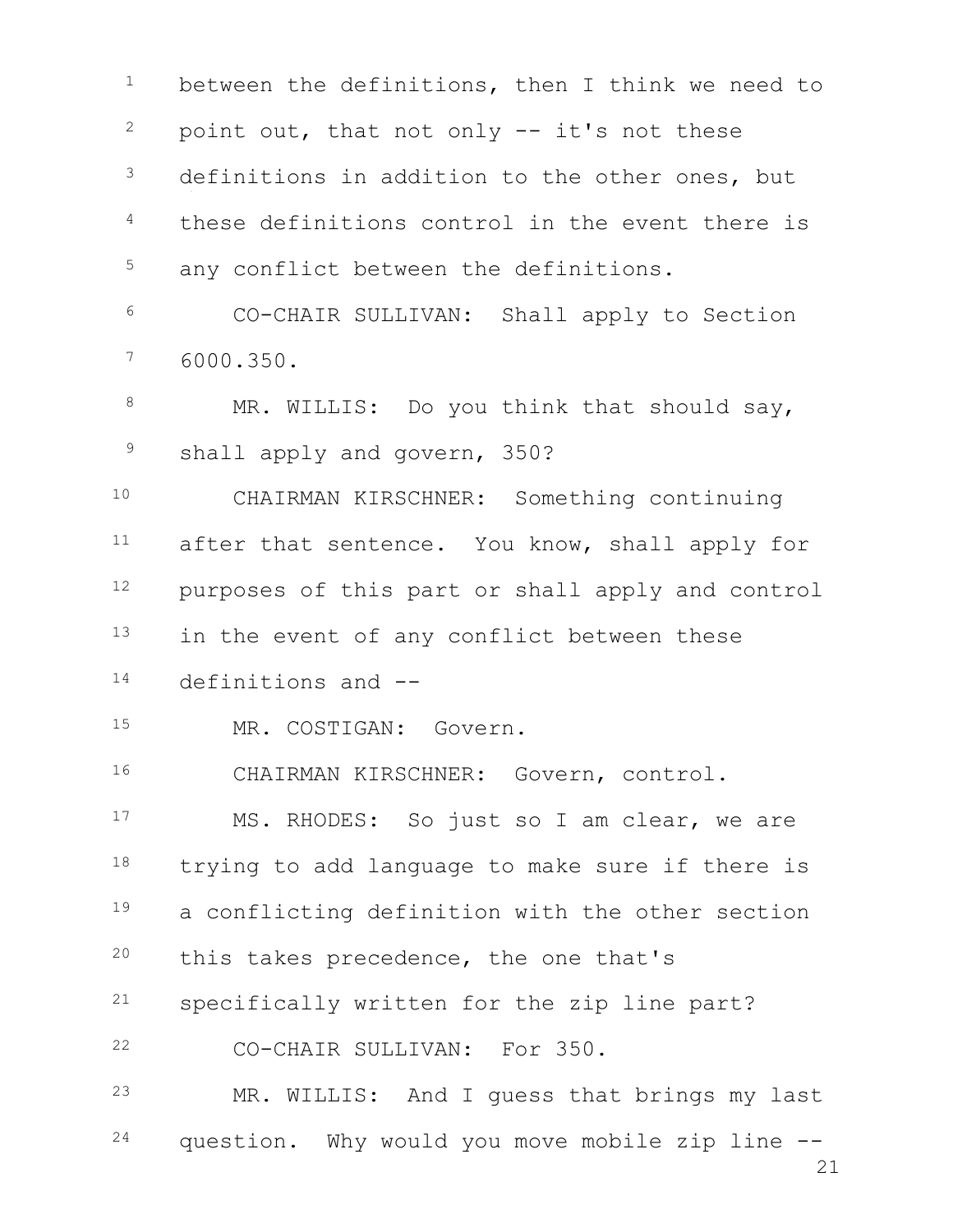22 <sup>1</sup> all the definitions of zip line, mobile zip <sup>2</sup> line, fixed zip line, mobile zip line down to <sup>3</sup> that section? Why would it be in the general <sup>4</sup> section which would apply to other sections? Do <sup>5</sup> you see the definitions right above that? <sup>6</sup> MR. CULTON: Well, the only thing I could --  $7$  in other parts of the rule  $-$ -8 CHAIRMAN KIRSCHNER: Do you have to define <sup>9</sup> the heading before you have the heading? <sup>10</sup> MS. MEEKS: I think I understand your <sup>11</sup> question. <sup>12</sup> MR. WILLIS: I think mobile zip line, fixed 13 zip are all very particular to that section, to 14 350. So why wouldn't they go there? 15 MS. MEEKS: Oh, I see. 16 MR. WILLIS: Rather than the zip line 17 definition. I agree the zip line may be above,  $18$  because it's a general definition. Maybe I am <sup>19</sup> being too technical. <sup>20</sup> CHAIRMAN KIRSCHNER: You know, if you took -- <sup>21</sup> if you are researching a statute and you know  $22$  that 6000.350 is zip lines, that's what you are  $23$  going to put in on Lexis or whatever to pull it 24 up. And so you are going to get it starting out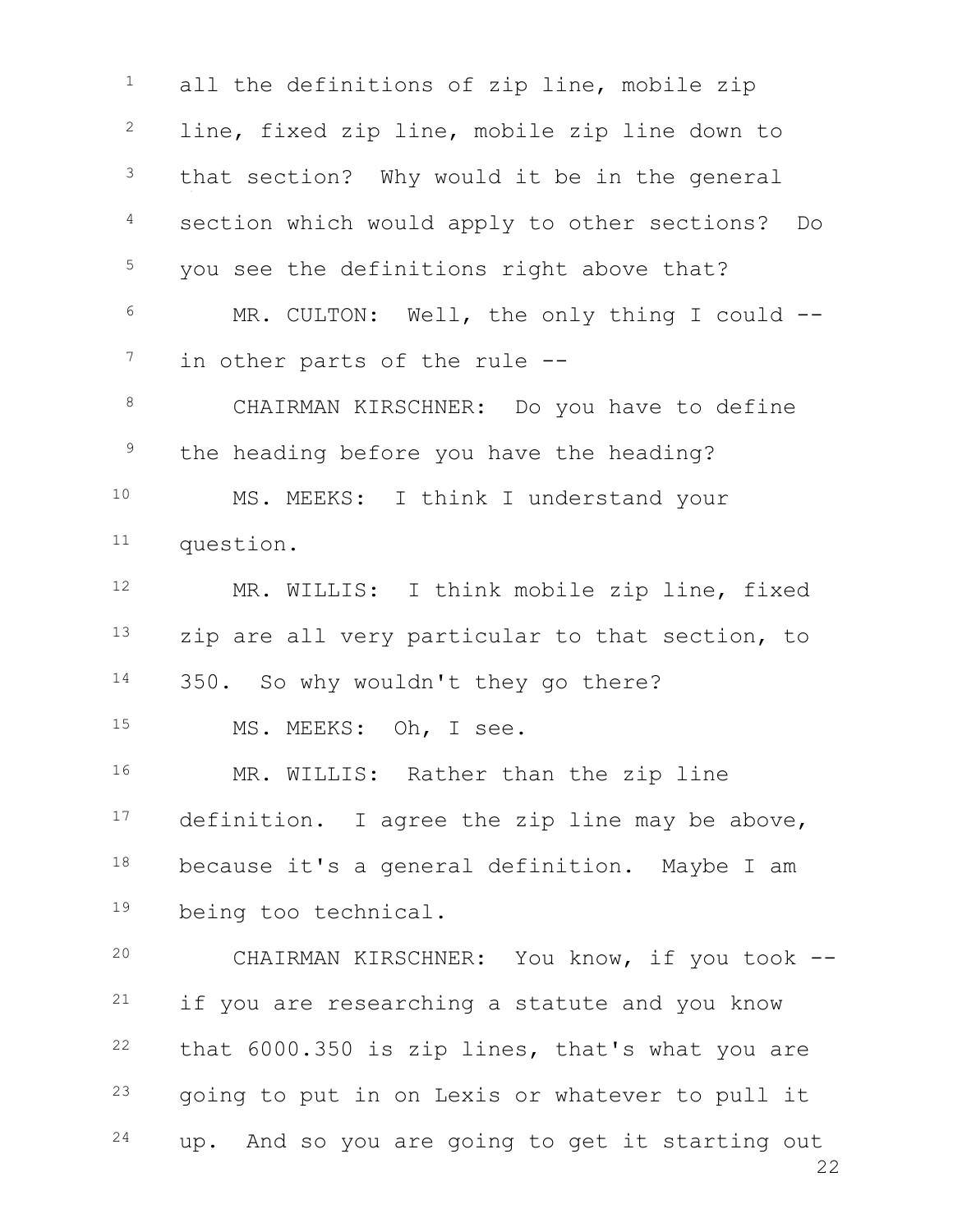there, and you are not going to have what's above it. So you won't get  $-$  so actually Ron <sup>3</sup> brings up a good point in terms of if you want to know what the definitions are, you are not going to have the  $-$ - CO-CHAIR SULLIVAN: I would agree with you on that one, because these are just kind of  $-$ 8 DIRECTOR COSTIGAN: Germane to zip lines. <sup>9</sup> MR. WILLIS: Yeah. The other ones are all 10 throughout the statute. As you just convinced me, those are all the other statutory provisions <sup>12</sup> of general, and these are the ones that are 13 particular to the zip lines. MS. MEEKS: I don't see an issue with moving those. CO-CHAIR SULLIVAN: So they would be under A as well and just  $-$ 18 MS. MEEKS: In alphabetical order. CO-CHAIR SULLIVAN: And put them into alphabetical order. CHAIRMAN KIRSCHNER: So the last four definitions on Page 9, moving those down into the zip line definitions. MR. CULTON: I think the last three, isn't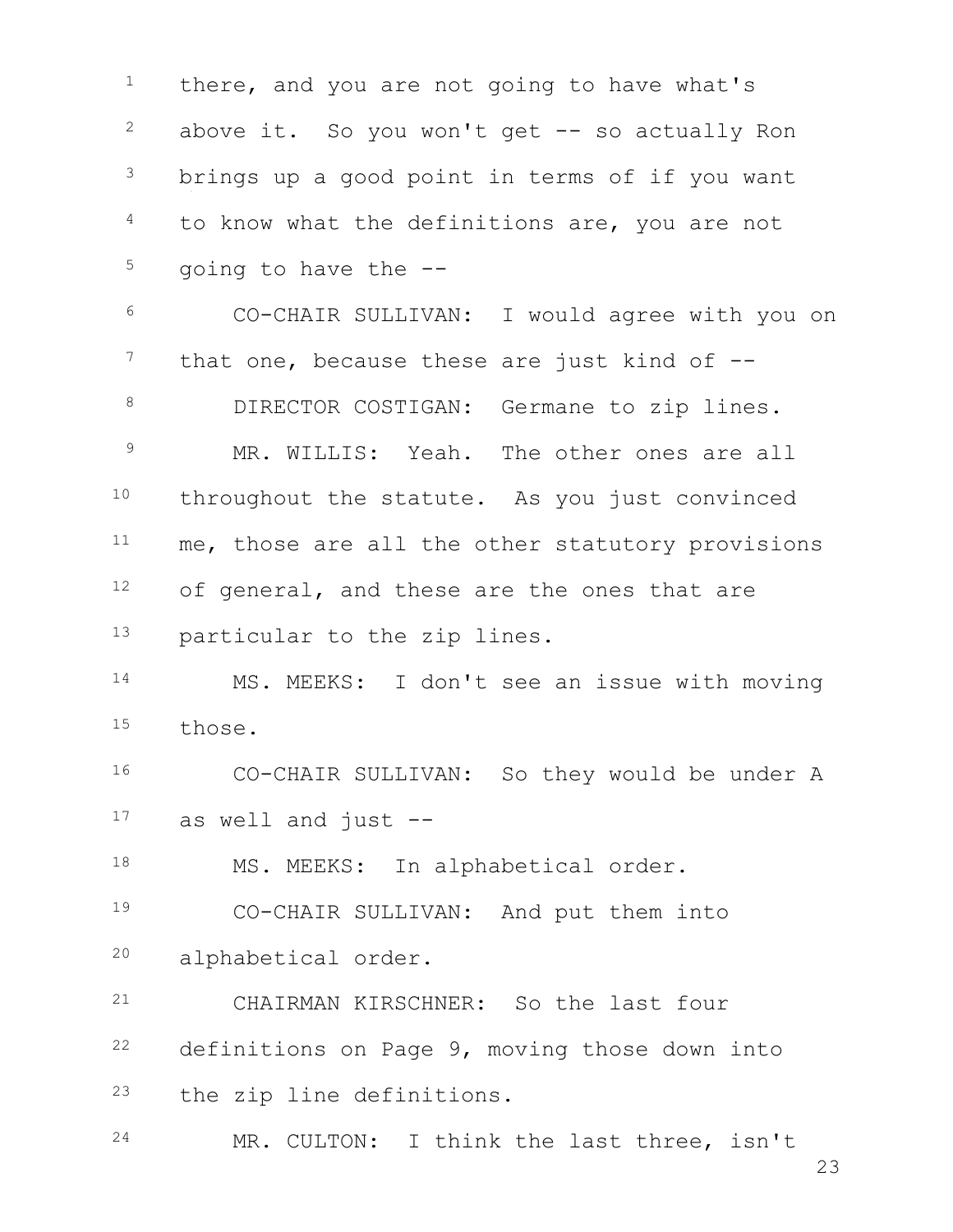$1$  it?

| $\overline{2}$  | MR. WILLIS: The last four, because zip line      |
|-----------------|--------------------------------------------------|
| $\mathcal{S}$   | is only used for purposes of zip lines.          |
| 4               | CHAIRMAN KIRSCHNER: Was that zip line            |
| $\mathsf S$     | preexisting before --                            |
| $\epsilon$      | MR. CULTON: It was there in the emergency        |
| $7\phantom{.0}$ | rules, and I mean, you are right. Unless after   |
| $\,8\,$         | this date we go back and add the word "zip line" |
| 9               | into previously written rules it won't be in     |
| 10 <sub>1</sub> | there, but it might be implied by a              |
| 11              | classification of a ride. So that's why we want  |
| 12              | to leave zip line in the general definitions.    |
| 13              | MR. WILLIS: All right. But we could move         |
| 14              | the other three?                                 |
| 15              | MR. CULTON: Yeah.                                |
| 16              | CO-CHAIR SULLIVAN: I would agree.                |
| 17              | MR. MAZZENGA: There is another one on Page       |
| 18              | 7.                                               |
| 19              | MR. WILLIS: I think I opened up a can of         |
| 20              | worms.                                           |
| 21              | MR. MAZZENGA: Page 7, operating system means     |
| 22              | the system of processing a patron through the    |
| 23              | zip line route.                                  |
| 24              | MR. URBIK: You think that should be moved,       |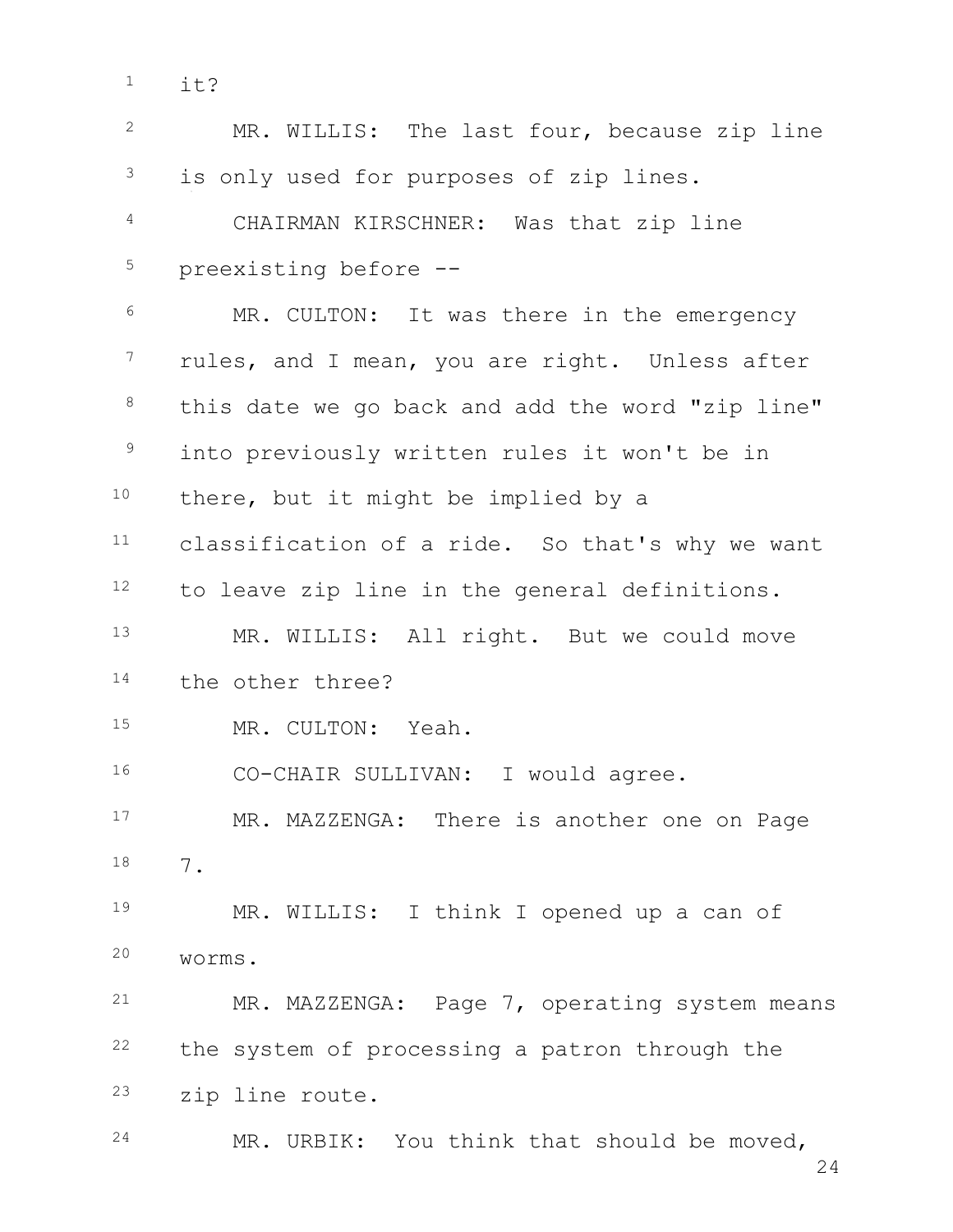| $\mathbf{2}$   | MR. CULTON: What page?                           |
|----------------|--------------------------------------------------|
| 3              | MS. RHODES: It's the one we just revised by      |
| 4              | adding systems.                                  |
| 5              | MR. WILLIS: Because it's particular to zip       |
| 6              | lines, because it wouldn't be an operating       |
| $\overline{7}$ | system that's applicable to anything else.       |
| $\,8\,$        | MS. RHODES: And where are we moving all of       |
| $\mathsf 9$    | these to?                                        |
| 10             | CO-CHAIR SULLIVAN: Section A of 350, and         |
| 11             | then they will just all be in alphabetical       |
| 12             | order. I think those are good.                   |
| 13             | CHAIRMAN KIRSCHNER: One thing I would just       |
| 14             | like to add, if we want to leave that first zip  |
| 15             | line definition in the above section, I think it |
| 16             | should end with some parens referencing          |
| 17             | 6000.350.                                        |
| 18             | MR. WILLIS: Zip line means, for the purposes     |
| 19             | of 6000.350 or --                                |
| 20             | CHAIRMAN KIRSCHNER: Or something referencing     |
| 21             | the reader to -- for a further definition or see |
| 22             | Section 6000.350.                                |
| 23             | MR. WILLIS: Are we going to use zip line         |
| 24             | broader, Ryan, was that your thought? That's     |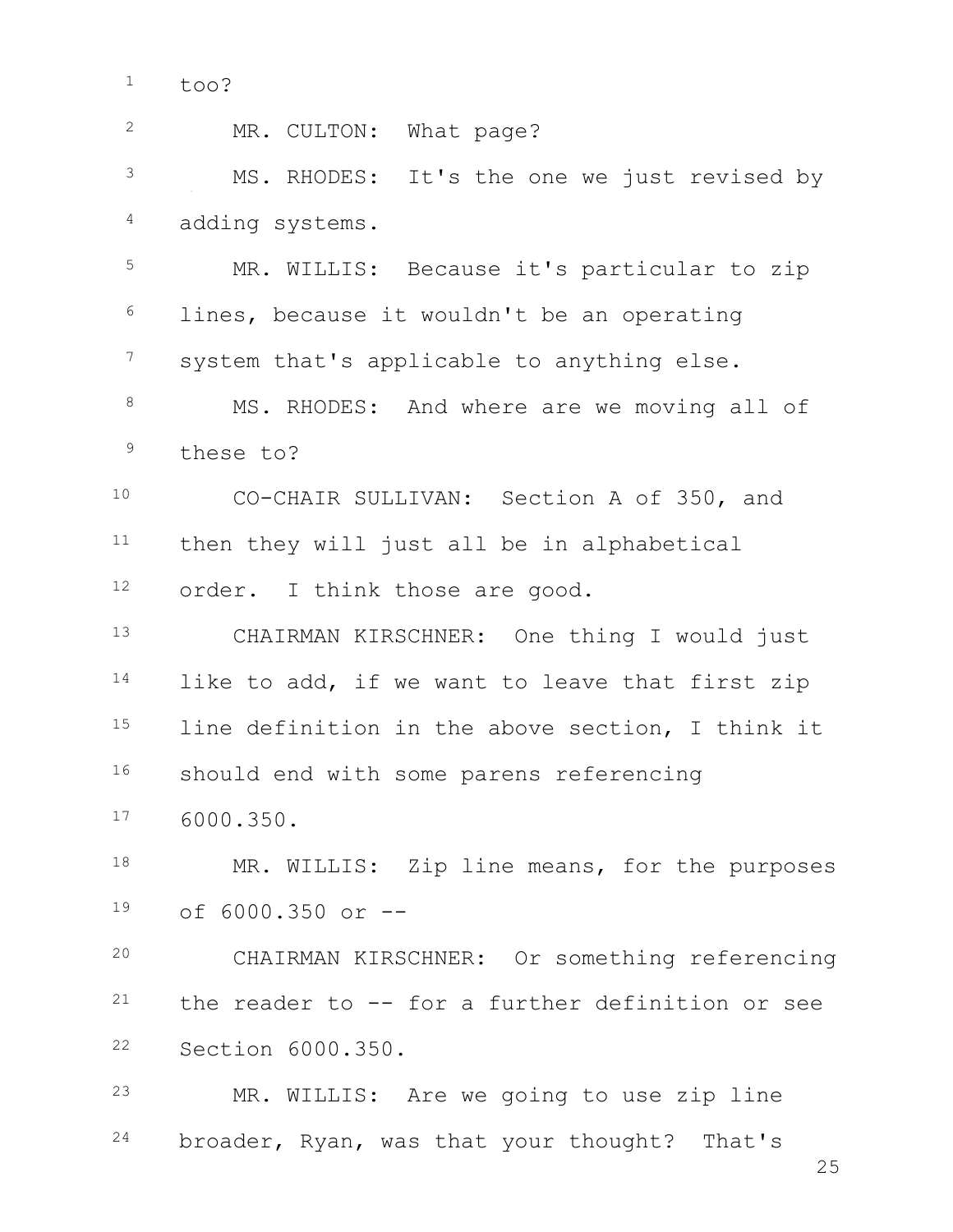going to be used  $-$  something else might refer to zip lines?

MR. CULTON: Yeah.

 CHAIRMAN KIRSCHNER: Here's my concern. If <sup>5</sup> you are an operator or a manufacturer and you want to pull up the statute, and you pull up a <sup>7</sup> portion of the statute that references zip <sup>8</sup> lines, and it doesn't tell you there is another <sup>9</sup> section of the statute that goes into it in much <sup>10</sup> greater detail, they may stop there, read that and say, well, that's all the State really has to say about it. I think it should tell you that there is a whole other section. 14 MR. URBIK: How is that treated with bungee cords or go-karts? CO-CHAIR SULLIVAN: Like kiddie rides it

17 doesn't say, see such and such, and dune buggies doesn't say, see such and such.

 CHAIRMAN KIRSCHNER: It probably all should. MR. WILLIS: Why don't you put in

parenthesis --

 MS. MEEKS: In the table of contents it's listed.

 MR. WILLIS: How about after parenthesis -- I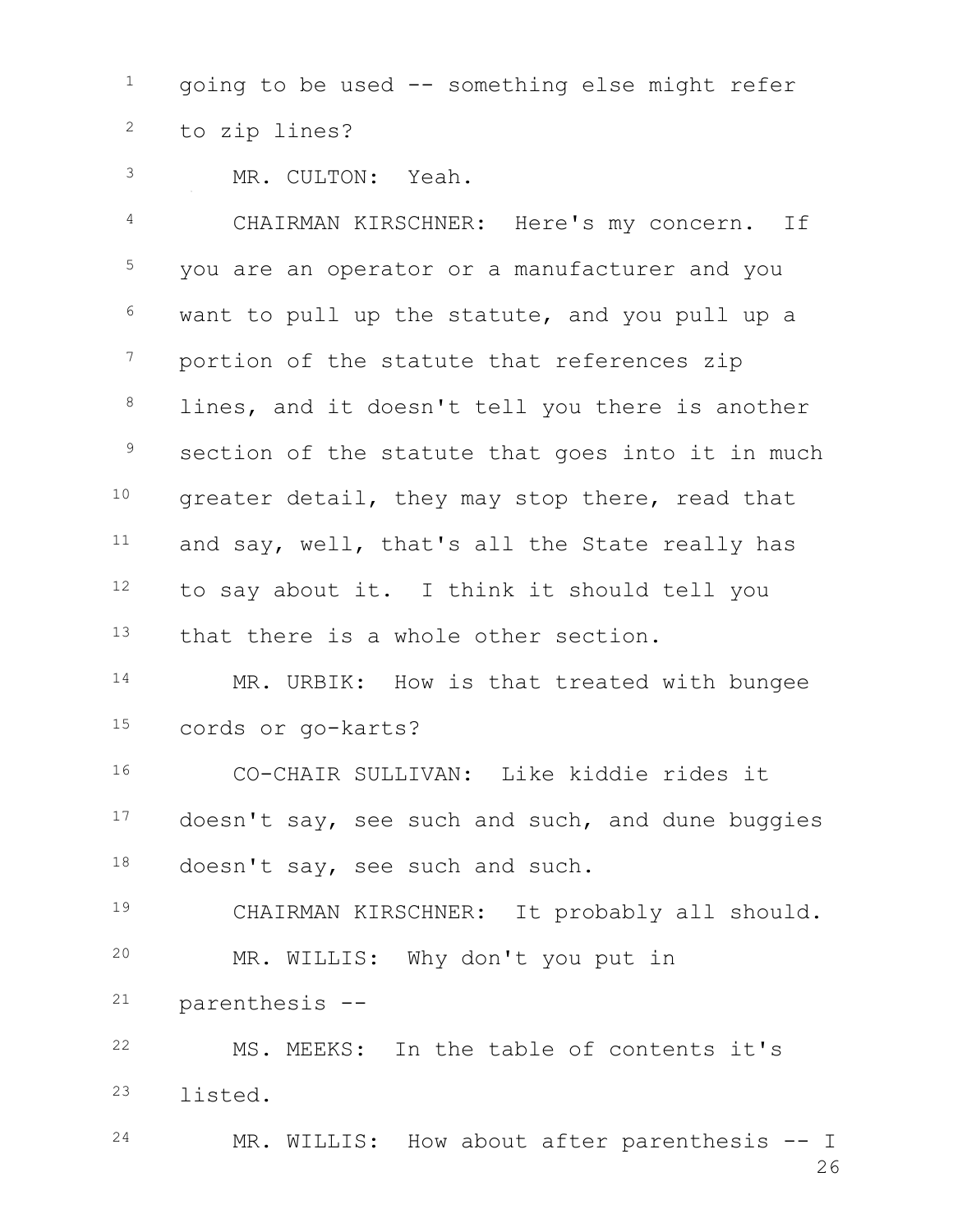<sup>1</sup> don't know whether this is form that's proper --<sup>2</sup> zip lines and you put a reference to 6000.10 after, you know, the definition of zip line. Does JCAR abide by that, Sarah? 5 MS. MEEKS: What were you wanting? MR. WILLIS: I am looking at the definition <sup>7</sup> in Section 6000.350, Zip Lines, and then you just put it in a parenthesis, you know, the <sup>9</sup> definition, you know, see 6000 -- CHAIRMAN KIRSCHNER: I was thinking the other way around, that in the 6000.10 where you have that very last definition of zip line, to 13 reference the extended portion of the section in 6000.350. But you are right. It wouldn't be 15 consistent throughout then if we are doing that. MS. MEEKS: Yeah. I have never done that 17 before, but we could ask if that's a possibility. MS. RHODES: Someone mentioned a table of contents. Does that cover it? I mean, when you have a table of contents, it identifies where the definitions are. CO-CHAIR SULLIVAN: Yeah. The table of contents will identify where --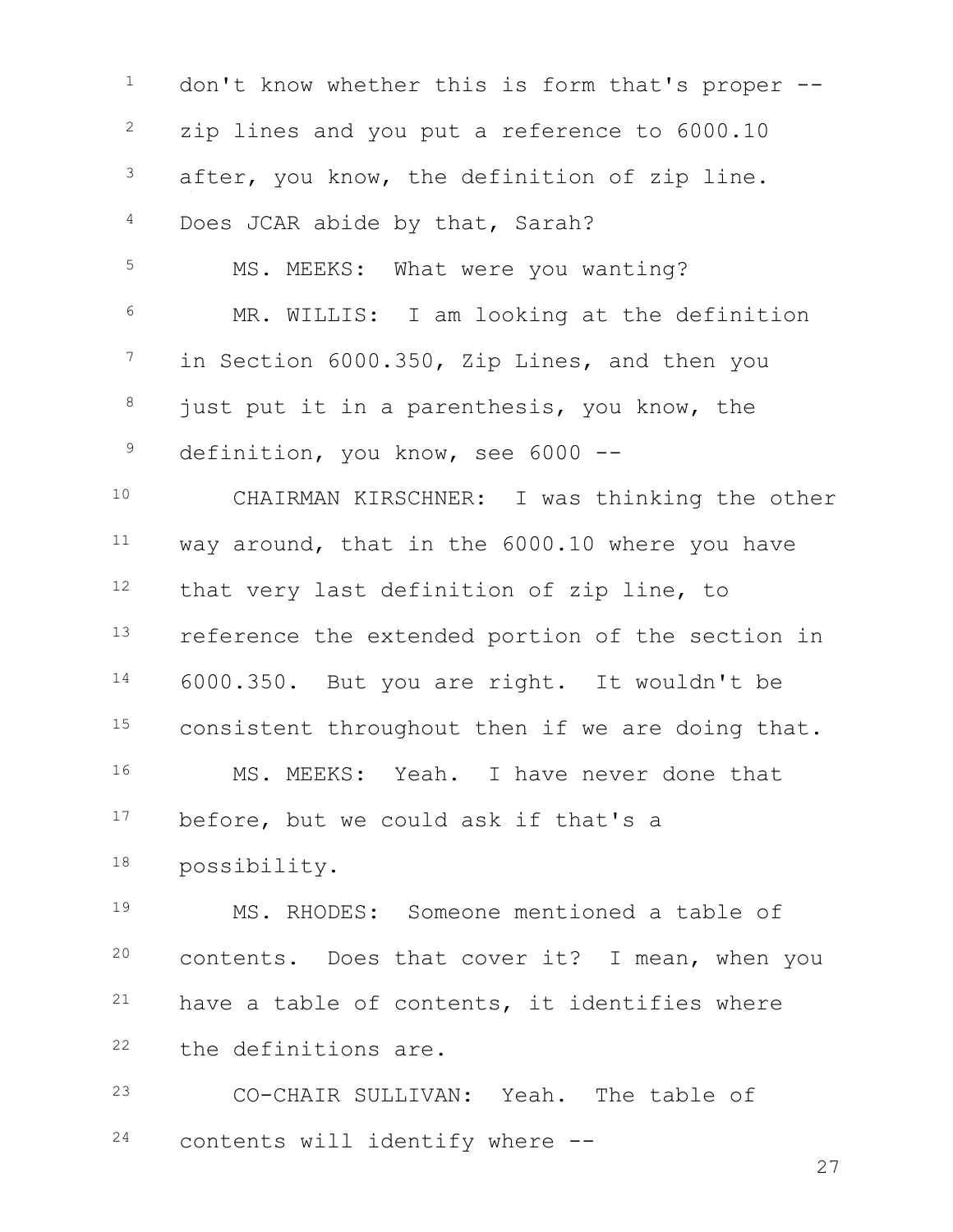1 MS. RHODES: -- the definitions are. MR. WILLIS: What happens if you put in addition  $-$ - well, you can't do that. They won't like that. <sup>5</sup> MR. CULTON: If you look on Page 4. CO-CHAIR SULLIVAN: Well, we do have -- on Page 5, we have canopy tour and carabiners. Of 8 course, there may be carabiners on other things. <sup>9</sup> We might want to pull those into the zip line definitions as well on Page 5, canopy tour  $-$ 11 MS. MEEKS: Canopy tour and carabiners are specific to zip lines? MR. URBIK: It's exclusive to 350. 14 MR. CULTON: No. Carabiners you can find in bungee  $--$  CO-CHAIR SULLIVAN: Canopy tour is, though. 17 MR. URBIK: Canopy tour is. CO-CHAIR SULLIVAN: I would assume that certified arborist is, but I can't guarantee that. MR. WILLIS: Well, there is nothing wrong with keeping it as a general, because you might have an arborist someplace else in the future. CO-CHAIR SULLIVAN: Yeah. The canopy tour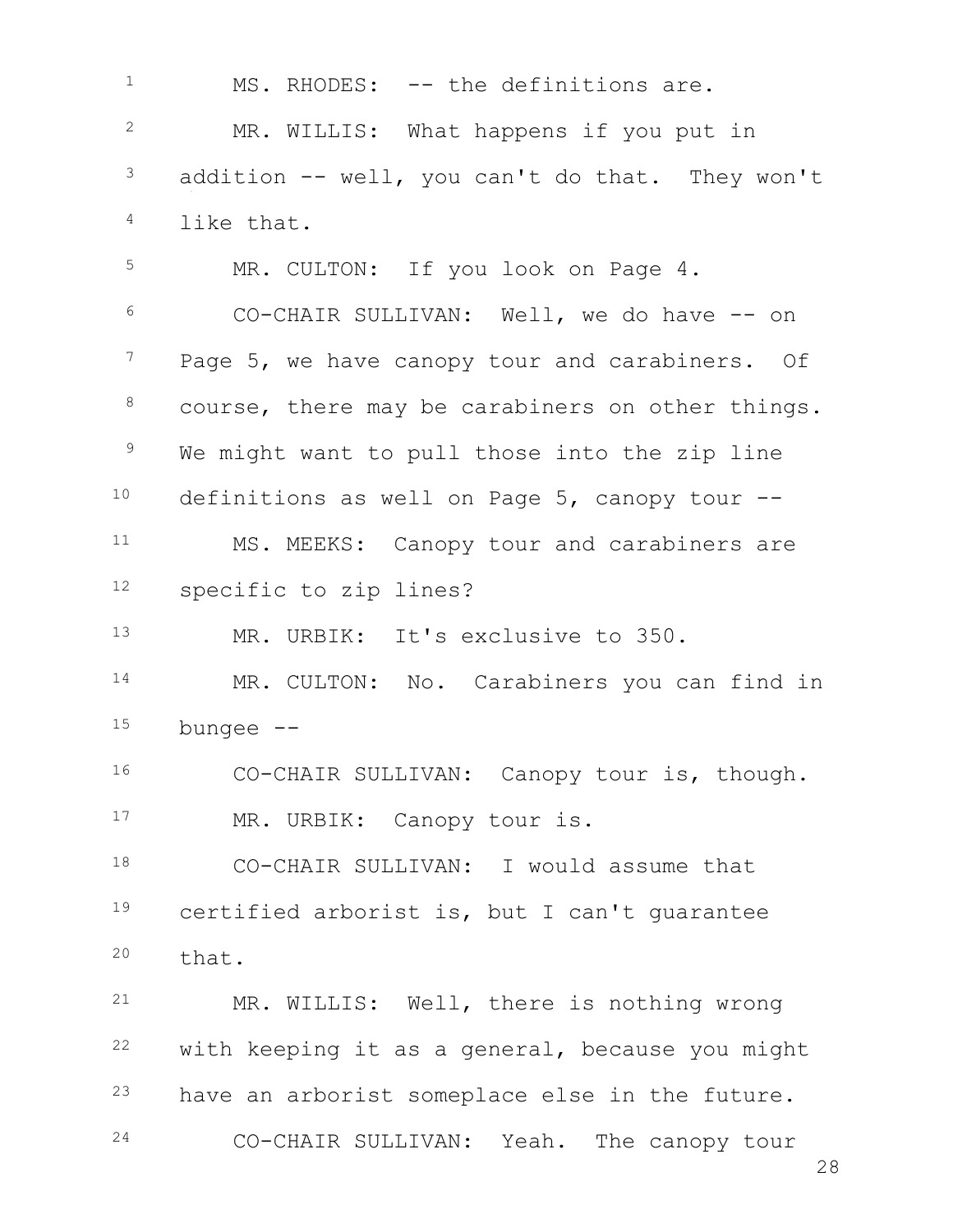<sup>1</sup> can be put under zip line, under 350. <sup>2</sup> MR. URBIK: Well, if you look at the last one, concession go-kart, that's specific to go-karting and yet it's in the general <sup>5</sup> definitions, as opposed to the ones that are specifically designed for -- specific to go-karting. So we should be consistent one way or the other. CO-CHAIR SULLIVAN: Well, by putting just the main zip line in there, I think we are. MS. RHODES: But now we are talking go-karts and other things, I think, and canopy tour. So that  $-$ 14 MR. URBIK: Yeah. How far do we dig into 15 what is specific to that particular operation? CO-CHAIR SULLIVAN: Well, if this section is 17 called zip line, then having a definition for zip line ahead of that is appropriate. 19 MR. URBIK: I agree. CO-CHAIR SULLIVAN: But having the subsections is not. MR. URBIK: I agree, but the definition of a concession go-kart as opposed to another one is specifically toward the go-kart section of the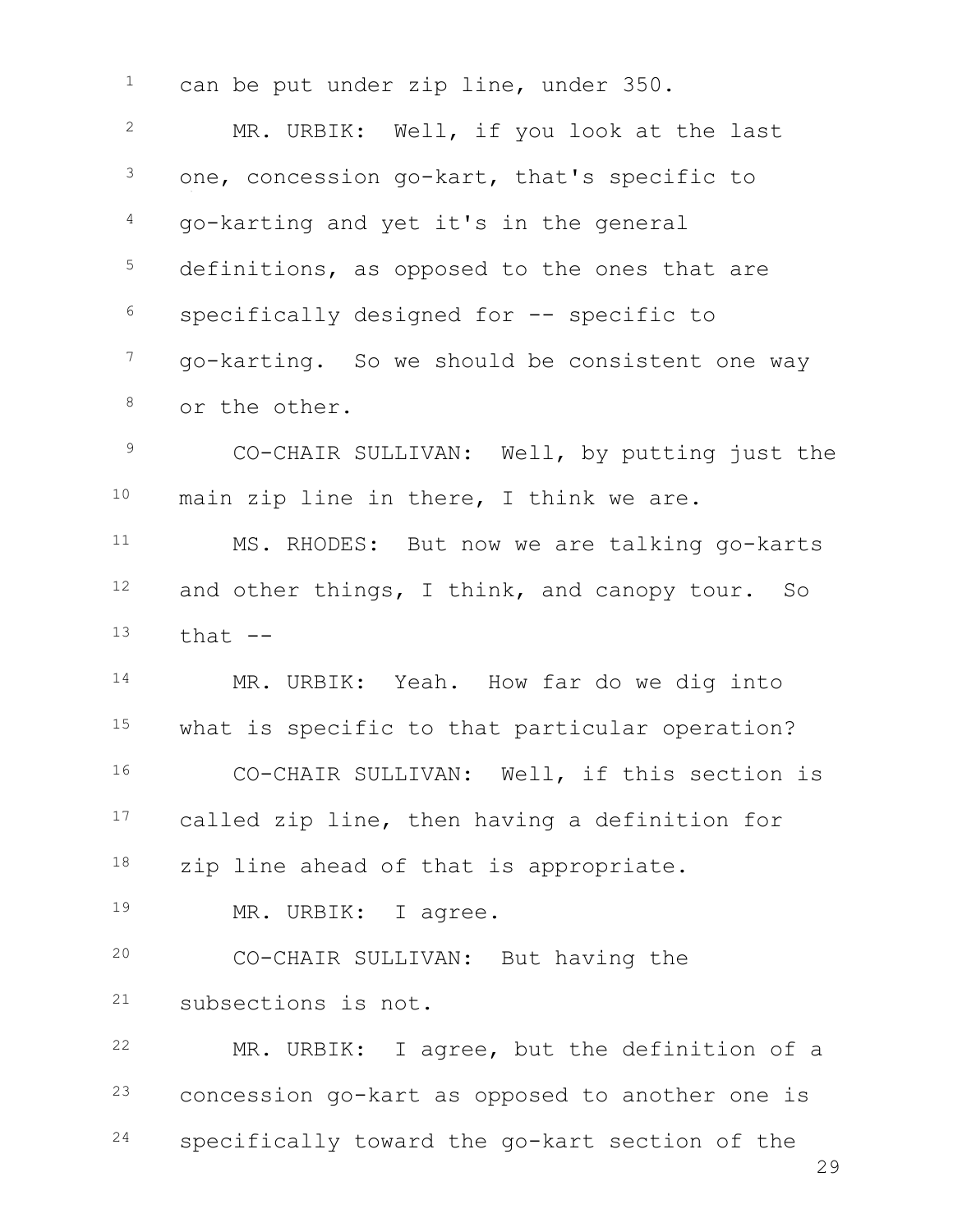<sup>1</sup> requlation.

 CO-CHAIR SULLIVAN: Okay. Where is the next  $--$  MR. MAZZENGA: Like racing go-kart is on Page 8. <sup>6</sup> MR. URBIK: Now, we are taking anything with <sup>7</sup> reference to just zip lines and putting them in the zip line section. 9 MS. RHODES: We are changing the rules a 10 little bit. We are being inconsistent. CO-CHAIR SULLIVAN: Where is the other go-kart one? 13 MR. CULTON: There was quite a few. There is, like, kiddie cart, which is on Page 6. MS. RHODES: And on the bottom of Page 5 is 16 the concession go-kart. CO-CHAIR SULLIVAN: Well, I think the concession -- **DIRECTOR COSTIGAN:** The racing go-kart on Page 8. CO-CHAIR SULLIVAN: But, see, those have different sets of rules. So they are actually different sections. MR. WILLIS: So, therefore, it seems like if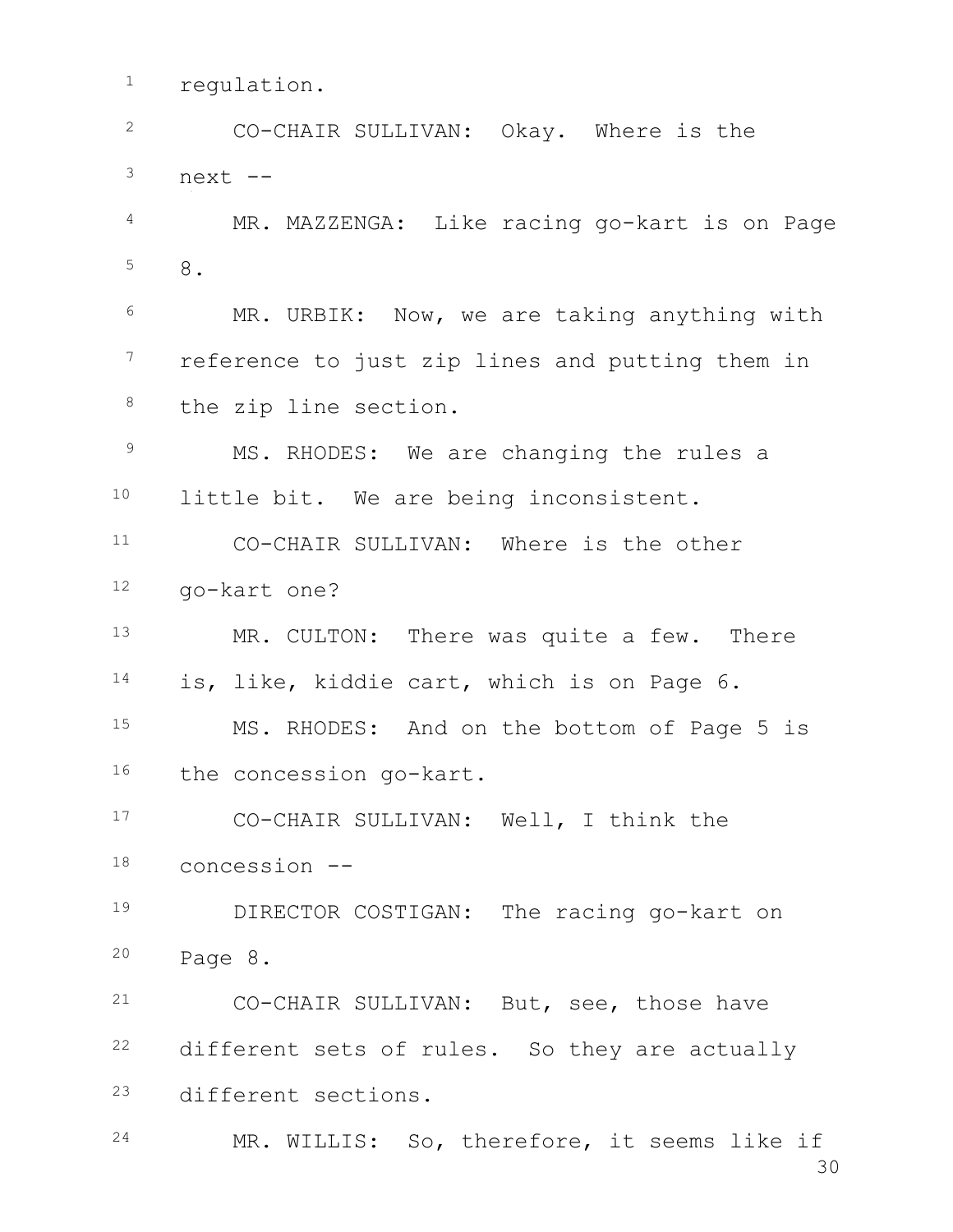<sup>1</sup> you put the general definition of zip line in <sup>2</sup> the general rules and put the other stuff in the <sup>3</sup> subs you are consistent. CO-CHAIR SULLIVAN: Right. MR. MAZZENGA: There is another definition that's specific to zip lines, and that's a <sup>7</sup> qualified person, and that was introduced 8 through the zip lines. MR. WILLIS: But it seems like that was 10 something you might want to keep as a general. MR. URBIK: Yeah, I would think so, too. MS. RHODES: Especially as it's written it could apply to anything. 14 MR. WILLIS: Yeah, and they may want to use that term again in something else. I look at 16 something specific that refers only to the uniqueness of a go-kart -- I mean, a zip line. CO-CHAIR SULLIVAN: Because that's what we 19 use for  $-$ - all across the board for, say, somebody who is a third-party inspector must be a qualified person, and that would apply to all rides and not just go-karts, but where we have  $-$  we have the competent person specifically under zip lines, because they have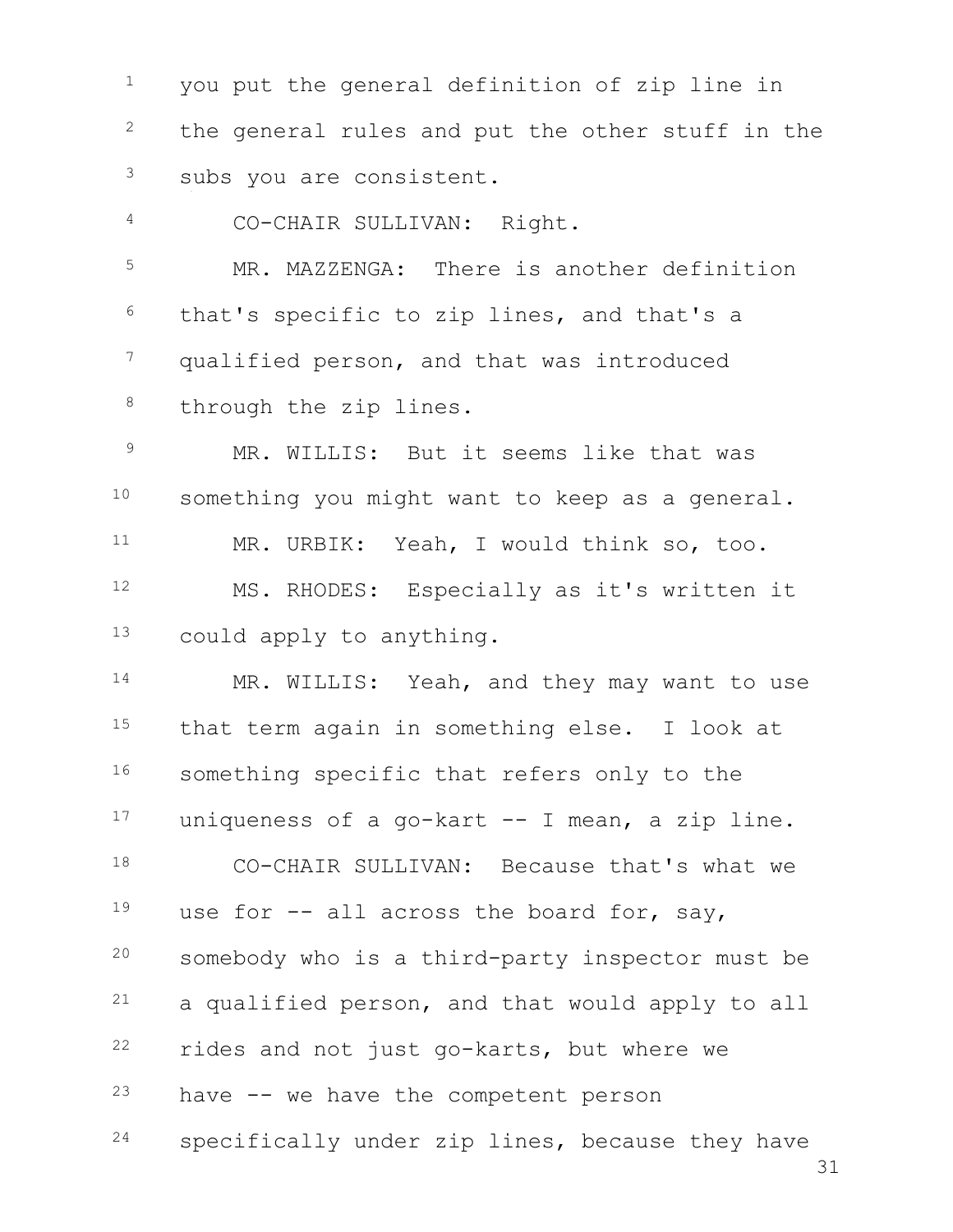$1$  to be  $-$  they have to have a specific background <sup>2</sup> to zip lines, which is really a whole different <sup>3</sup> barrel of monkeys than this big thing of <sup>4</sup> amusement rides and devices that you think of <sup>5</sup> with the typical rides, hard rides. <sup>6</sup> CHAIRMAN KIRSCHNER: What's the difference <sup>7</sup> between a pulley and a trolley on a zip line? 8 CO-CHAIR SULLIVAN: A trolley moves along the  $9$  line. A pulley has a function of making  $-$  help 10 me with this -- of transferring energy or <sup>11</sup> transferring power. 12 MR. MAZZENGA: I think the trolley is the 13 support that would hold the pulley. 14 CHAIRMAN KIRSCHNER: The reason I say that is 15 in that first definition of zip lines, the zip 16 line means a system consisting of a pulley or 17 trolley, and then it ends by saying, "point to 18 an arrival point by holding onto or attaching to <sup>19</sup> the pulley." I wasn't sure if there is a reason <sup>20</sup> trolley is left out? <sup>21</sup> MR. URBIK: I suspect there might be some  $22$  design that a  $-$  a device without having a  $23$  spinning pulley. You could just use a  $-$  the

<sup>24</sup> gravitational pull of a hook to slide down the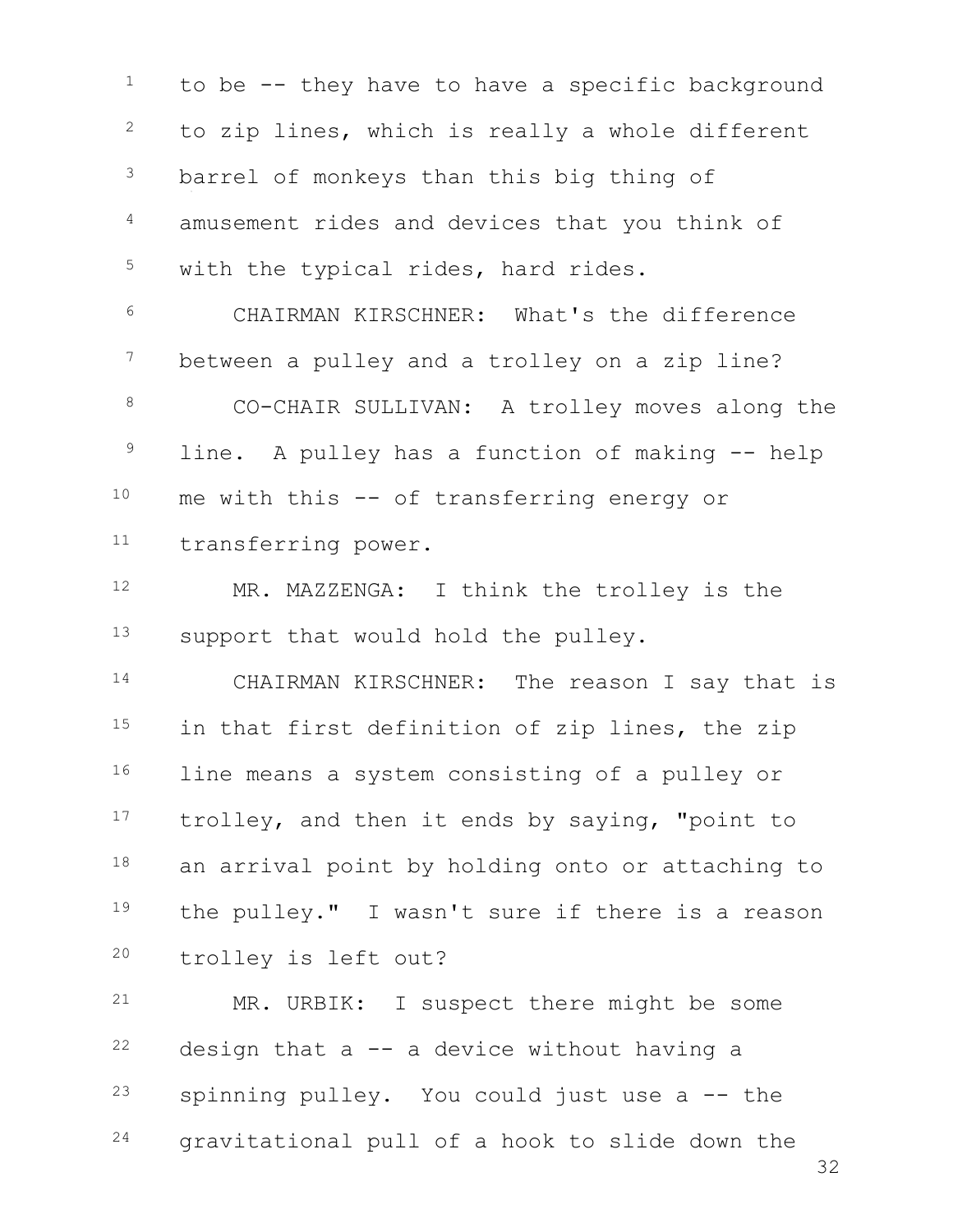<sup>1</sup> line.

 CHAIRMAN KIRSCHNER: I understand the trolley is going to be the contraption that's attached to the wire. CO-CHAIR SULLIVAN: Its wheels are going to be on the line. CHAIRMAN KIRSCHNER: And the pulley is 8 basically just going to be a wheel that you are <sup>9</sup> holding onto and it's running along, but either way you are holding onto or attaching to either one? 12 MR. URBIK: Are you saying you can't have one without the other? CHAIRMAN KIRSCHNER: No, no. I'm saying just 15 be consistent. The first line it says, consisting of a pulley or trolley and that 17 should end with attaching to the pulley or trolley. 19 MR. WILLIS: When you are going on to the end point, aren't you on the trolley versus the  $-$ - you are on both. You are on the pulley and the trolley. CHAIRMAN KIRSCHNER: Well, there are two different ways of designing it. You can design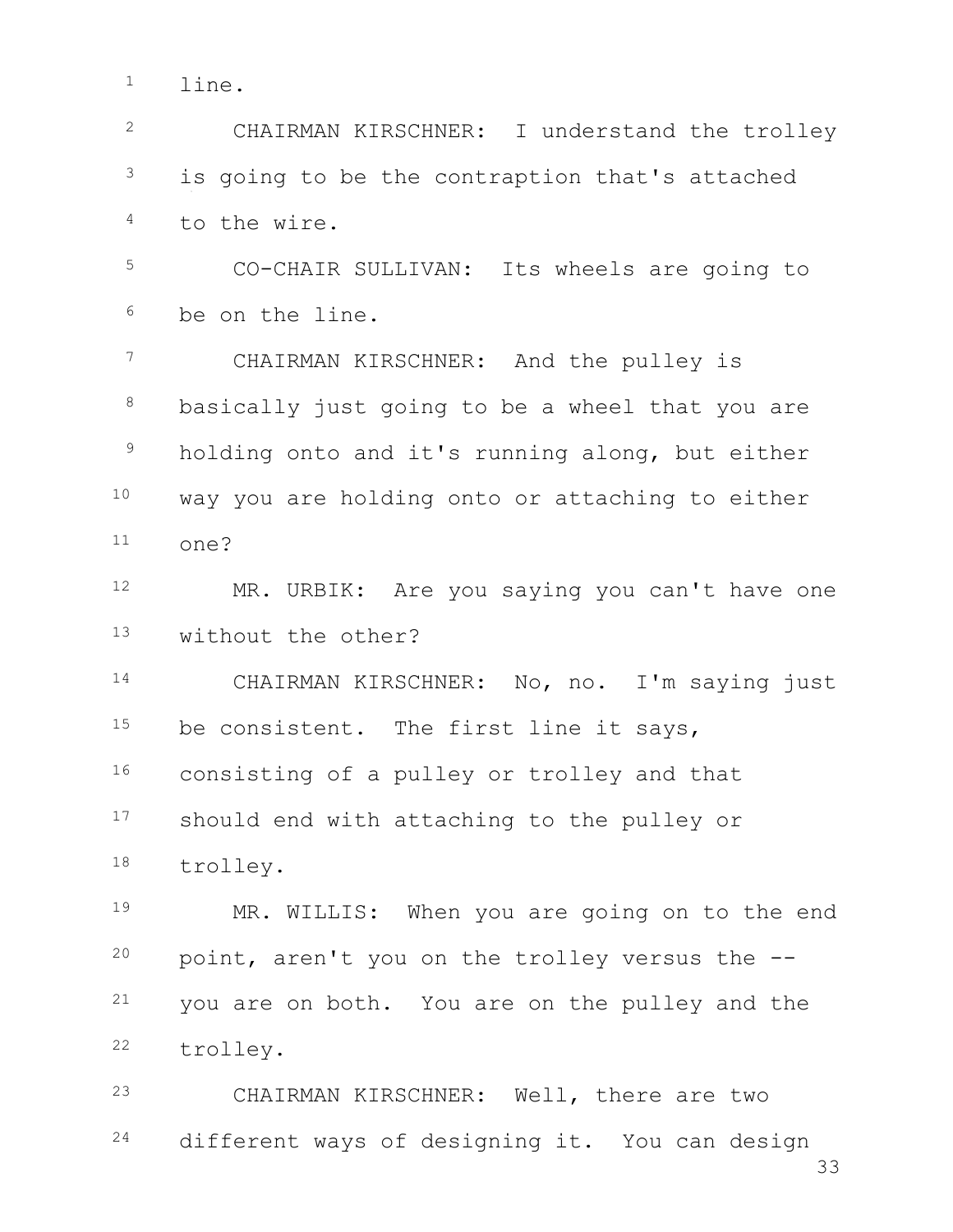with a pulley or with a trolley, but either way you are holding on to.

 CO-CHAIR SULLIVAN: Or with a pulley attached to the trolley.

<sup>5</sup> MR. WILLIS: Right. So, therefore, if you can only design it with a trolley, you would have to end up  $-$  you are only on the trolley. <sup>8</sup> You'd have to end up on the trolley, which I think is his point, that you've got to  $-$ - that you'd end up on point and arriving either on the pulley or the trolley.

 CO-CHAIR SULLIVAN: Yeah. I think that would be better to say that, yeah.

14 MR. MAZZENGA: A pulley or a trolley.

15 MR. WILLIS: I have great sympathy. I read 16 something 47 times and somebody says to me, how did you miss three periods?

 CO-CHAIR SULLIVAN: Well, I didn't find the ones I found until I had been away from it a little while and then went back to reading it. So, anything else? (No response.)

CHAIRMAN KIRSCHNER: Hearing none, with the

changes stated on the record, we will send it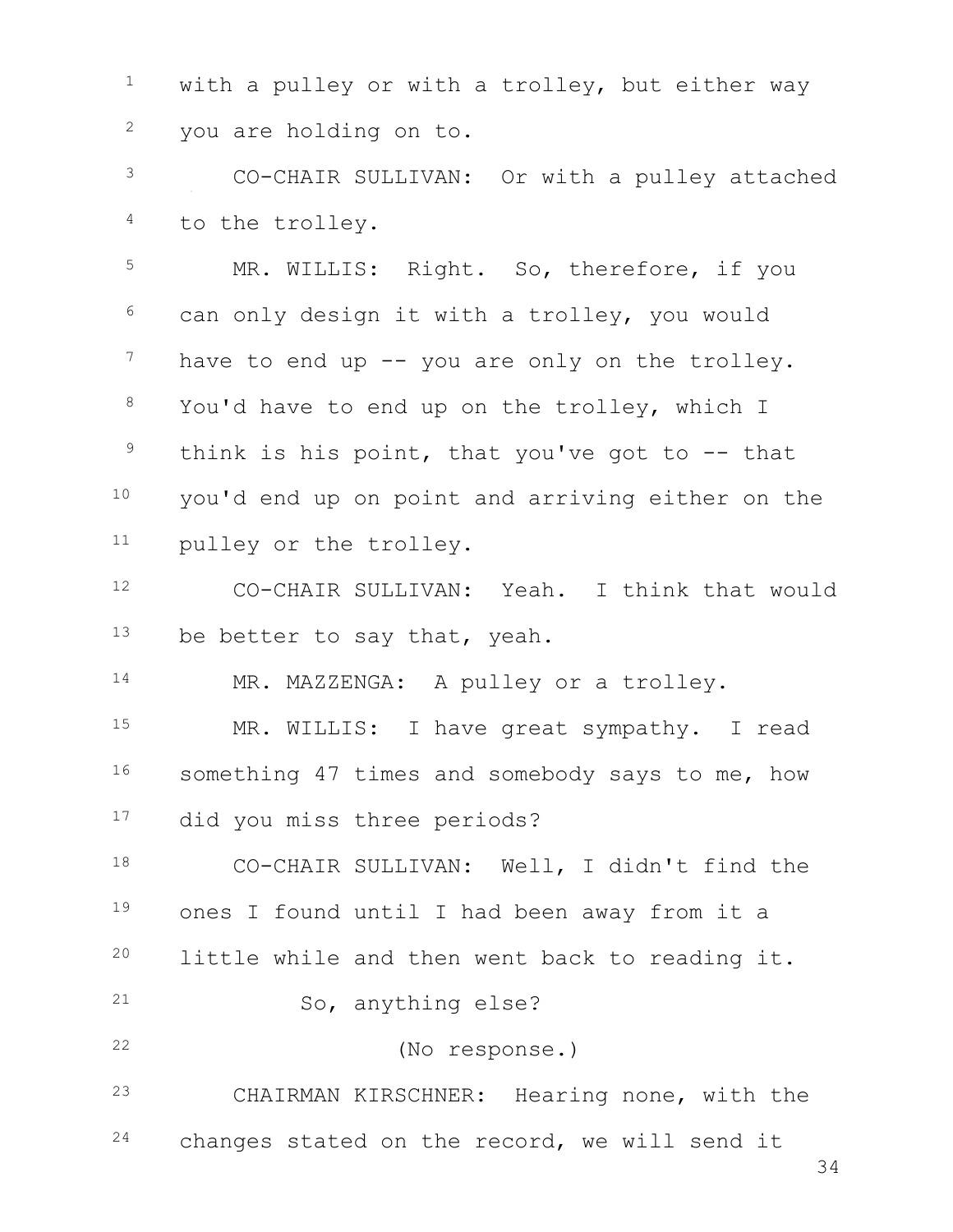35 <sup>1</sup> back for our final revisions to send off to <sup>2</sup> JCAR. <sup>3</sup> All in favor? <sup>4</sup> (Chorus of ayes.) <sup>5</sup> CHAIRMAN KIRSCHNER: Any opposition? <sup>6</sup> Is that a hand up, a question or is  $7$  that a  $-$ 8 CO-CHAIR SULLIVAN: Well, I was going to ask <sup>9</sup> Ryan, was there anything else that we were going 10 to point out that was changed. <sup>11</sup> MR. CULTON: You know, just in general in the  $12$  document, the way it was presented, you know, 13 you can see in the underlining portions of it 14 that were changed from our document that we 15 presented to the Board on the October 28th 16 meeting, and that was, you know, things that the <sup>17</sup> subcommittee had talked over and -- <sup>18</sup> CO-CHAIR SULLIVAN: August 28th meeting? 19 MR. CULTON: Yeah. What did I say? <sup>20</sup> CO-CHAIR SULLIVAN: October. <sup>21</sup> MR. CULTON: Sorry. And so I just wanted to  $22$  point out what the changes are going to  $-$  were  $23$  from the last document that we had. And then <sup>24</sup> there is just a couple of items on Page 11 and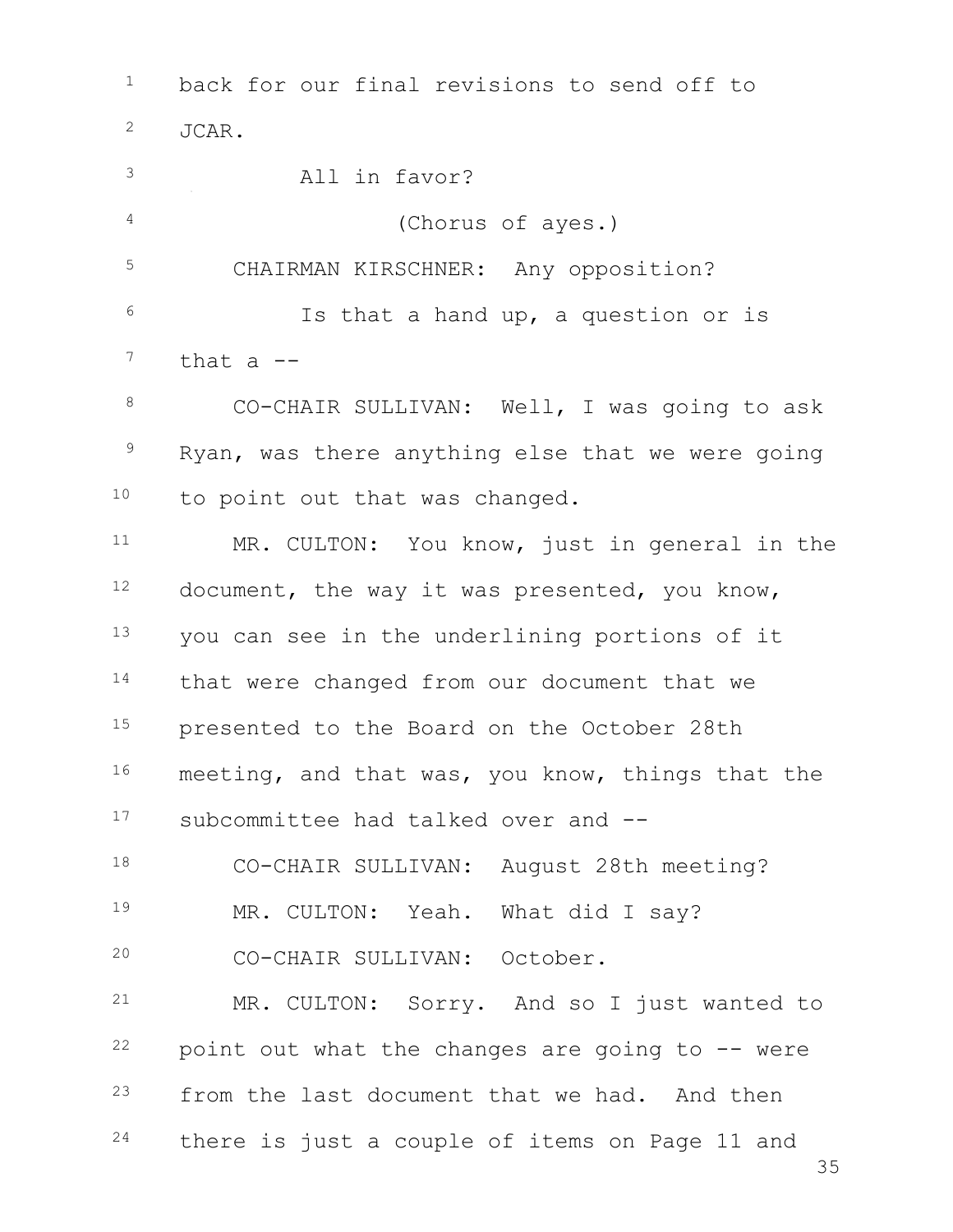<sup>1</sup> 13 that you have highlighted in yellow, and <sup>2</sup> those were just some last-minute revisions and  $3$  catches that the subcommittee caught where, you <sup>4</sup> know, we thought "reviewed" instead of <sup>5</sup> "designed" should have been the word that we <sup>6</sup> were looking for, and I think we inserted the  $7$  word  $--$  well, you can see what we have done, and  $8$  we crossed  $-$ - you know, we struck "designed" and <sup>9</sup> added "reviewed."

 This is on Page 11. The design report instead of the report, and then on the bottom of 12 the page we had for some reason doubled up the 13 ANSI, ASTM or other applicable standards. And we had actually moved that up in Part A. So 15 Angelo caught that, and we struck that. And the stuff that's in -- highlighted in yellow I just 17 wanted to point out, too. Those are the only 18 changes that are different than what was in your packet that you got in the mail or what was e-mailed to you. And then on Page 13 we just changed the word from "engineered drawings" to "designed drawings."

<sup>23</sup> MR. URBIK: For consistency?

36 24 MR. CULTON: Yeah, that's right. So that was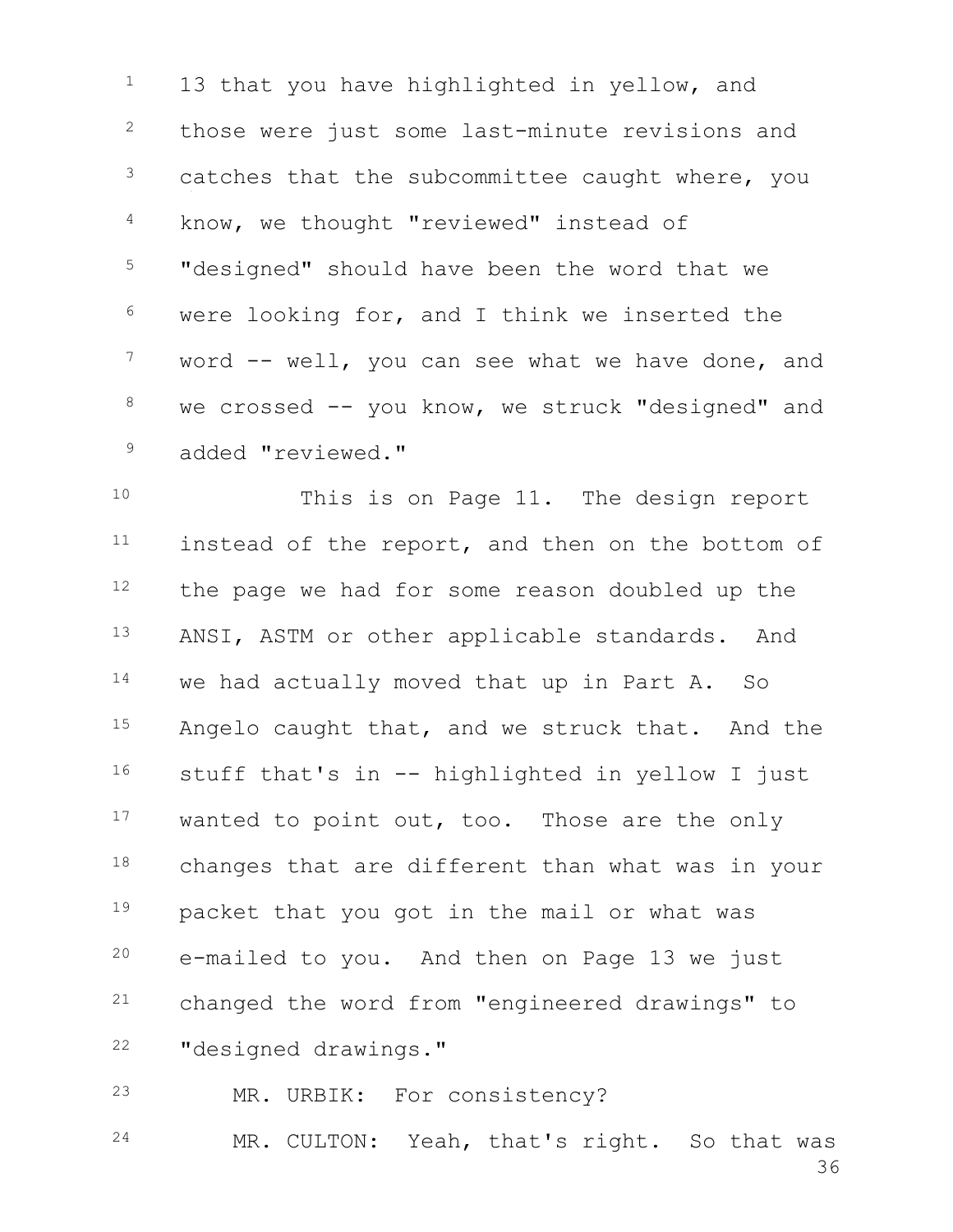really it. I just want to make sure that everybody's aware of that. MR. URBIK: Do we need a motion? CHAIRMAN KIRSCHNER: Yeah, probably. MR. URBIK: I'll make a motion. CHAIRMAN KIRSCHNER: Is there a second? <sup>7</sup> MR. MAZZENGA: Second. 8 CHAIRMAN KIRSCHNER: All in favor? (Chorus of ayes.) CHAIRMAN KIRSCHNER: Any opposition? (No response.) 12 CHAIRMAN KIRSCHNER: Thank you very much. (Whereupon, a discussion was had 14 off the record.) CHAIRMAN KIRSCHNER: Any other Board business to be brought up for discussion today? Go ahead. CO-CHAIR SULLIVAN: I would like to just be looking at putting some maybe beginning look into the wowballs. It's basically -- it started out as walk on water balls as the W-O-W, but they just call them wowballs, I think, now, or what other kind  $--$  what else do they call them? MR. CULTON: Hamster balls is sometimes the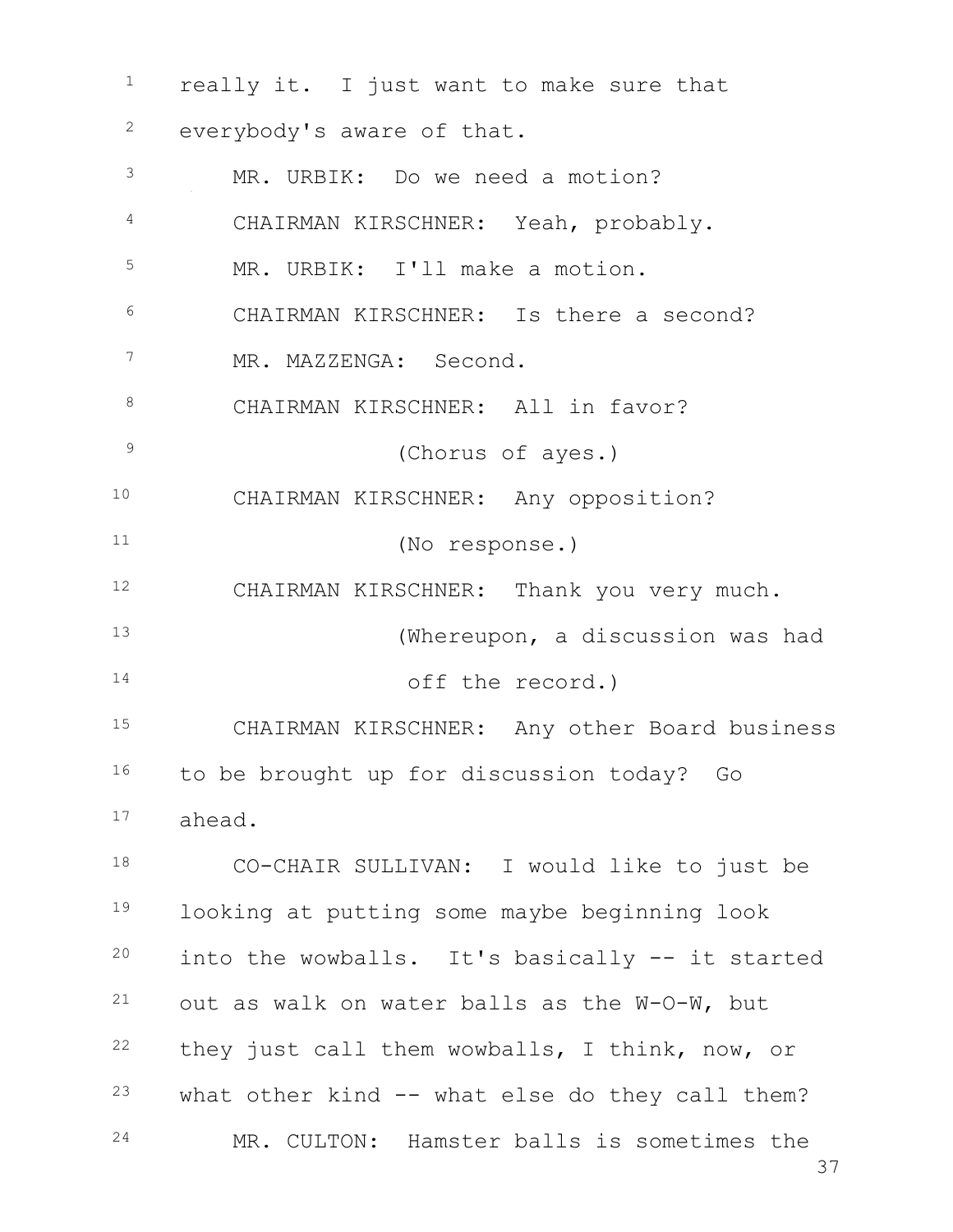<sup>1</sup> slang term that they use.

 CO-CHAIR SULLIVAN: Because I think we are on that  $-$ 

4 MS. RHODES: We are on that team. CO-CHAIR SULLIVAN: And I am going to bring back some information. I leave tomorrow for an <sup>7</sup> ASTM meeting, as do you, right, or do you get to  $8 \qquad \qquad \text{qo?}$ 

9 MR. MAZZENGA: I can go. I am still -- CO-CHAIR SULLIVAN: You would love it. MR. MAZZENGA: I found out I can get PDH credits for attending. So maybe I should do it. MS. RHODES: Do you have an idea about when we should meet? I know Ryan and I were talking 15 about it a little bit before the meeting.

16 CO-CHAIR SULLIVAN: Well, I thought if I could get some information on a  $-$  you know, just on a little stick, then I could e-mail that on to  $-$  to you, and you can be looking it over, and then when everybody has had a chance  $-$  do you want be on that, too?

 DIRECTOR COSTIGAN: Sure. I am sure Ryan will get me on it, but  $-$ 

CO-CHAIR SULLIVAN: Okay. Then we can --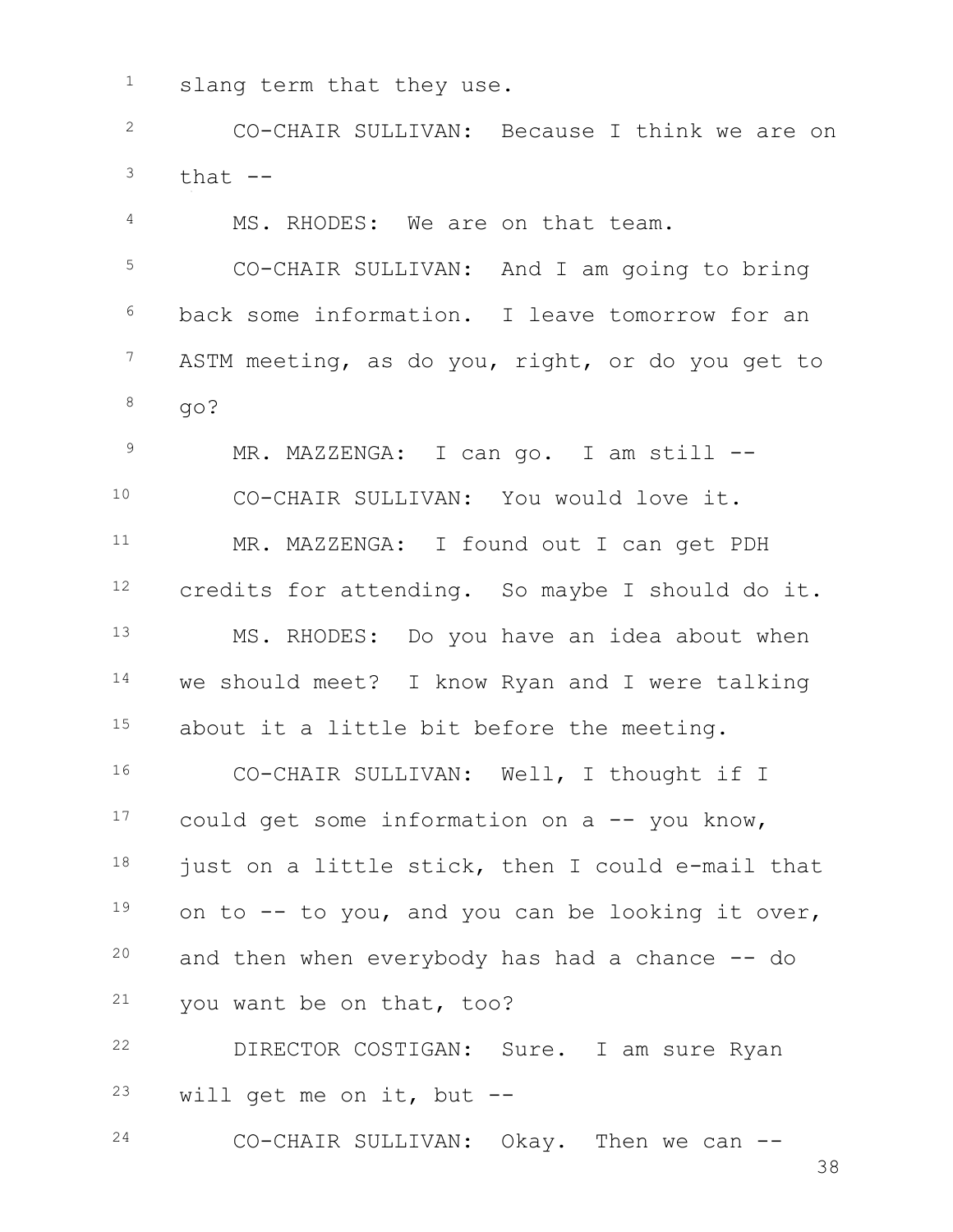when we have had a chance to kind of take it in, where they are so far  $-$  because I think they are ready, or they were pushing to be able to put some more information into the  $-$  into the <sup>5</sup> verbiage this time, and we could be looking at that, and then I would like to plan a meeting with the fellow from -- that has wowballs and maybe somebody from the industry who uses them, and so we have kind of a, you know, representation so we get all the different points that people are looking at and  $-$  and we 12 don't hit, you know, walls later, but they always have good input. 14 MR. CULTON: Patty, are they discussing ASTM rules for wowballs? CO-CHAIR SULLIVAN: Yes. 17 MR. MAZZENGA: It's an international safety standards meeting, right? CO-CHAIR SULLIVAN: Ah-huh. MR. MAZZENGA: And they are having one session on restraint systems, a session on automation, a session on zip lines and  $-$  CO-CHAIR SULLIVAN: Wowballs and controls and, of course, water, water play, and all  $-$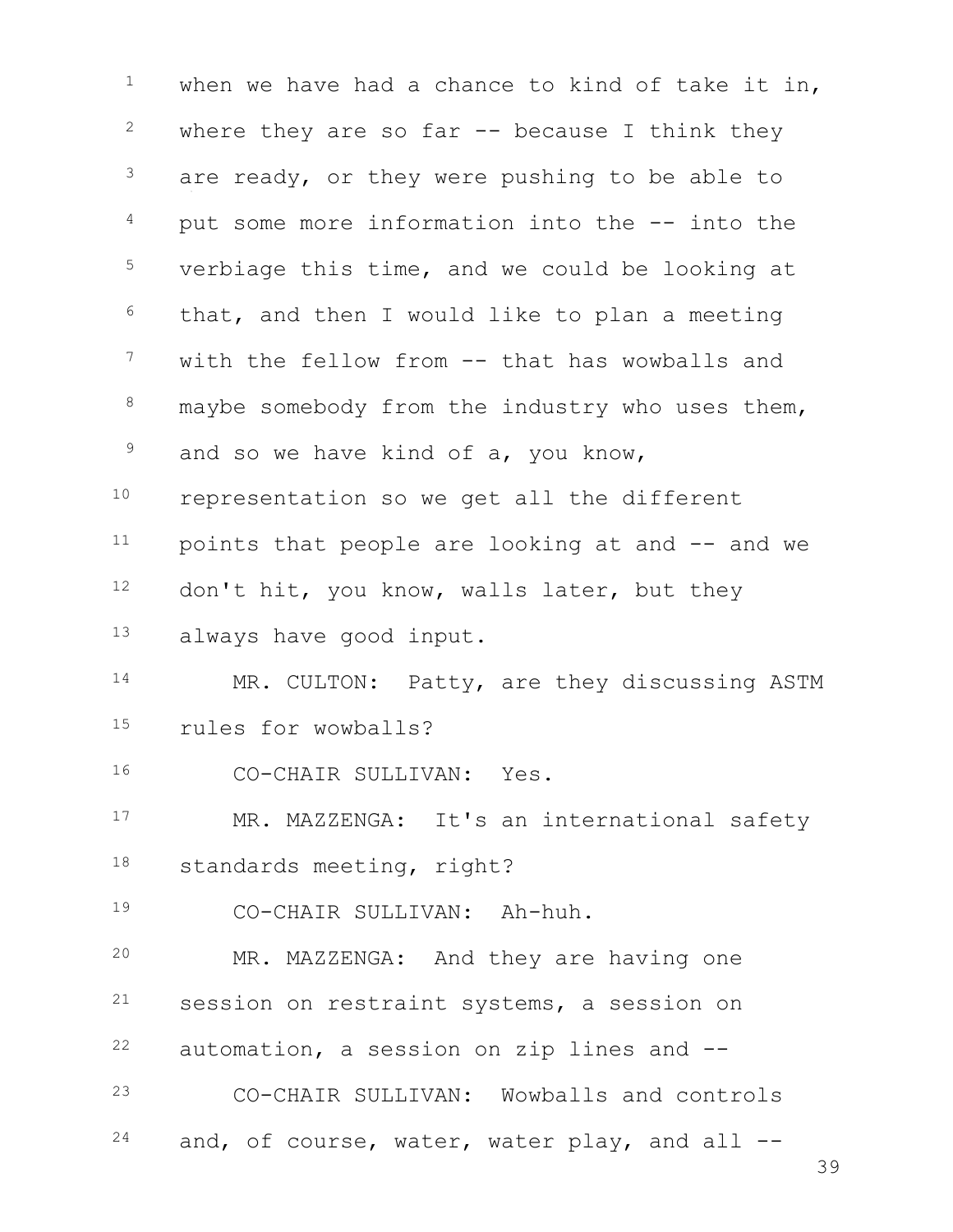there is  $-$ 

| $\mathbf{2}$ | MR. MAZZENGA: Canopy tours.                            |
|--------------|--------------------------------------------------------|
| 3            | CO-CHAIR SULLIVAN: There are about 20 or 30            |
| 4            | different task groups meeting.                         |
| 5            | MR. MAZZENGA: And then there is an                     |
| 6            | introduction for new ASTM members. So I got my         |
| 7            | membership last January. The price is right.           |
| 8            | It's \$40 for, you know, two and a half days of        |
| $\mathsf 9$  | participation, and then, I think, per the              |
| 10           | Illinois rules, you can get engineering training       |
| 11           | credit for it if you are an engineer.                  |
| 12           | MR. CULTON: Is there participation through             |
| 13           | online?                                                |
| 14           | MR. MAZZENGA: No. It would be live.                    |
| 15           | CO-CHAIR SULLIVAN: You have to be there.               |
| 16           | MR. CULTON: In Reno for \$40?                          |
| 17           | MR. MAZZENGA: That's the entry fee.                    |
| 18           | MS. RHODES: The registration; not hotel                |
| 19           | $or$ $--$                                              |
| 20           | CO-CHAIR SULLIVAN: It's basically the                  |
| 21           | activity fee for the stuff that you are doing          |
| 22           | there, but $-$ and theoretically $-$ I mean, it is     |
| 23           | voluntary, but people who are responsible              |
| 24           | usually pay it, but otherwise, other than -- and<br>40 |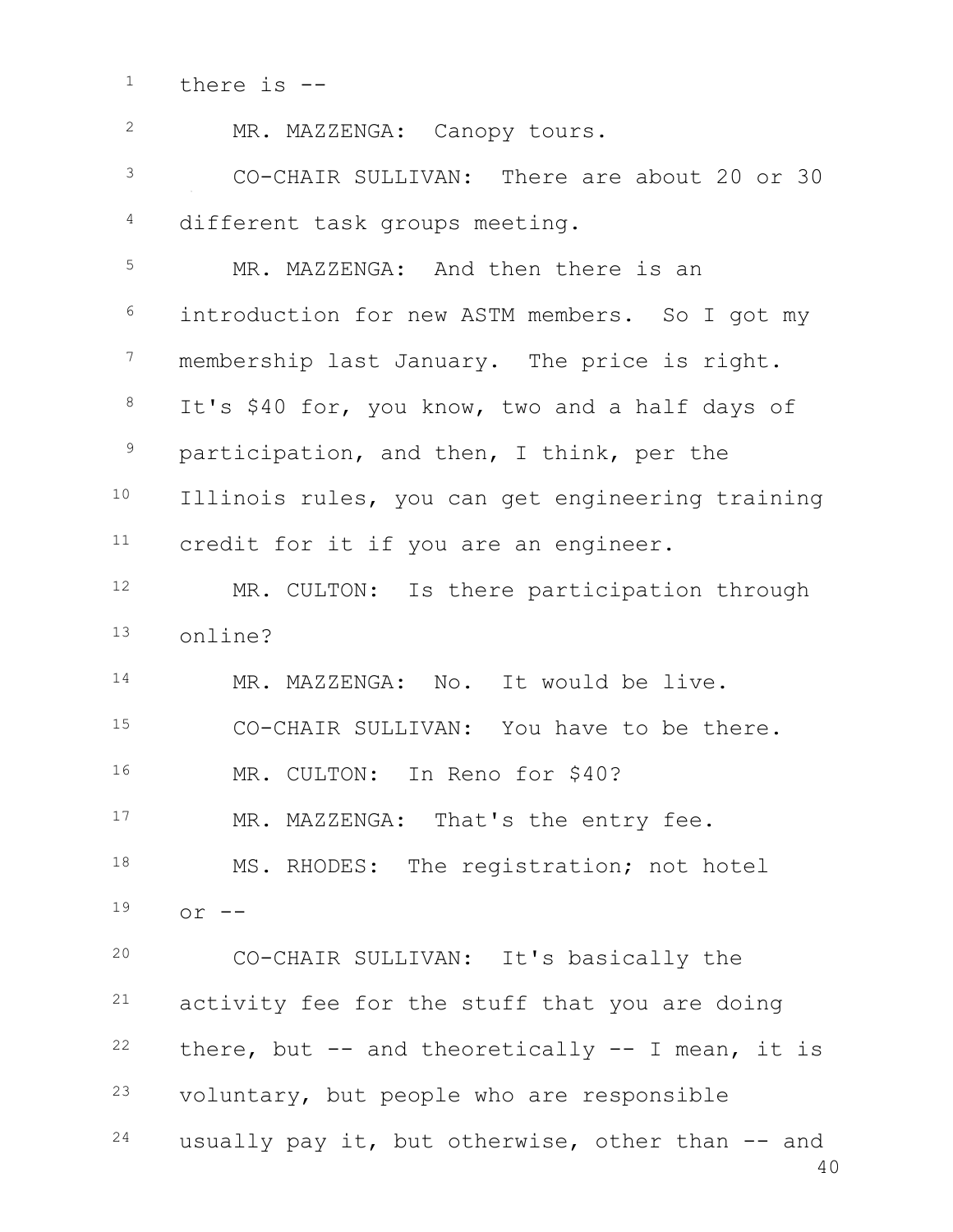the rooms aren't outrageously high this time. <sup>2</sup> Sometimes they are 160, 180, and for those of us in small business, that's like  $--$  but it's <sup>4</sup> certainly a more reasonable one to go to. So Angelo and I were talking -- MR. MAZZENGA: I registered. I'm still -- I might go. I don't know. 8 MR. WILLIS: You could be the speaker on zip lines. MR. MAZZENGA: I talked to the guys. You 11 know, we have talked to the folks that are heading up that group, and we got their input on this  $-$  we got their input and used some of it 14 in the rule. So they were kind enough to call and have some discussions and -- 16 MR. CULTON: Mr. Teski (phonetic)? 17 CO-CHAIR SULLIVAN: Yeah. 18 MR. MAZZENGA: And they just came out with a new addendum, technical addendum, to the zip <sup>20</sup> line and canopy tour standard, and that was just voted on about a month ago. So they are piecing together their standard, you know, one section at a time. It will still take a while to get it completed.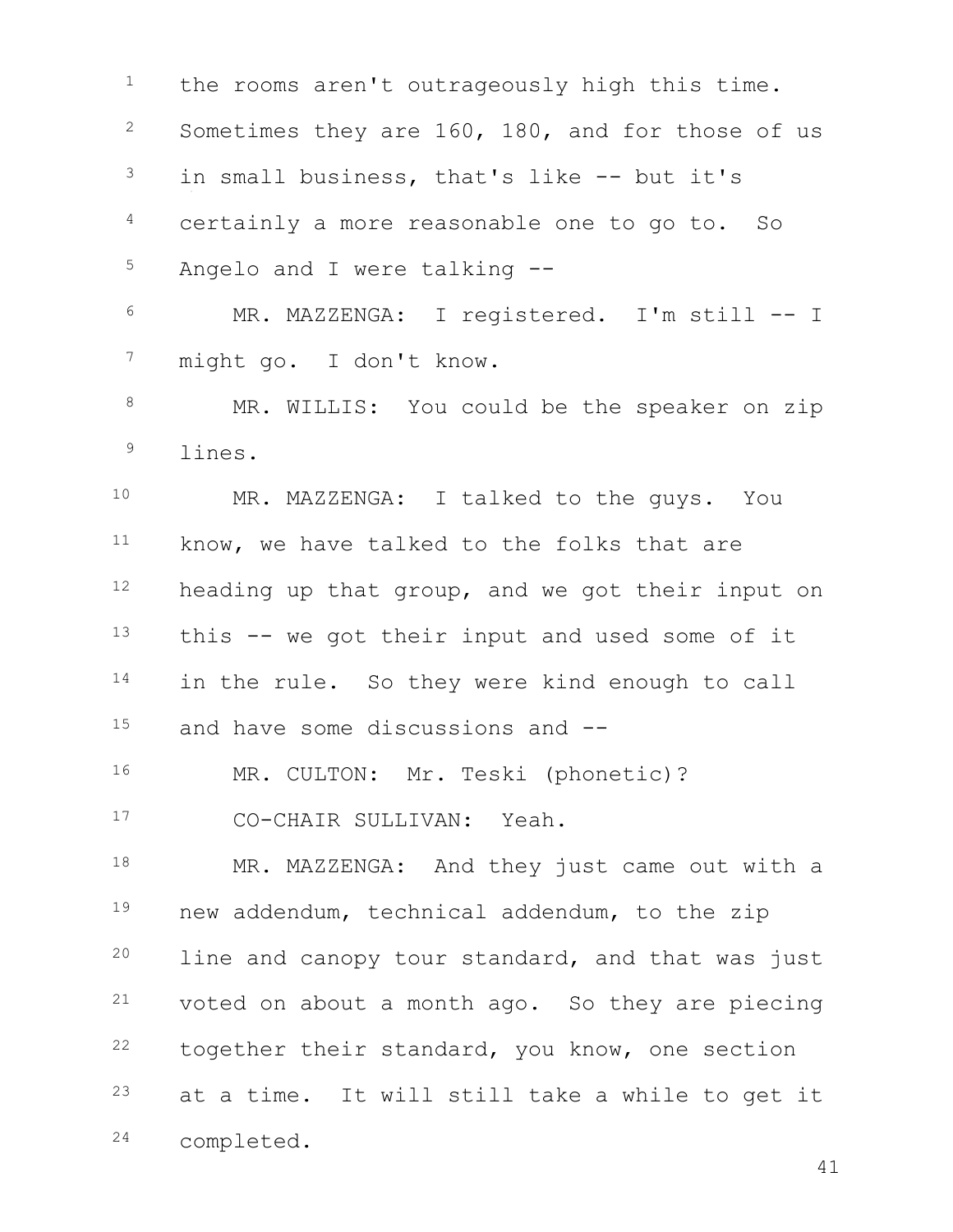CO-CHAIR SULLIVAN: So actually we are a <sup>2</sup> little ahead of them, but there is no reason we can't glom more information if they have some good stuff that we, you know, might want to add <sup>5</sup> in at some point in time.

 MR. CULTON: I think that that's probably <sup>7</sup> what's going to happen. Eventually we will be 8 back doing this again.

9 MR. MAZZENGA: They are going into a lot of technical detail with their standard with where they are actually defining what the loads on the cables could be, and they are defining the 13 factors of safety, and I was kind of surprised 14 about how detailed they got, and, you know. CHAIRMAN KIRSCHNER: Do you know what the

16 scope of the discussion is going to be on the restraint meeting?

18 CO-CHAIR SULLIVAN: A lot of it -- well, I actually brought --

 MR. MAZZENGA: There is a standard on restraint systems, and they are probably going to  $-$ 

 CO-CHAIR SULLIVAN: Patron restraints is going to be the scope, and we are looking at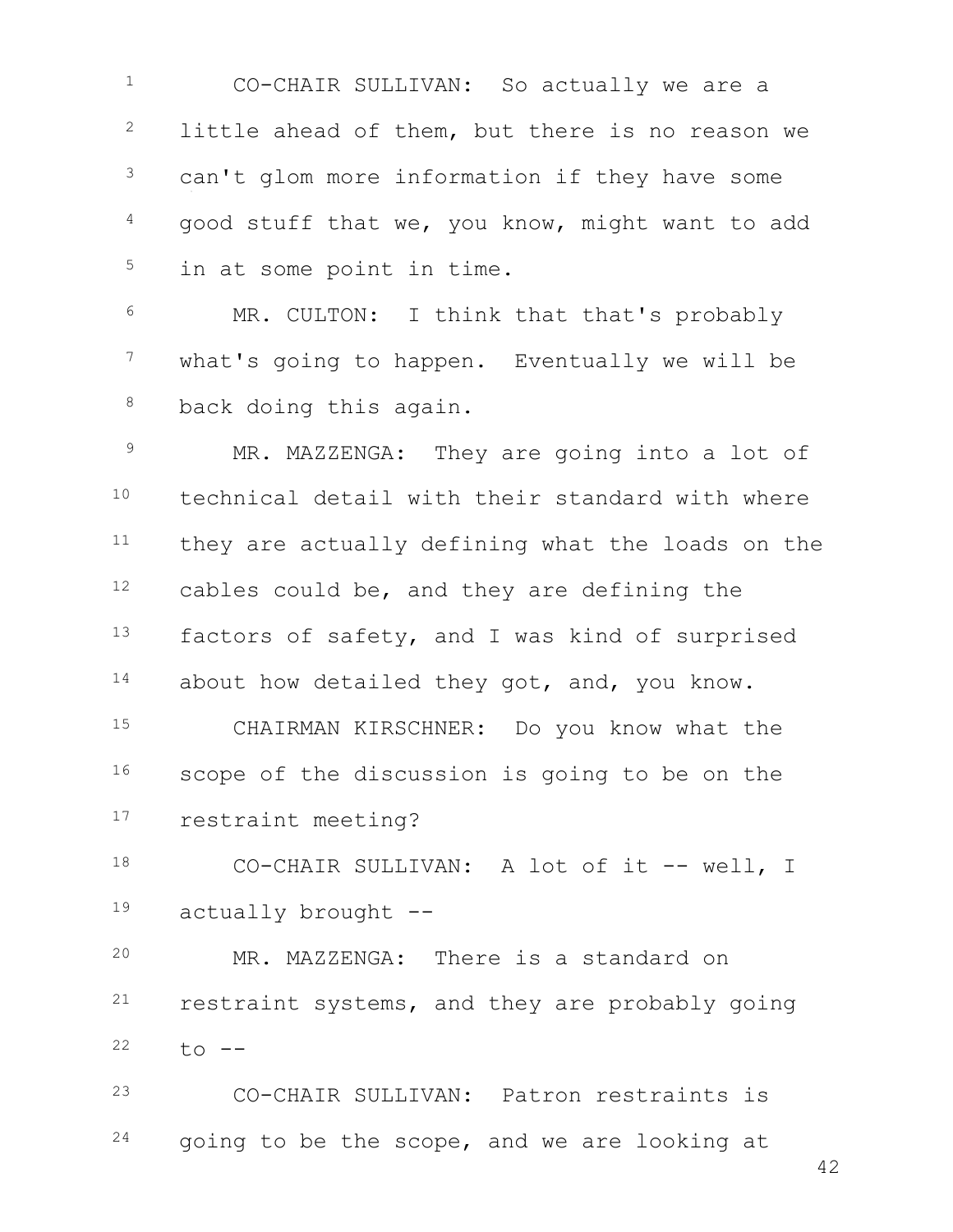<sup>1</sup> putting some more information into the appendix. <sup>2</sup> The appendix is not mandatory. The annex is <sup>3</sup> mandatory. This is going into the appendix, and  $4$  there is some  $-$  so there is some information <sup>5</sup> that's going to be part of the standard  $6$  basically, and  $-$  but not  $-$  it's information <sup>7</sup> adding to a person's understanding. But it is 8 not mandatory information. It's just to try to <sup>9</sup> help people understand more.

<sup>10</sup> MS. RHODES: Was your question, Dan, about if <sup>11</sup> the restraint information will have broader <sup>12</sup> application?

<sup>13</sup> CHAIRMAN KIRSCHNER: Well just, yeah, are 14 they adding things or taking things out or 15 amending things or looking to general discussion 16 about broadening it, or is there a specific 17 purpose in terms of adding matters to the <sup>18</sup> appendix?

43 CO-CHAIR SULLIVAN: Well, a lot of this is adding to the appendix, because it's so hard when there is so many people involved, and you come and discuss this set of information again, <sup>23</sup> like the restraint configuration, and then you have  $-$  at an ASTM meeting you always have a few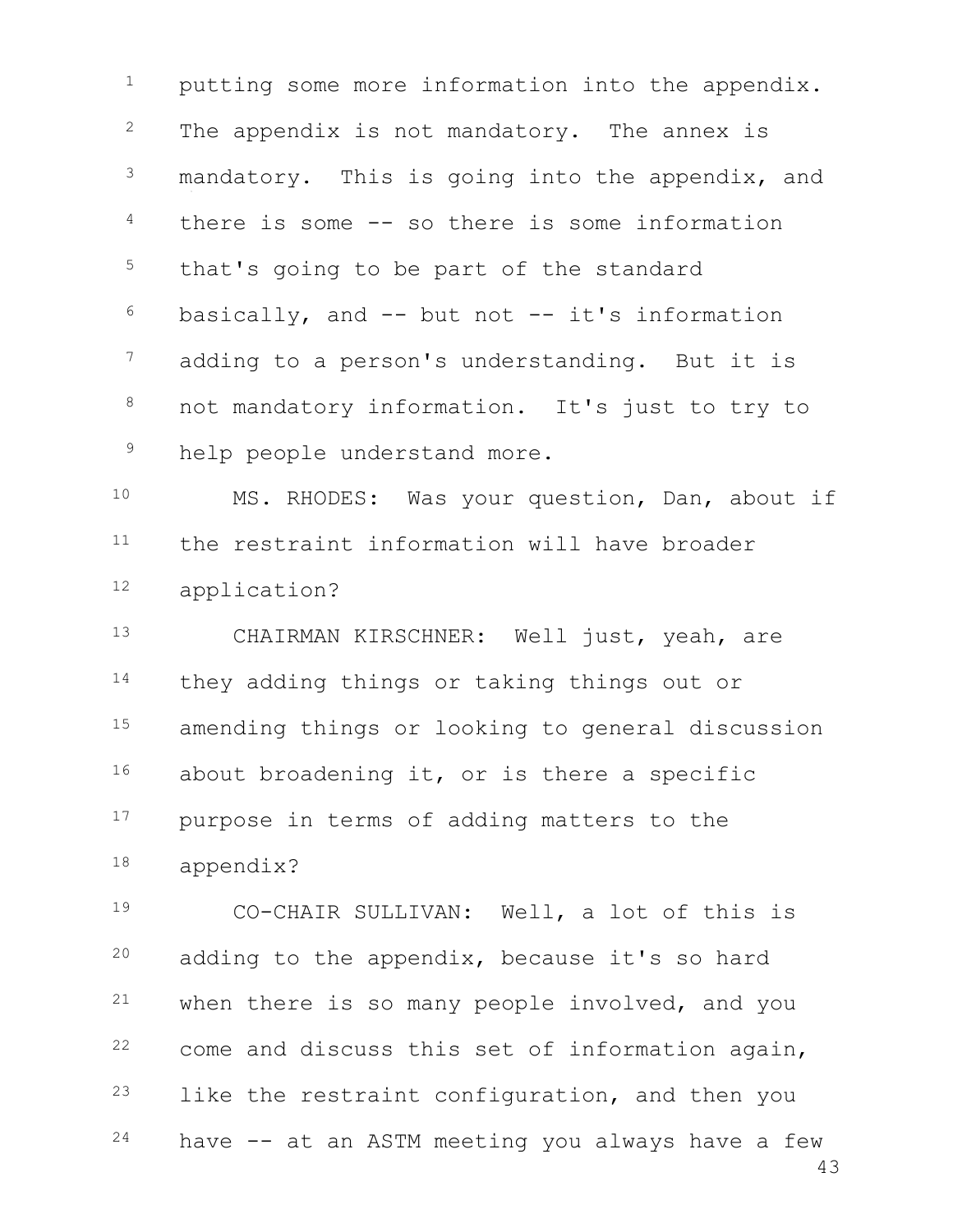<sup>1</sup> new people that enter into the discussion at every meeting and to some extent reask the same <sup>3</sup> questions, bring up the same issues. CHAIRMAN KIRSCHNER: Like every meeting except this meeting. CO-CHAIR SULLIVAN: Well -- but the core <sup>7</sup> group has already been through that, and so I 8 think they finally decided, let's just put some of that information into the appendix so that, you know, they can re -- this is what we mean by this, and it's just some extra information. Also, they are looking at if, like, latching restraints, when a supervising companion isn't required, and those kinds of things, and the -- like, having an  $-$  if it's a push-to-open buckle, a release force of 9 pounds or 17 40 Newtons or greater so that a small person is going to have great difficulty opening it, and some of those kinds of things.

 MR. CULTON: Patty, is this patron restraint, is it a new one, or is that additions to F2291? CO-CHAIR SULLIVAN: This is an addition to 2291.

MR. CULTON: Okay.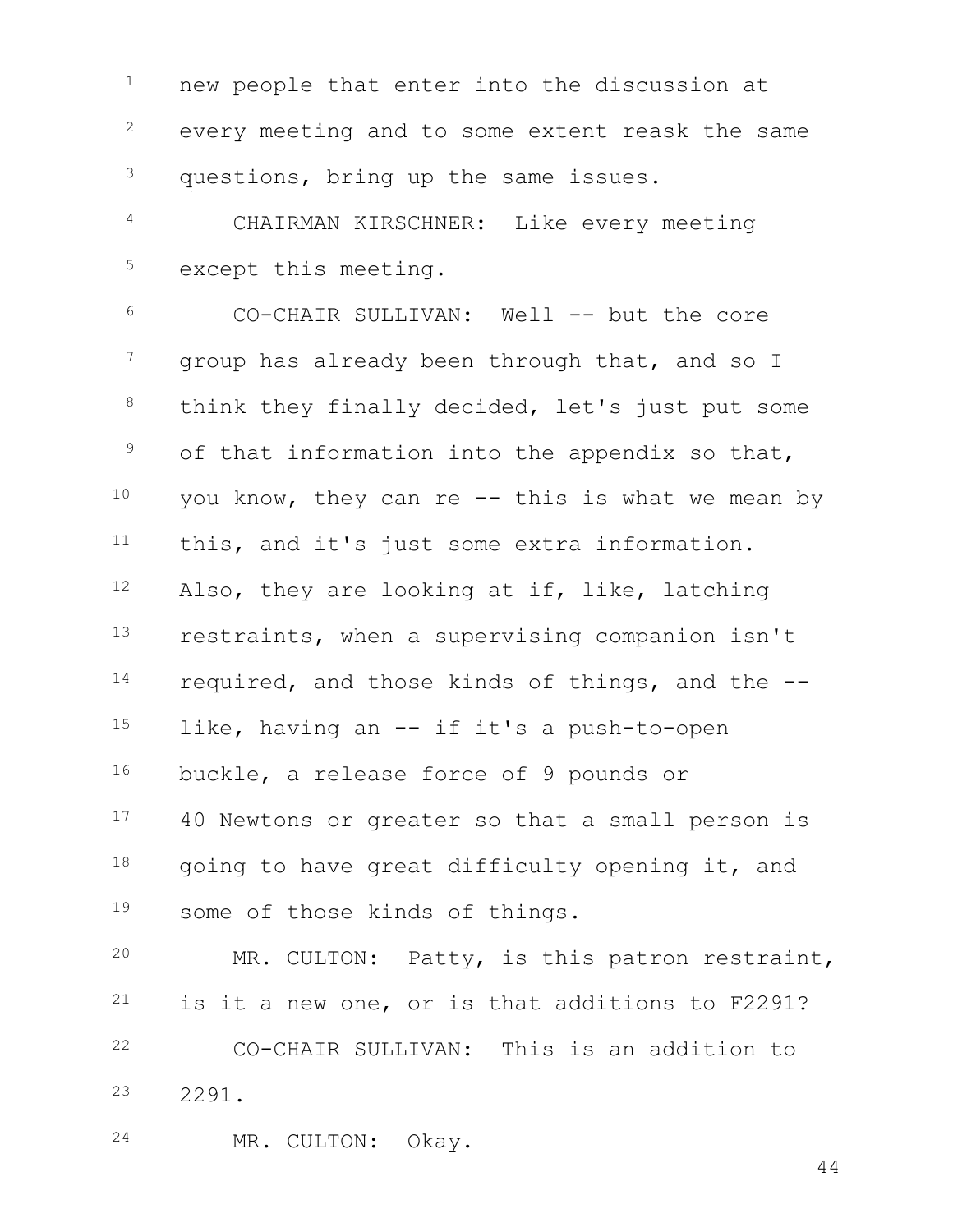CO-CHAIR SULLIVAN: This is within 2291. This is Section 6. MS. RHODES: Just adding clarification. CO-CHAIR SULLIVAN: Yes. MS. RHODES: It's not changing anything, it doesn't sound like. MR. MAZZENGA: Well, it does get changed periodically; not necessarily annually, but <sup>9</sup> every year or two there are changes, and I don't  $-$  I believe that the mechanism for <sup>11</sup> entries in changes is called working items. CO-CHAIR SULLIVAN: Working papers -- or working items, yes, working items. 14 MR. MAZZENGA: So basically there is some 15 working group that makes changes. The changes 16 go out in ballot format. All the members vote 17 on whether to accept or not accept, and then 18 when the new standard is issued, the old standard becomes a historical reference. It's not to say that it wasn't valid or anything. It just becomes historical reference, because it's not the current standard. We did a review of all the references a

<sup>24</sup> few months ago and found that there were just a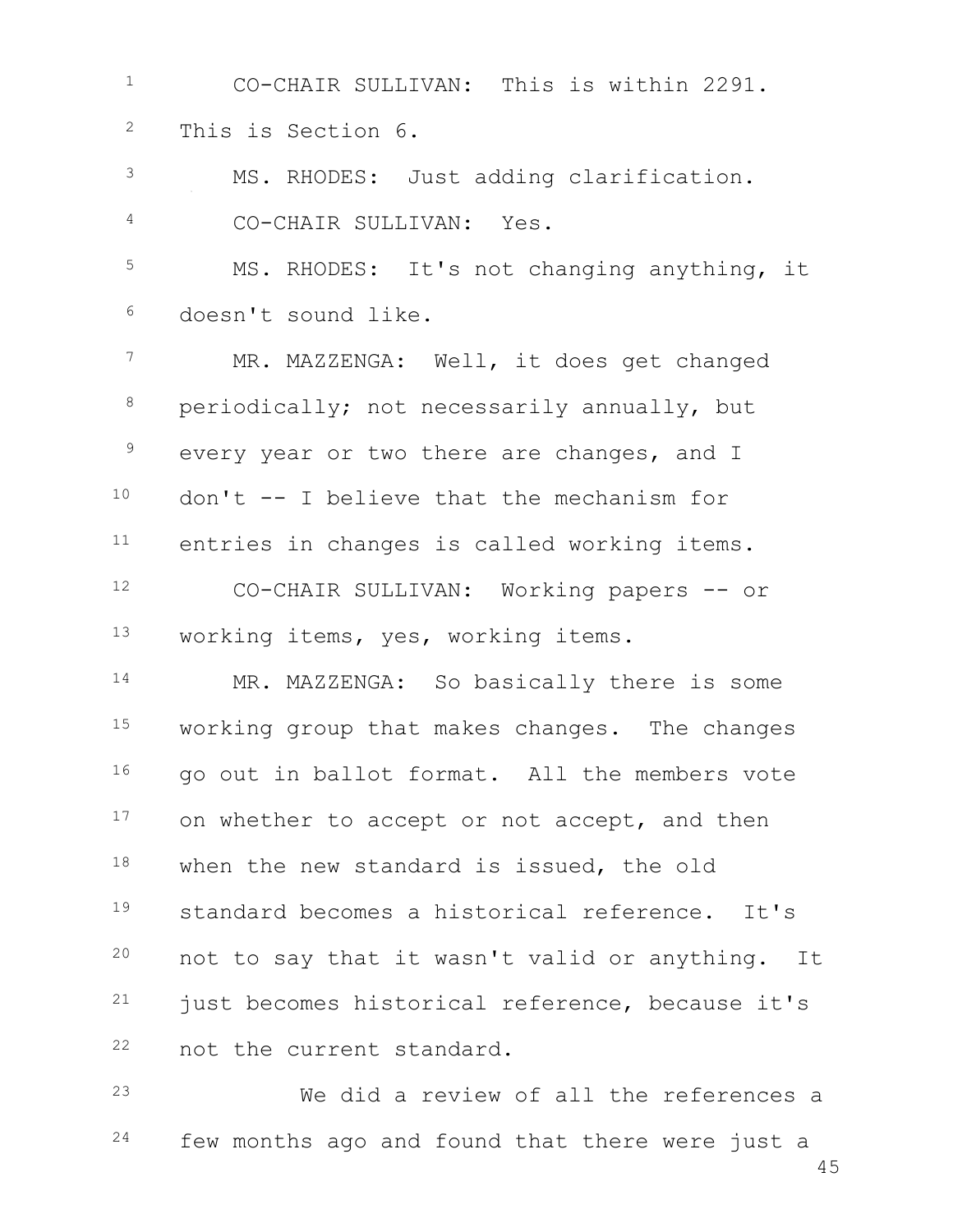$1$  couple that are called out in the rule that are  $2^2$  a couple years out of date, I quess.

 CO-CHAIR SULLIVAN: Well, and just because a reference is not the most current one, it may still be the reference that we want to use, because if something in that changes and it's <sup>7</sup> not how we want it to be, for whatever reason that might be, then we can leave that reference <sup>9</sup> alone and not update the reference, because the historical standards are still available. I 11 mean, you could still go back and look for them.

12 But part of the reason things go 13 through changes is because when we were putting 14 this whole 2291 standard together, the 15 engineering standard or design of amusements and 16 attractions, it was so big that just to get it 17 through there were a lot of when people voted 18 they might vote affirmative with comment, and so 19 that group got them to agree. I mean, they <sup>20</sup> didn't have to, but said we will deal with the <sup>21</sup> comments after the standard is passed;  $22$  otherwise, we never would have gotten anything <sup>23</sup> passed with all the comments that came in. 24 So now they are going back and as they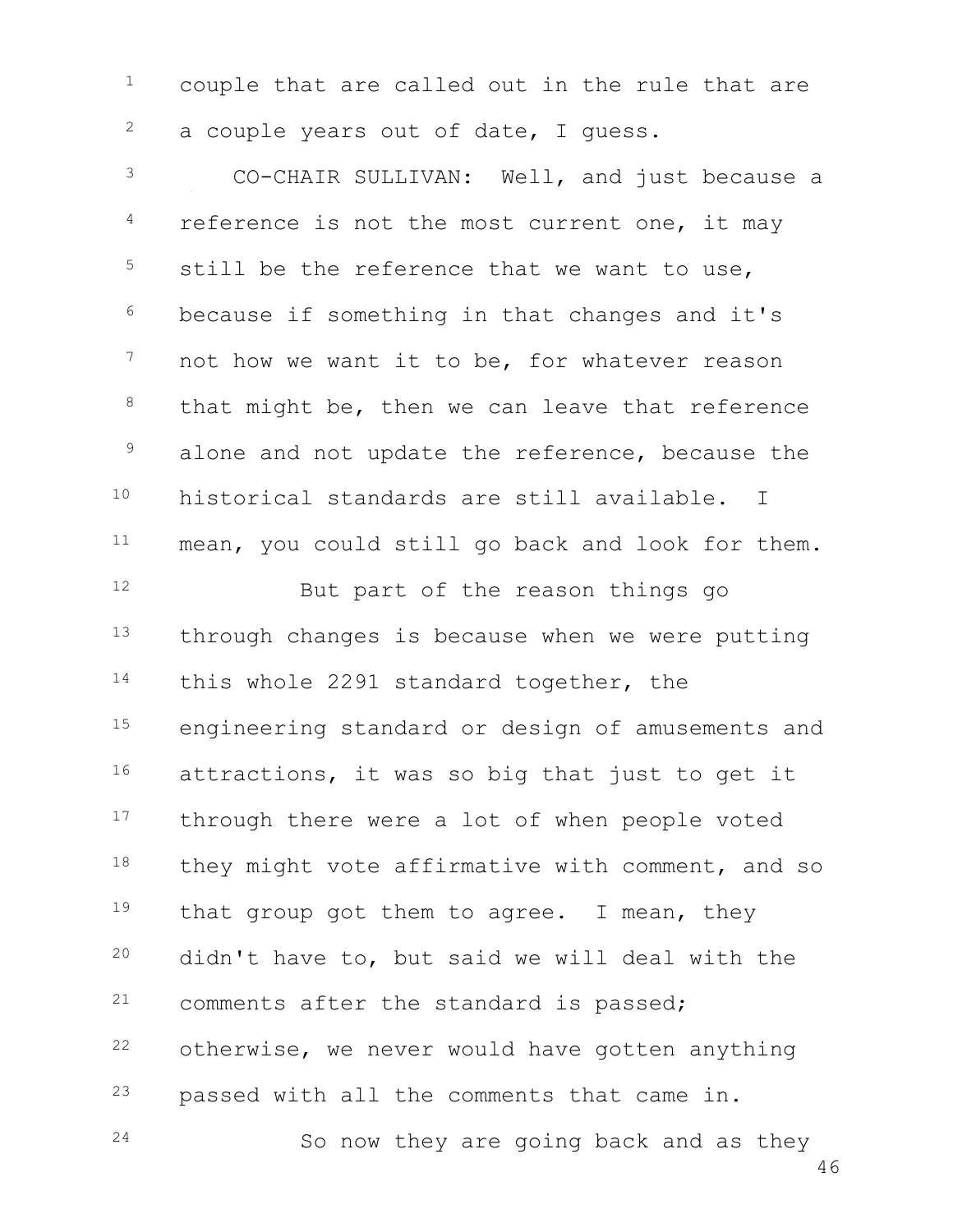<sup>1</sup> promised dealing with those good suggestions that we didn't want to lose, but also just <sup>3</sup> wanted to get something through so that we <sup>4</sup> actually had a standard. You have never seen 5 that happen, have you? MR. WILLIS: Twelve concurring opinions. CO-CHAIR SULLIVAN: So that's part of the <sup>8</sup> reason that there are discussions and new <sup>9</sup> modifications to standards. CHAIRMAN KIRSCHNER: So can either or both of you after that meeting at some point in time just confer with Ryan in terms of anything that 13 came up that may be novel or pressing and the State should know about? CO-CHAIR SULLIVAN: Okay. MR. MAZZENGA: Maybe I should go. I don't 17 know. I have a refundable ticket. CHAIRMAN KIRSCHNER: What's the date of the January meeting? MR. CULTON: I just wanted to give a scheduling update. The January 2013 meeting is tentatively going to be scheduled for the 17th and the 18th  $-$  that's a Thursday and Friday in January -- in Springfield.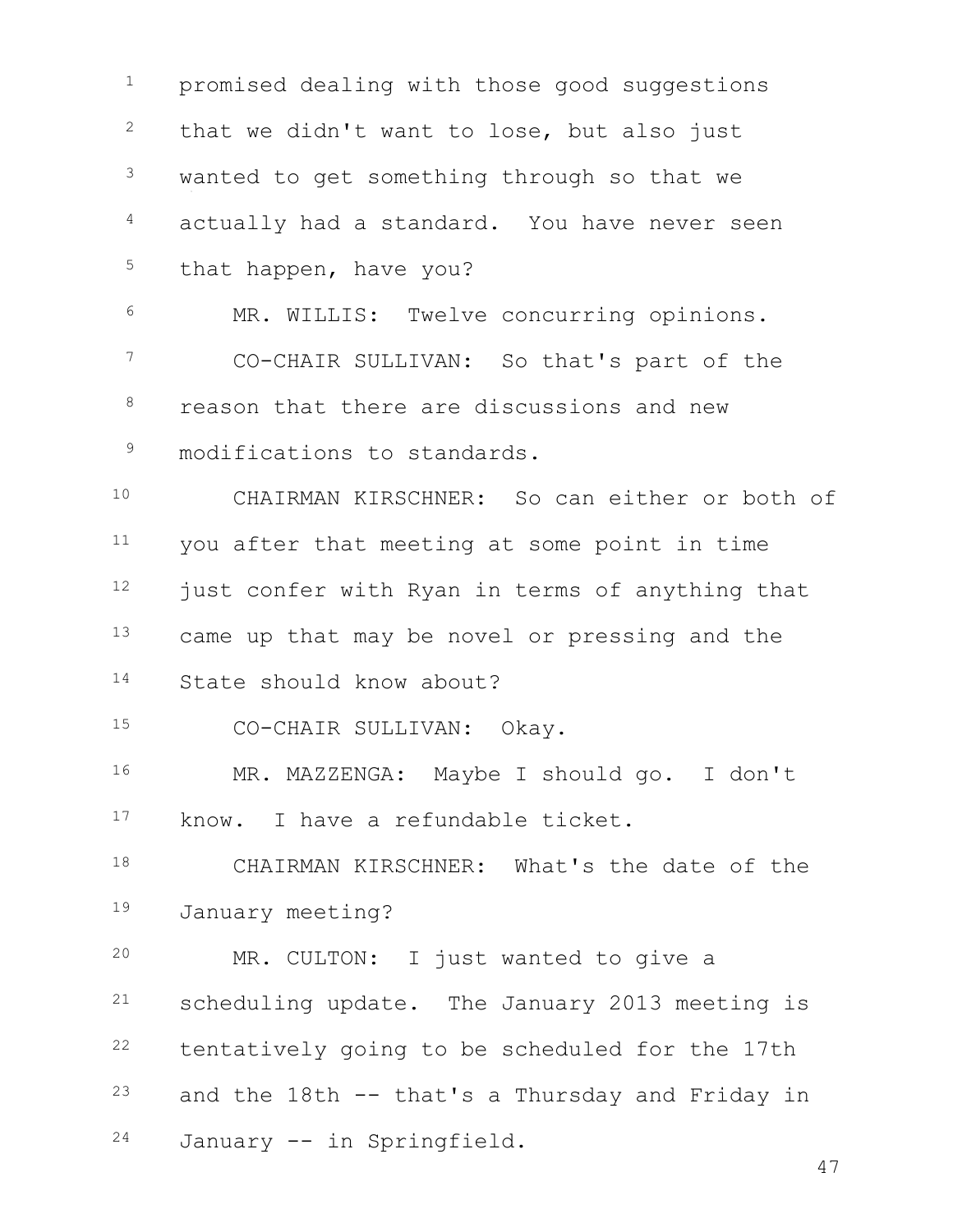CHAIRMAN KIRSCHNER: We have to have the <sup>2</sup> agenda posted how far before the meeting? MR. CULTON: Is it 48 hours for these public meetings, I think? Sarah? MS. MEEKS: Does it need to be posted? I think was it two days in advance? I don't know. I will have to check. 8 MR. CULTON: Yeah. 9 CO-CHAIR SULLIVAN: We will find it. CHAIRMAN KIRSCHNER: Let's do this. So we 11 minimize the amount of other business being brought up for the first time at the meeting, 13 let Ryan know of anything you want to put on the 14 agenda so the public has notice that that will 15 be discussed at the meeting. CO-CHAIR SULLIVAN: Well, that's why I was 17 bringing that up, that I would like to have that on the agenda. CHAIRMAN KIRSCHNER: Any other business or discussion for today? (No response.) CHAIRMAN KIRSCHNER: Hearing none is there a motion to adjourn? MR. URBIK: So moved.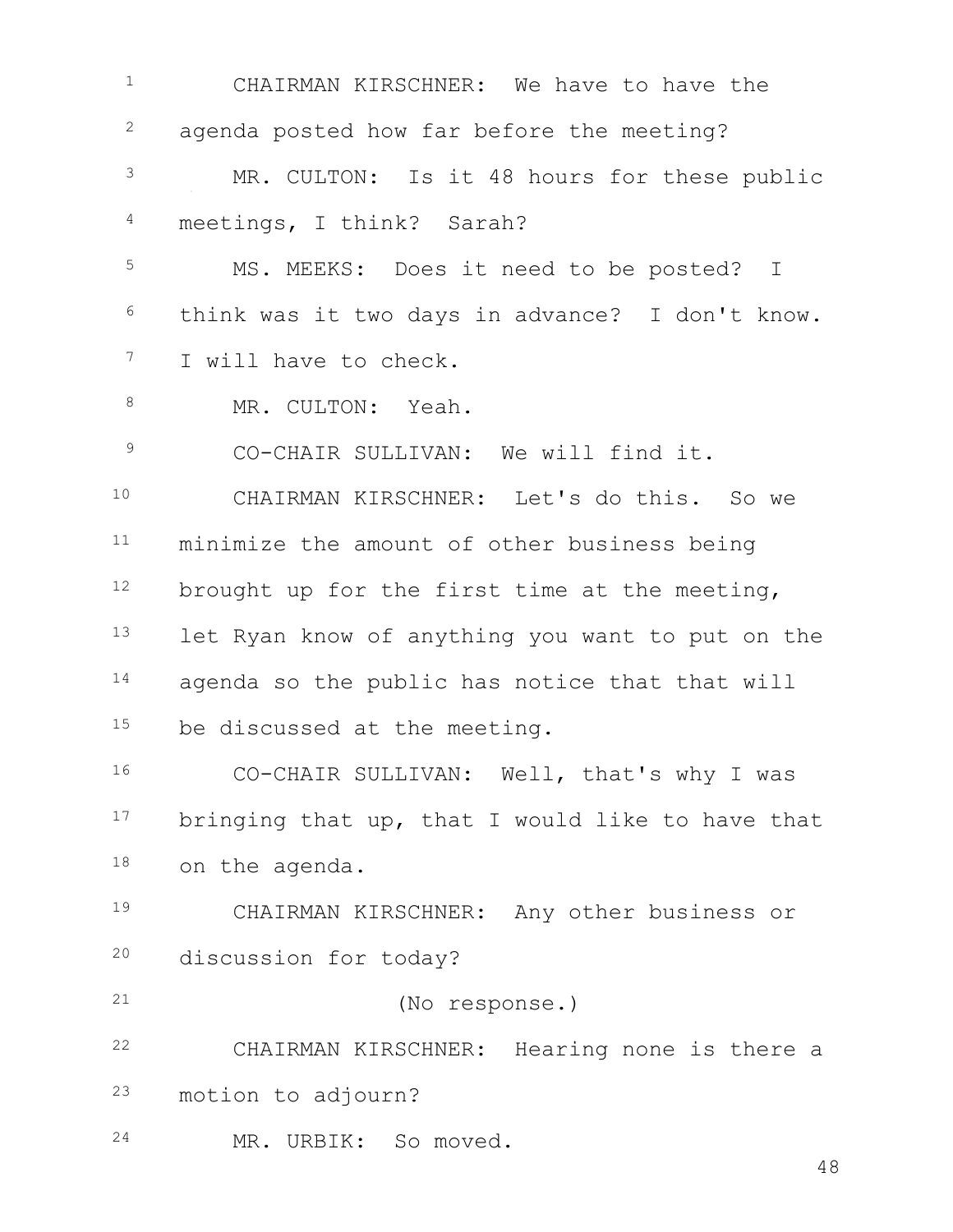| $\mathbbm{1}$    | CO-CHAIR SULLIVAN: Second.              |
|------------------|-----------------------------------------|
| $\sqrt{2}$       | CHAIRMAN KIRSCHNER: All in favor?       |
| $\mathsf 3$      | (Chorus of ayes.)                       |
| $\overline{4}$   | CHAIRMAN KIRSCHNER: The motion carries. |
| $\mathsf S$      | (END OF PROCEEDINGS.)                   |
| $\epsilon$       |                                         |
| $\boldsymbol{7}$ |                                         |
| $\,8\,$          |                                         |
| $\mathsf 9$      |                                         |
| $10$             |                                         |
| 11               |                                         |
| $12\,$           |                                         |
| 13               |                                         |
| 14               |                                         |
| $15\,$           |                                         |
| 16               |                                         |
| 17               |                                         |
| $18\,$           |                                         |
| 19               |                                         |
| 20               |                                         |
| 21               |                                         |
| 22               |                                         |
| 23               |                                         |